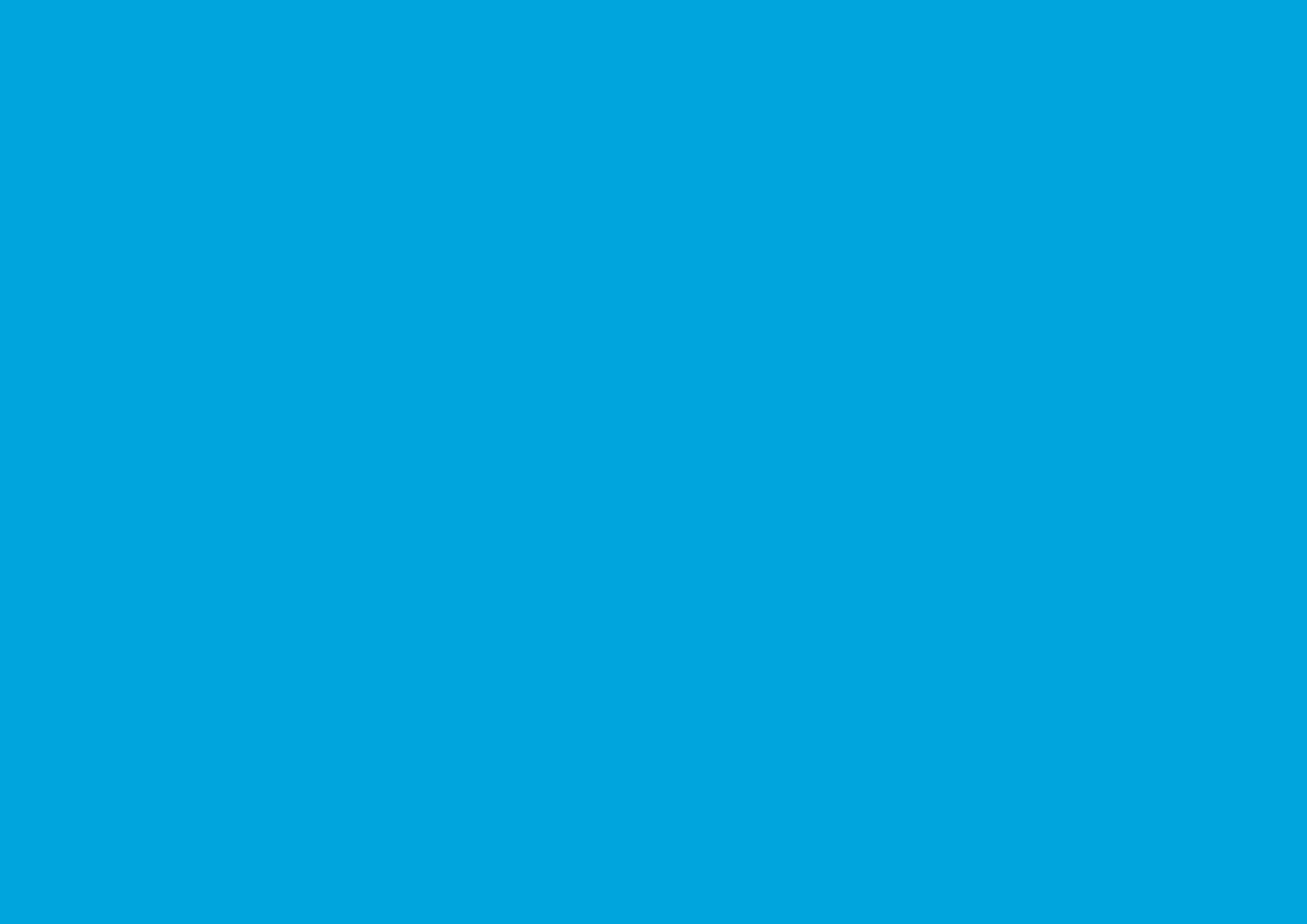## **Contents**

| <b>Letter to Secretary of State</b> |                                                                   | 3  |
|-------------------------------------|-------------------------------------------------------------------|----|
| Part 1:                             | Teaching and learning in 2020                                     | 5  |
| Part 2:                             | Realising the vision - designing a new school experience          | 13 |
| <b>Part 3:</b>                      | The learning profession leading change                            | 29 |
| Part 4:                             | Closing the gap - a system-wide focus on achievement for all      | 37 |
| <b>Part 5:</b>                      | <b>Conclusion</b>                                                 | 41 |
| Part 6:                             | <b>Summary of recommendations</b>                                 | 43 |
| <b>Endnotes</b>                     |                                                                   | 49 |
|                                     | <b>Annex A: Terms of reference</b>                                | 51 |
|                                     | Annex B: Sources analysing trends and future predictions for 2020 | 53 |
|                                     | Annex C: Teaching and learning in 2020 review group               | 55 |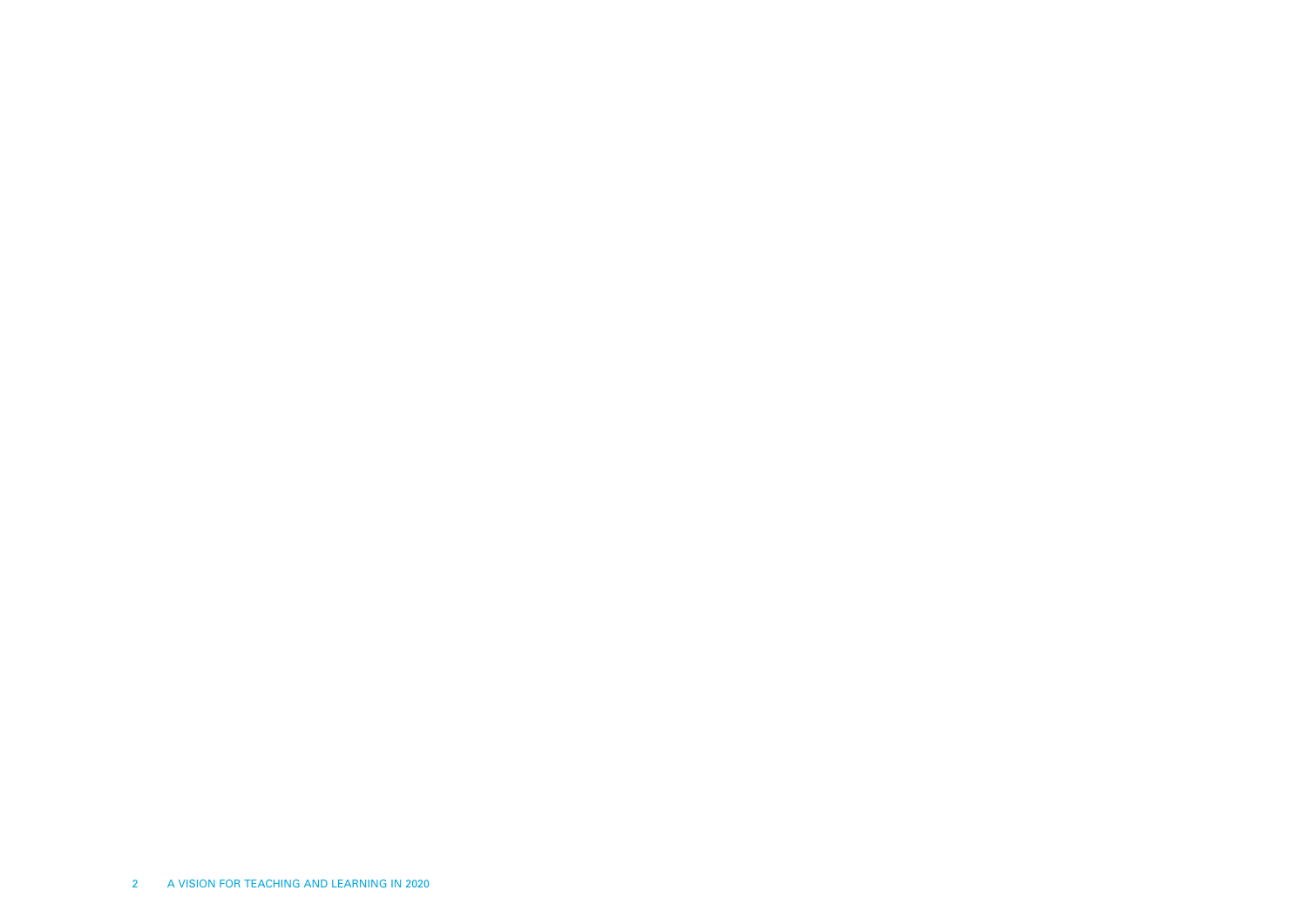# **Letter to Secretary of State**

December 2006

Dear Secretary of State,

I am pleased to present the report of the Teaching and Learning in 2020 Review Group which I was invited to lead earlier this year.

We were asked to establish a clear vision of what personalised teaching and learning might look like in our schools in 2020. You identified this as a key educational priority; we agree that this is what every parent wants, what every child deserves and what the country needs if we are to meet the global challenges of the 21st century.

Personalising learning means, in practical terms, focusing in a more structured way on each child's learning in order to enhance progress, achievement and participation. All children and young people have the right to receive support and challenge, tailored to their needs, interests and abilities. This demands active commitment from pupils, responsiveness from teachers and engagement from parents.

Many of the elements of personalising learning set out in this report will be familiar, since they are at the heart of the very best learning and teaching. In practice, however, for most schools, personalising learning is likely to involve making distinctive changes to accelerate improvement and progression. When taken as a whole across the education system, in *all* schools, for *all* pupils, we think personalising learning has the potential to transform education.

The key challenge for the Review Group was to consider how the education system, not just individual schools, might enable learning and teaching to meet pupils' needs most effectively. Strategic action, locally and nationally, should reflect, support and extend what is already happening in this area in some schools; as we have indicated, however, it needs to do more than that. Our recommendations therefore focus on what is needed to effect systemic change.

The Group has drawn on three main sources of evidence: broad consultation and engagement with practitioners and stakeholders; visits to primary, secondary and special schools; and a wide body of knowledge relating to aspects of personalising learning. I should like to thank the many people and organisations who responded to our call for evidence, as well as those who contributed in other ways to our work. I record, too, our thanks to the Review's secretariat for its excellent support and, in particular, to Anna Paige, without whose dedication and expertise this report would not have been produced.

Clistie Ciker

**Christine Gilbert** on behalf of the Teaching and Learning in 2020 Review Group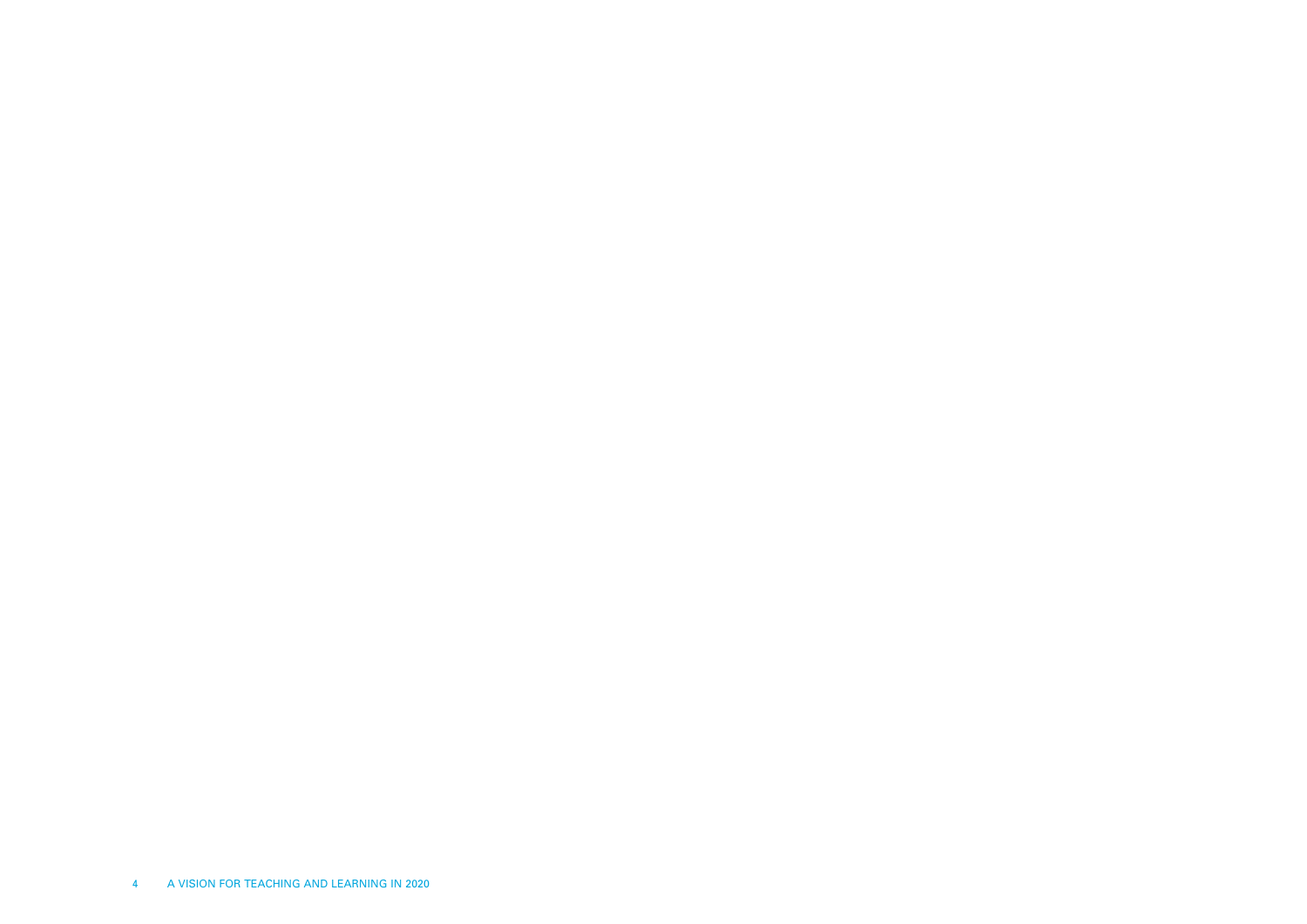## **PART 1 Teaching and learning in 2020**

In 2020, the children who started in Reception classes in September 2006 will be entering higher education or employment. Fourteen years is one entire school generation.

Most new school leaders in 2020 are now in their early years of teaching or still studying. Many of the parents of the children who will start primary education in 2020 are just coming to the end of their own schooling.<sup>1</sup>

During their school years, children should grow from relative dependence on their parents and teachers into mature learners, with the skills to adapt to changing demands. Society's aspirations for them are expressed in the outcomes of the Every Child Matters framework: be healthy, stay safe, enjoy and achieve, make a positive contribution and achieve economic well-being.

Our vision is one in which these aspirations are realised for all children and young people. The education system will need to act now if it is to transform the experience of children starting school today. We do not underestimate the challenges involved. However, we believe that the process of achieving our vision will be an exciting one in which many schools are already leading the way.

.

Together, schools, local and national government need to work towards a society in which:

- a child's chances of success are not related to his or her socio-economic background, gender or ethnicity
- $\bullet$  education services are designed around the needs of each child, with the expectation that all learners achieve high standards
- $\bullet$  all children and young people leave school with functional skills in English and mathematics, understanding how to learn, think creatively, take risks and handle change
- $\bullet$  teachers use their skills and knowledge to engage children and young people as partners in learning, acting quickly to adjust their teaching in response to pupils' learning<sup>2</sup>
- **.** schools draw in parents as their child's co-educators, engaging them and increasing their capacity to support their child's learning.

We believe that personalising learning and teaching must play a central role in transforming England's education service to achieve these aims between now and 2020.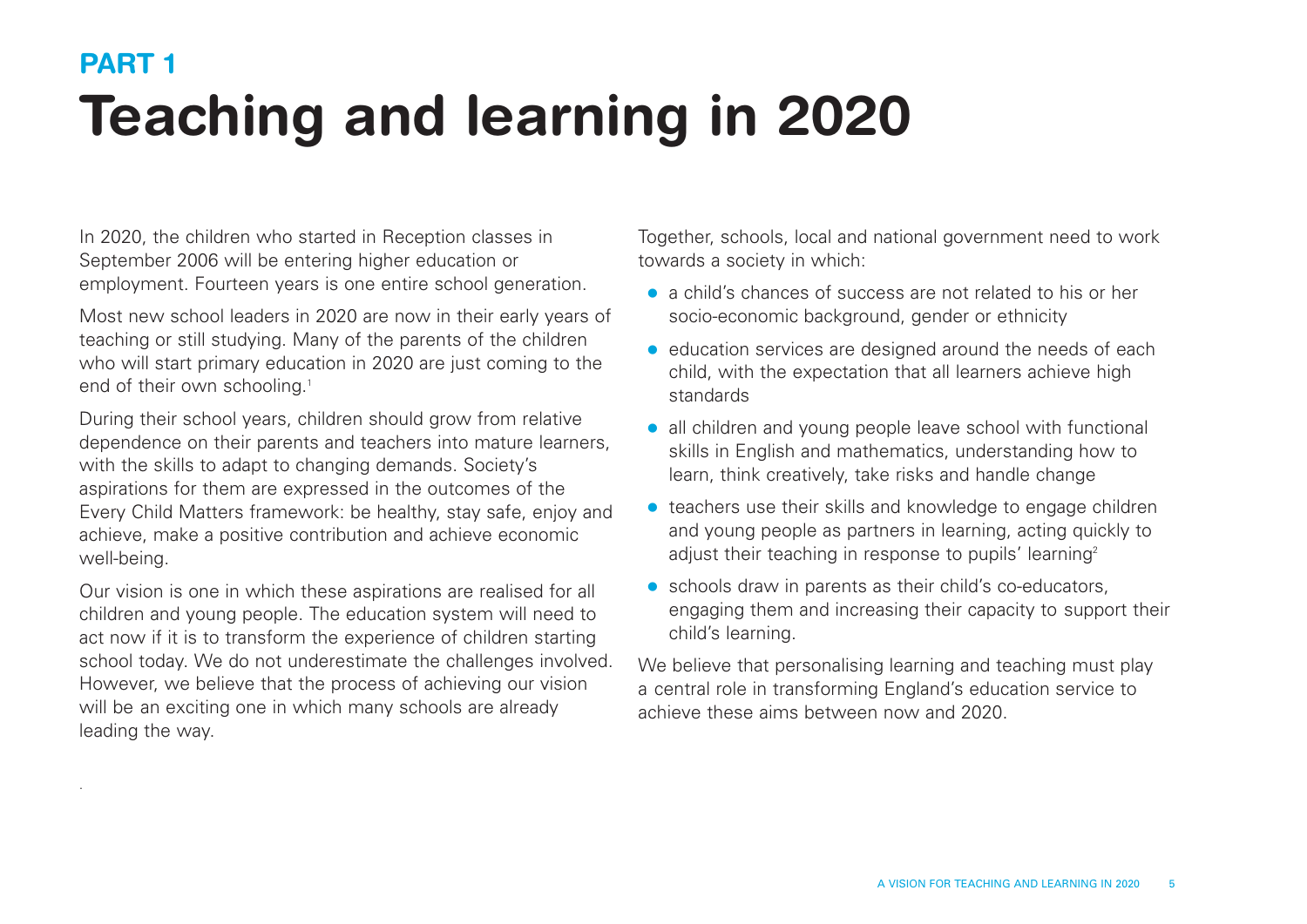## **Personalising learning and teaching**

Put simply, personalising learning and teaching means taking a highly structured and responsive approach to each child's and young person's learning, in order that all are able to progress, achieve and participate. It means strengthening the link between learning and teaching by engaging pupils – and their parents – as partners in learning.

Some of the best schools and the best teachers are already demonstrating what these aspirations mean in practice. However, for them to be achieved for *all* children and young people, in *all* schools, *all* of the time, there will need to be changes both to the way the education system operates and to the practice of many teachers.

#### **Box 1 Personalising learning is...**

#### **...learner-centred and knowledge-centred...**

Close attention is paid to learners' knowledge, skills, understanding and attitudes. Learning is connected to what they already know (including from outside the classroom). Teaching enthuses pupils and engages their interest in learning: it identifies, explores and corrects misconceptions. Learners are active and curious: they create their own hypotheses, ask their own questions, coach one another, set goals for themselves, monitor their progress and experiment with ideas for taking risks, knowing that mistakes and 'being stuck' are part of learning. Work is sufficiently varied and challenging to maintain their engagement but not so difficult as to discourage them. This engagement allows learners of all abilities to succeed, and it avoids the disaffection and attention-seeking that give rise to problems with behaviour.

#### **...and assessment-centred**

Assessment is both formative and summative and supports learning: learners monitor their progress and, with their teachers, identify their next steps. Techniques such as open questioning, sharing learning objectives and success criteria, and focused marking have a powerful effect on the extent to which learners are enabled to take an active role in their learning. Sufficient time is always given for learners' reflection. Whether individually or in pairs, they review what they have learnt and how they have learnt it. Their evaluations contribute to their understanding. They know their levels of achievement and make progress towards their goals.

Stimulated by *How people learn: brain, mind, experience and school*. 3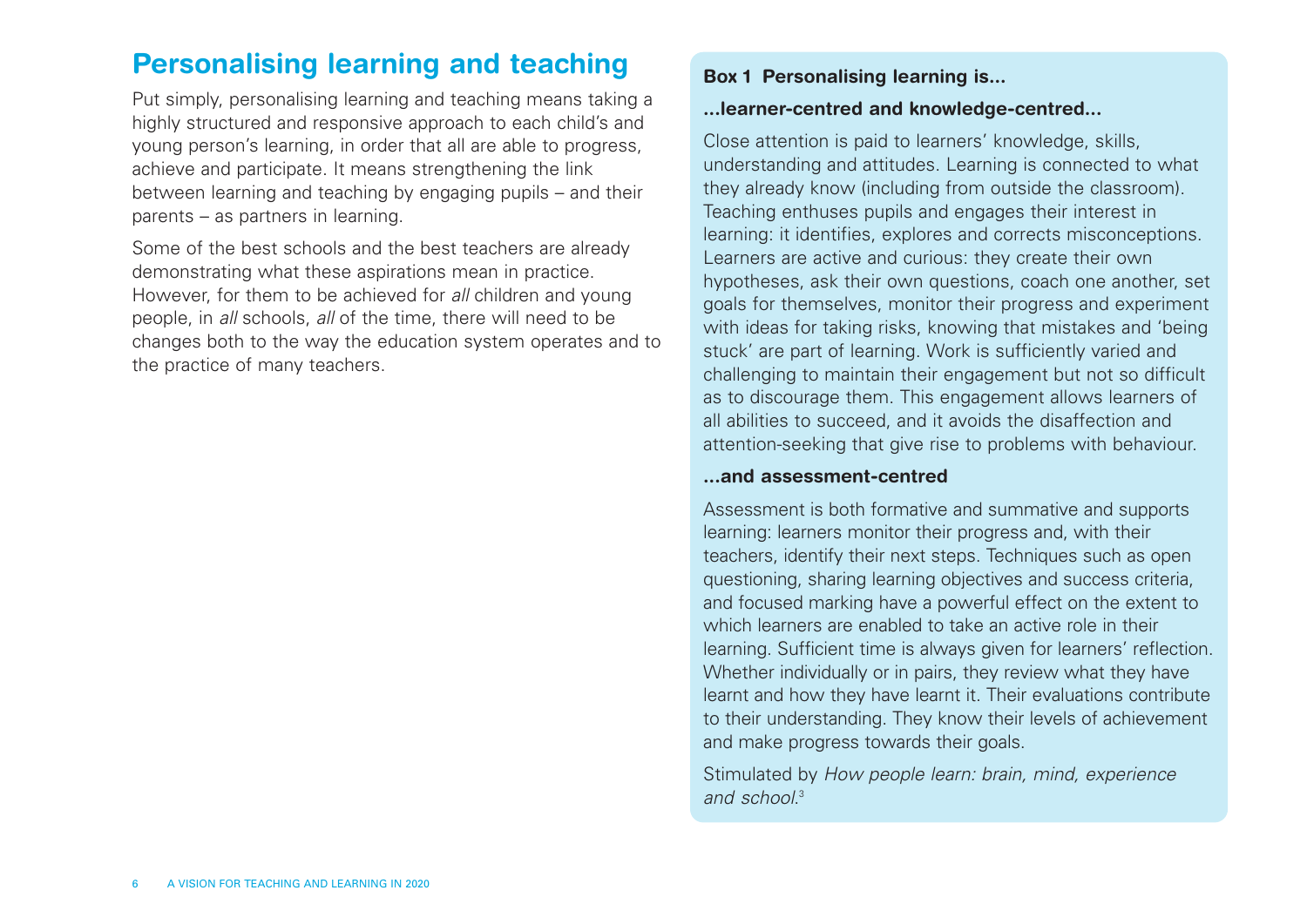## **Why is personalisation so important now?**

Personalisation is a matter of moral purpose and social justice: pupils from the most disadvantaged groups are the least likely to achieve well and participate in higher levels of education or training. Personalisation also reflects wider changes in society, which are likely to continue at an increasing rate. Together, these present the education system with its most acute challenges. They mean that expectations of what all children and young people could and should achieve must be raised, along with schools' capacity to ensure that outcomes for pupils match those expectations.

#### **Persistent attainment gaps**

We recognise the achievements of pupils, teachers, schools and government in raising overall standards over the last ten years (as measured by national assessments at the end of Key Stages 1, 2 and 3 and by public examinations such as GCSE). However, the country cannot accept a situation in which over 20% of children leave primary school without a solid foundation in literacy and numeracy or one in which over 10% of 16 to 18 year olds are not in education, employment or training.<sup>4,5</sup> It seems clear to us that the education system will not achieve the next 'step change' in raising standards simply by doing more of the same: a new approach is required.

Increasingly rich data now allow national and local government, as well as schools and individual teachers, to acknowledge that there are still too many children and young people who do not achieve or who fail to make good progress through primary and secondary school. The over-representation of particular groups of pupils amongst the lowest attainers results in attainment 'gaps'.6

While some gaps have narrowed, for example, for black and minority ethnic pupils, others have proved to be extremely persistent nationally. This is despite overall improvement in the attainment of all groups of pupils. For example, the difference in the proportion of boys and girls achieving the expected levels in English at the end of primary school has remained fairly static since 1999 and the gap in average attainment at Key Stage 2 between pupils eligible and not eligible for free school meals has not decreased significantly.<sup>7</sup> In international comparisons, while England ranks relatively highly for overall achievement, a considerable tail of underachievement is evident, most notably in reading.<sup>8</sup>

The gaps persist in part simply because they are difficult to rectify: the factors that contribute to them are complex and inter-related. These include individual attitudes, beliefs and expectations of pupils, parents and teachers. Closely linked to these are deep-seated social challenges, such as urban regeneration, economic development and migration. However, the gaps also persist because, for too many pupils, school does not engage them or equip them with the skills they need.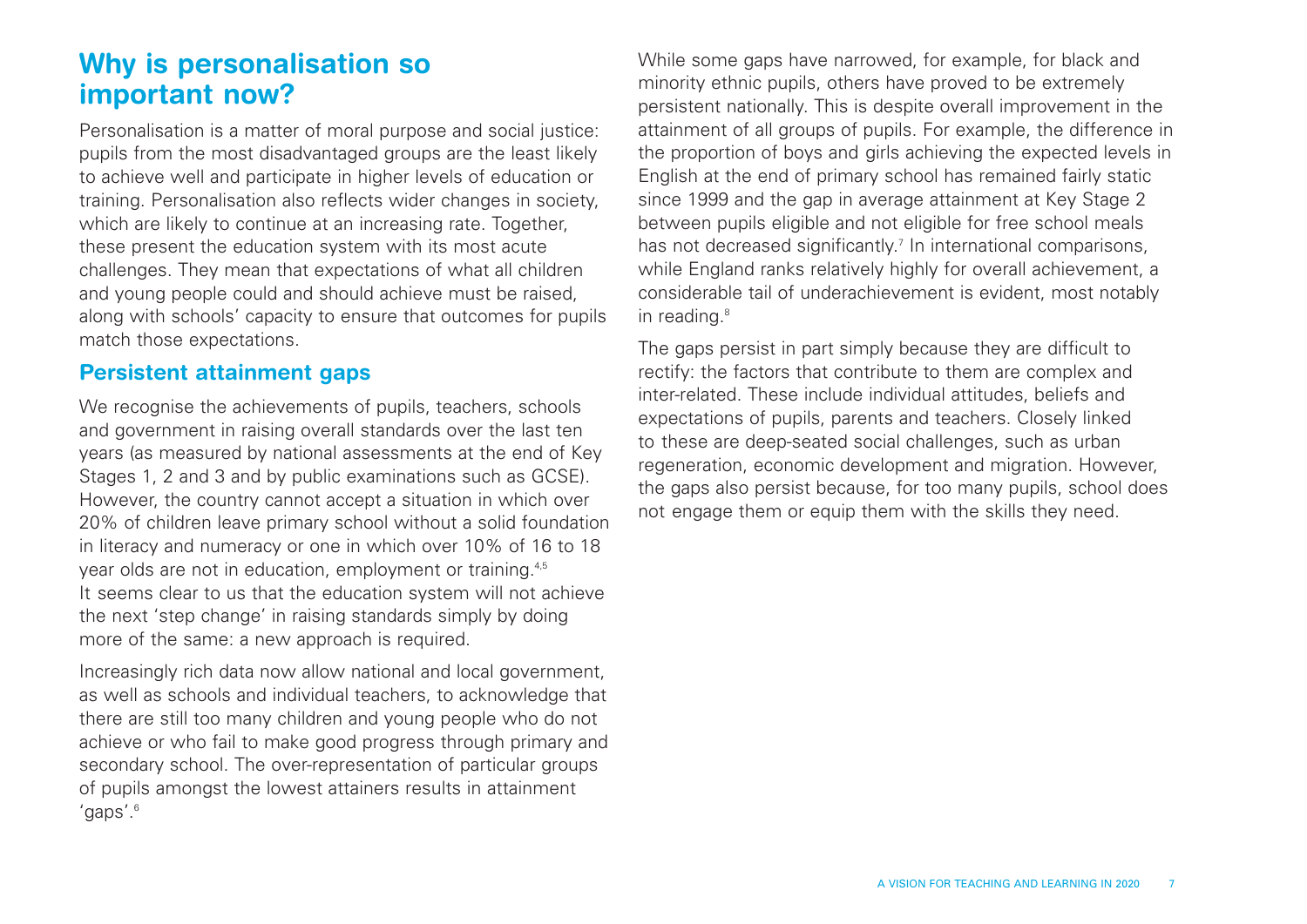### **A changing world**

The world changes and England changes with it. The rate of change has been accelerating over recent decades and will probably continue to do so (see Box 2).9 In personalising learning, schools therefore need increasingly to respond to:

- $\bullet$  an ethnically and socially diverse society in which the gaps in achievement and prospects for people from different social and ethnic backgrounds will not be allowed to persist
- $\bullet$  far greater access to, and reliance on, technology as a means of conducting daily interactions and transactions
- a knowledge-based economy where it will be possible to compete with developing and global markets only by offering products and services of high quality, matched closely to customers' needs
- $\bullet$  demanding employers, who are clear about the skills their businesses need and value
- $\bullet$  complex pathways through education and training, requiring young people to make choices and reach decisions
- $\bullet$  a sharper focus on sustainability, the role of individuals within their communities, and their impact on the environment.

### **The challenges ahead**

Although there are detectable trends in English society, relatively few aspects of the future can be predicted with accuracy and confidence. Meeting the challenges – both those outlined here and those yet to come – will place demands on all parts of the education system. Personalising learning offers structured ways to respond to these demands.

For personalisation successfully to meet the learning needs of all children and young people so that they make good progress. it must face up to and reduce the persistent and unacceptable gaps in average attainment between different groups of pupils. A sharp focus is needed on the essential knowledge, skills, understanding and attitudes which children and young people require in order to thrive in a changing world.

Functional literacy and numeracy are vital: it has become almost impossible to succeed without them. If pupils' oral and literacy skills are not secure when they leave primary school, they will find it very difficult to access the secondary curriculum. Without decisive intervention, they are likely to lose confidence in their abilities and their motivation to learn will decline. As boys tend to place a lower value on language and literacy than do girls, and to have a lower opinion of their ability in this area, low literacy levels are likely to have a greater impact on subsequent attainment for boys than for girls.<sup>10</sup>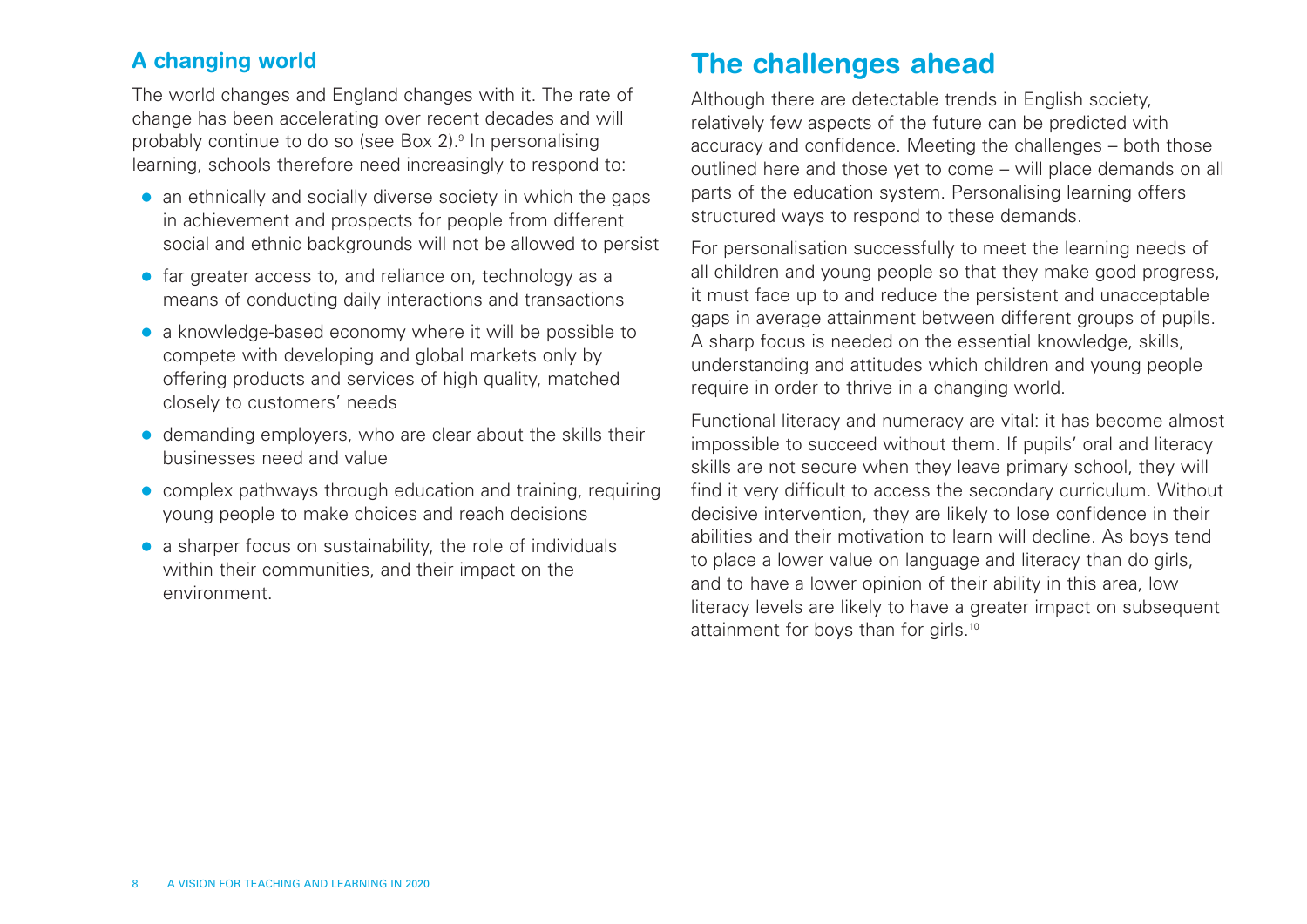#### **Box 2 Drivers of change**

While it is not possible to predict the future with certainty, previous trends can be a guide to what is more likely to occur. There are five key drivers of change between now and 2020.

- **Demographic:** There will be more over-65s than under-16s in 2020, although, after a decline, the primary-age population will be expanding. The teaching profession, on average, is likely to be younger and less experienced. While there are concerns about the health of the current generation of children and young people, generally people will be living and experiencing better health for longer. We expect to see even greater ethnic diversity, with further concentrations of minority ethnic groups in particular geographical areas.
- **Social:** We expect to see a greater diversity of social attitudes and expectations and a decline in 'traditional' family structures – although not in 'family values'. Alongside social diversity will be greater religious diversity, although England will be a more secular country overall. These trends are likely to result in increasing involvement in 'single interest' politics. A greater proportion of children will have parents who were educated to university level. Gender inequality will continue to decline gradually. There is no evidence that the increasing incidence of child and adolescent mental health disorders seen over the last few decades is likely to diminish.
- **Technological:** The pace of technological change will continue to increase exponentially. Increases in 'bandwidth' will lead to a rise in internet-based services, particularly access to video and television. Costs associated with hardware, software and data storage will decrease further. This is likely to result in near-universal access to personal, multi-functional devices, smarter software integrated with global standards and increasing amounts of information being available to search on line (with faster search engines). Using ICT will be natural for most pupils and for an increasing majority of teachers.
- **Economic:** We expect living standards to be around 30% higher, with more 'luxuries' becoming 'necessities' and a greater proportion of income spent on leisure, household services, sport and culture. Higher level skills will be emphasised within a knowledge-based economy: a loss of 'mid-range' occupations will mean that young people will need to be better qualified to secure employment. Working patterns will be increasingly diverse and occupational structures less hierarchical. Workplace skills will change, requiring employees to be flexible and adaptable.
- **Environmental:** A heightened awareness of threats to the environment and the need for responsible, decisive action to counter them will mean that individuals will be expected to take personal responsibility for their impact on the environment; they will expect public services and the private sector to do likewise.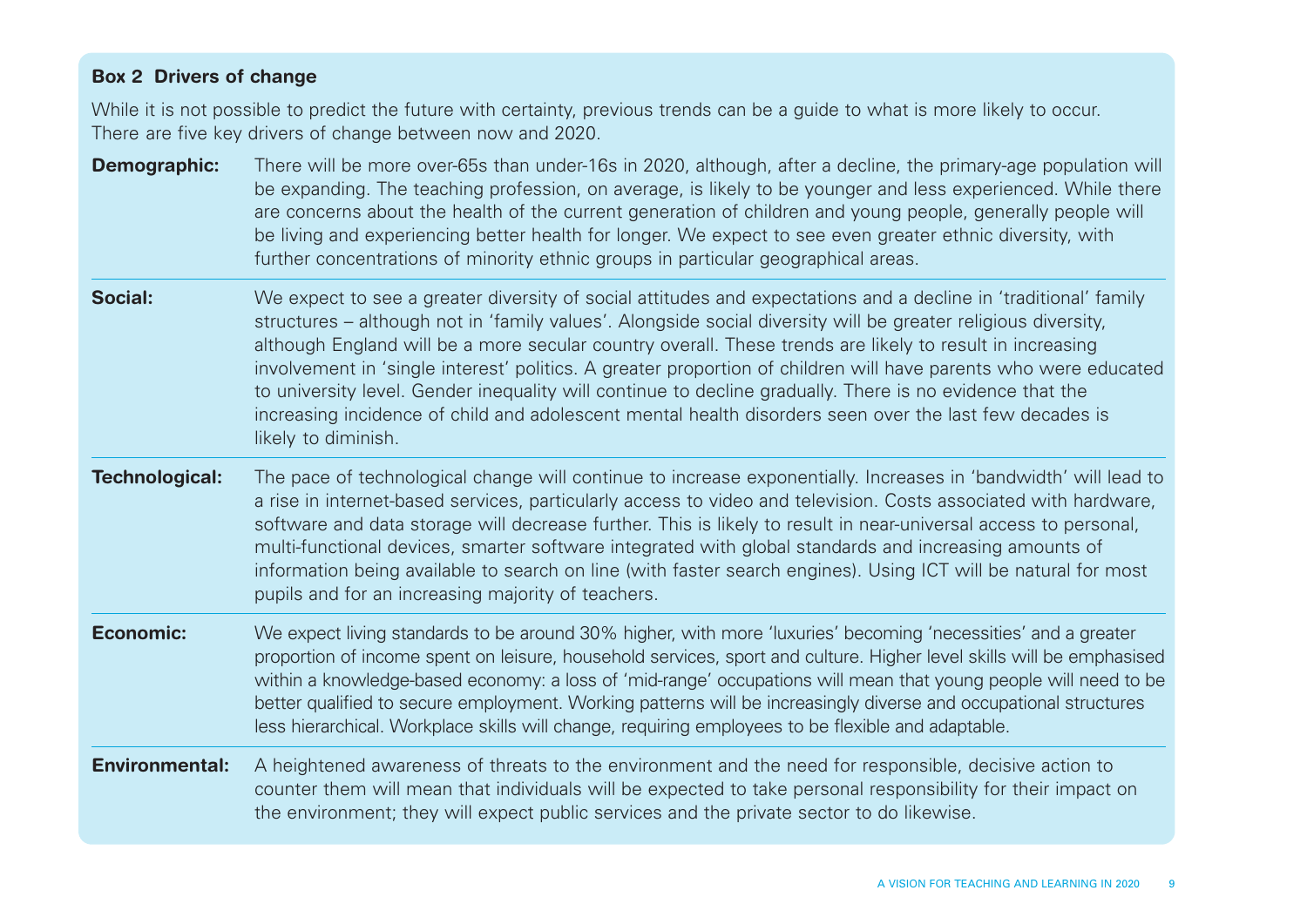Schools also need to ensure that young people develop the skills and attitudes that employers value, many of which are becoming even greater priorities in knowledge-based economies. These are sometimes misleadingly called 'soft skills' and include:

- $\bullet$  being able to communicate orally at a high level
- $\bullet$  reliability, punctuality and perseverance
- $\bullet$  knowing how to work with others in a team
- $\bullet$  knowing how to evaluate information critically
- $\bullet$  taking responsibility for, and being able to manage, one's own learning and developing the habits of effective learning
- $\bullet$  knowing how to work independently without close supervision
- $\bullet$  being confident and able to investigate problems and find solutions
- $\bullet$  being resilient in the face of difficulties
- $\bullet$  being creative, inventive, enterprising and entrepreneurial.

A number of factors contribute to the capability of children and young people to engage in learning and to make the most of their educational opportunities. These include being able to make good choices and decisions; an understanding of the impact of their actions – 'if I do *this*, predictably and consistently *that* will happen' – and how to influence events; and the ability (and desire) to concentrate, apply themselves to a task and persevere.

The recently published report from the Institute of Public Policy Research (ippr), *Freedom's Orphans*, analyses the increasing importance of these 'non-cognitive' factors in determining outcomes, from educational attainment to employment

prospects, and in securing greater social cohesion.11 The report also highlights evidence that some children are less likely to have access to experiences that help them to develop these skills and attitudes.<sup>12</sup> Consequently, while activities to promote such development are of value to all children and young people, they are of particular value to certain groups in closing the attainment gap.

These skills and attitudes are as important in further and higher education as in the workplace. However, the National Curriculum gives them relatively little weight and they are measured, recorded and reported inadequately by national tests and most public examinations. As a result, they are in danger of being neglected by teachers and undervalued by pupils and their parents at a time when they matter more than ever.

The best schools are already succeeding in narrowing the gaps. They are achieving very different outcomes for their pupils compared with other schools with similar pupil profiles. A strategy for closing the gap through personalising learning will therefore draw heavily on solutions adopted in schools where pupils 'buck the trend'. Such solutions may also be drawn from the experience of different types of schools, including special schools, which have considerable expertise in helping children with additional needs make good progress.

However, schools cannot be held solely responsible for 'closing the gap'. Schools in communities damaged by generations of underachievement, unemployment and social fragmentation rightly expect other agencies to help them tackle systemic barriers to raising the aspirations of children, parents and teachers. Local implementation of the Every Child Matters agenda offers the opportunity to improve continuity and progression in learning for children at risk of falling behind.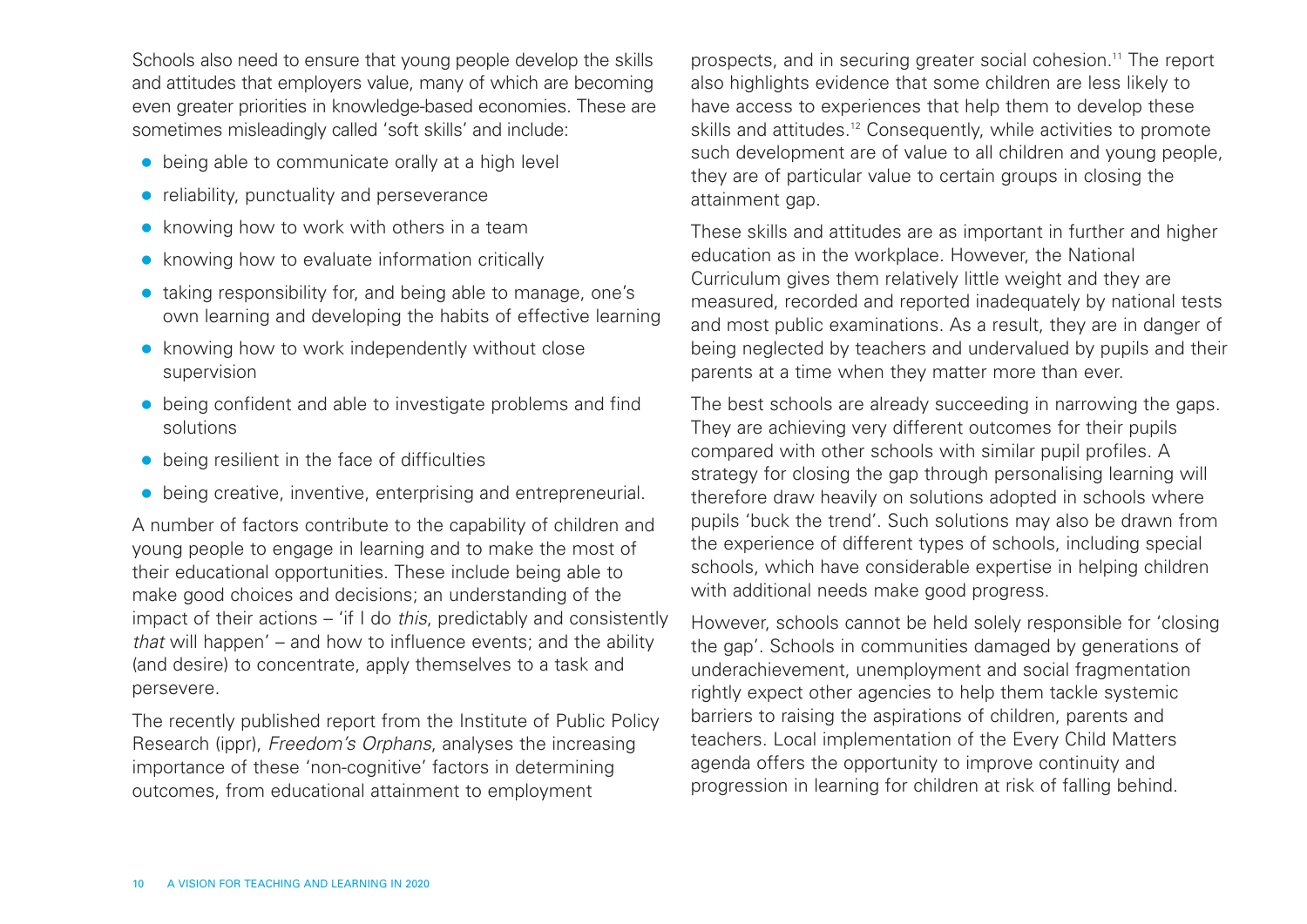## **The response so far**

All schools recognise these challenges. Some have identified the potential of personalising learning to offer a framework for their response, and have set about the task with energy and enthusiasm. Others are sceptical that personalising learning provides a path to improvement. Many fall between these extremes. Those schools that have responded most effectively to the challenges and opportunities of personalising learning recognise that they do not have all the answers. However, they do provide evidence of the kinds of deep changes that are likely to be necessary in tackling those challenges and opportunities (see Figure 1).

The government's education policy profoundly influences the path and speed of transformation in schools. Some recent important developments have contributed to creating a climate in which personalisation can take place:

- $\bullet$  the encouragement of greater diversity among schools, with each developing a distinctive ethos in response to local context and in partnership with local stakeholders
- $\bullet$  interventions designed to tackle the link between disadvantage and poor outcomes for children and young people, for example, Sure Start, extended schools, Excellence in Cities and the London Challenge
- **.** increased collaboration: between early years settings, between groups of schools, between schools and other educational institutions, and between schools and other organisations, for example, as part of the Every Child Matters agenda and the introduction of 14-19 reforms
- **•** emphasising the role of local authorities as champions of the needs of pupils and parents, in commissioning services for children and young people and in assuring the quality and accessibility of those services
- the national Workforce Agreement, which has clarified teachers' and support staff's responsibilities and stressed the importance of high levels of professionalism among the school workforce, enabling schools to lead change
- **•** increasing emphasis on schools' responsibility for selfevaluation and improvement, and for contributing to gathering and disseminating knowledge about what works.

The education system is already changing in response to the challenges of the 21st century. This will and must continue, testing ways in which the challenges of a still uncertain future can be tackled. To support this, not only will the education system need to build on the foundations for personalising learning that are already in place, in schools and reflected in government policy; in addition, it must find new ways of meeting the needs of all children and young people. Decisions made by schools, national and local government and agencies in the short term could and should have a powerful and lasting effect on the character and quality of schooling in 2020.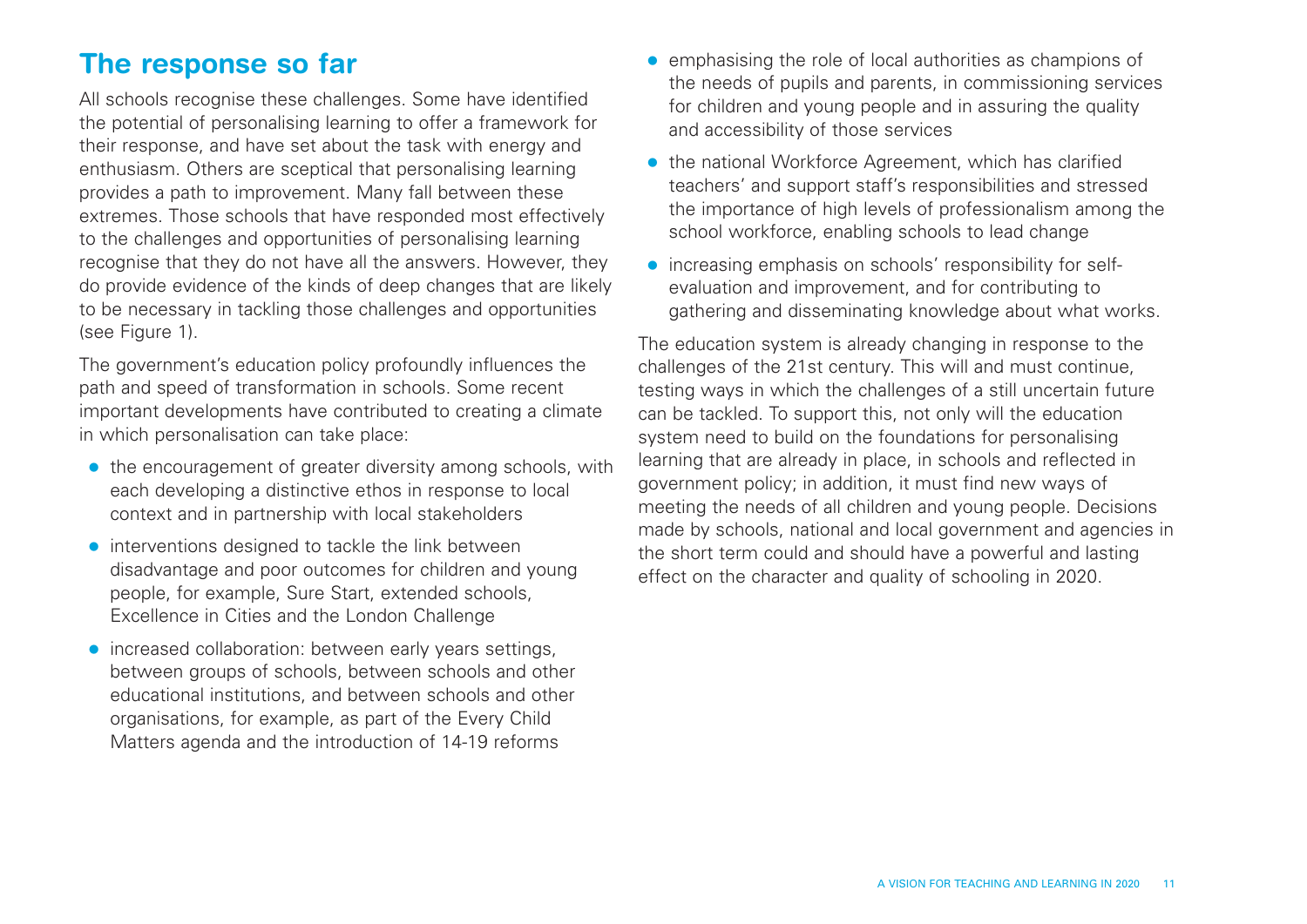#### **Figure 1 – Schools' approaches to personalising learning**

#### Challenges and opportunities **Schools'** responses

Too many children drift into underachievement and disengagement and fail to make progress in their learning.

Pupils need to become more skilled at learning new knowledge and skills, not just what the school offers today.

Today's children and young people are less passive, biddable and deferential than in past generations.

There have been dramatic advances in the availability and capacity of technology to widen access to, and options for, learning.

Pioneering and evaluating approaches to learning how to learn.

Using data on pupils' learning for target-setting, tracking progress and supporting further achievement.

Engaging pupils as active partners, with responsibility for participating in designing their learning and providing feedback.

Using ICT to enhance collaboration and creative learning.

Using timetables flexibly to allow, for example, weeks devoted to intensive study or themed project work.

Designing approaches to engaging and raising the achievement of underachieving groups.

Establishing curriculum teams of staff and pupils to develop plans for improving learning and teaching.

Increasing curriculum breadth by delivering some lessons remotely using video conferencing.

Greater use of adults other than teachers to extend the range of skills and support for pupils.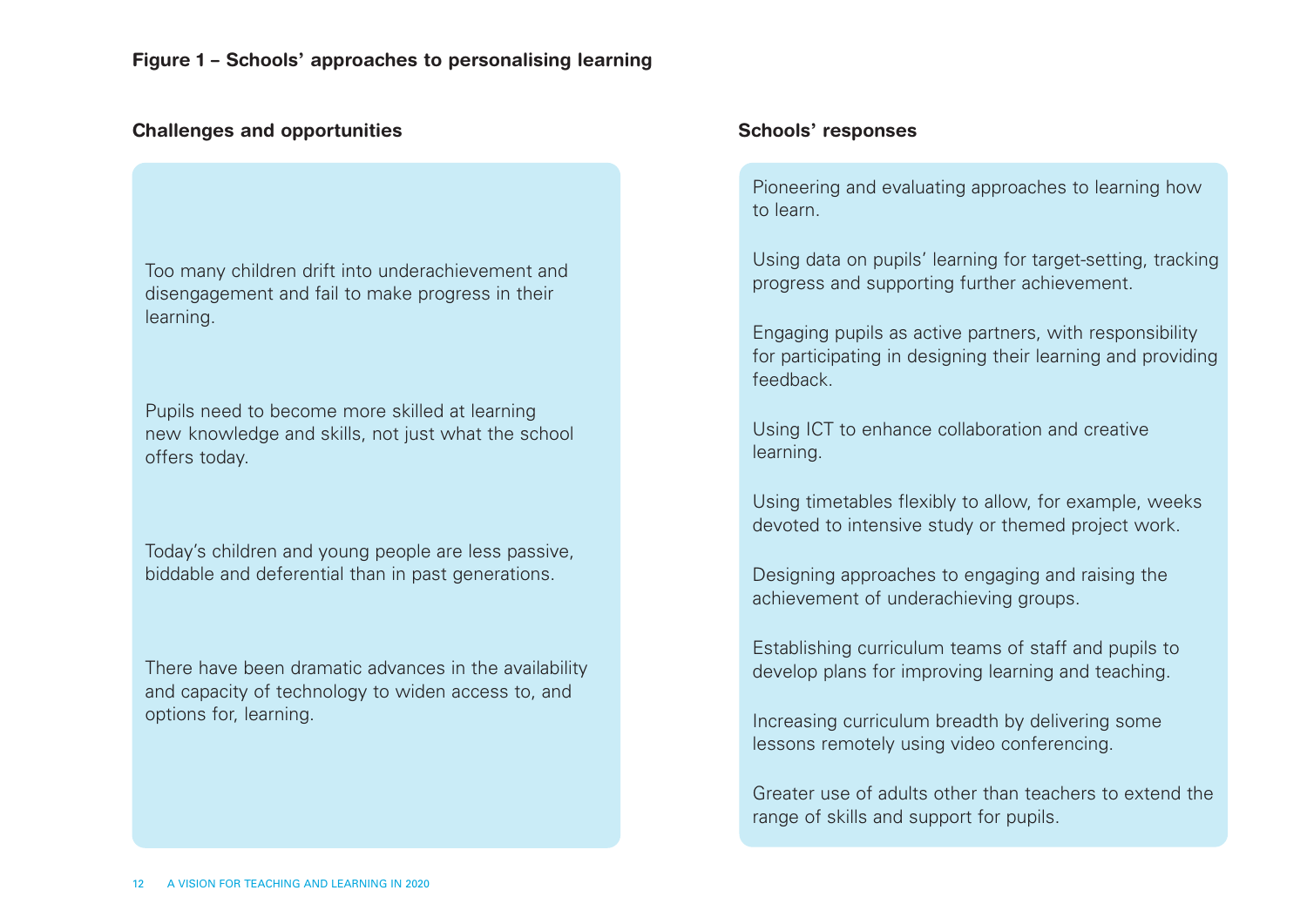## **PART 2**

## **Realising the vision – designing a new school experience**

## **High quality teaching**

Any strategy for personalising learning must focus on improving the consistency of high quality teaching to meet learners' needs as effectively as possible. This means strengthening the relationship between learning and teaching through:

- $\bullet$  using data and assessment information rigorously, together with knowledge of factors that might influence pupils' progress, to shape teaching and assess its impact
- matching high quality teaching to the different and developing abilities of pupils, focused on breaking down barriers to learning and progress and underpinned by high expectations
- **•** regular monitoring of progress and rapid responses at the point at which pupils begin to fall behind, so that there is a relentless focus on pupils 'keeping up'
- $\bullet$  dialogue between teachers and pupils, encouraging pupils to explore their ideas through talk, to ask and answer questions, to listen to their teachers and peers, to build on the ideas of others and to reflect on what they have learnt
- $\bullet$  collaborative relationships which encourage and enable all pupils to participate and which develop pupils' skills of working independently and in groups, enabling teachers and pupils to move learning forward together
- $\bullet$  judicious use of whole-class teaching, as well as one-to-one, paired and group work
- $\bullet$  using more open-ended tasks with pupils, either individually or in groups, based on specific projects or areas of inquiry
- $\bullet$  developing pupils' appetite for and attitude to lifelong learning.

Securing these will benefit all children and young people and help them to become better learners. They are at the heart of effective learning and teaching. However, many pupils report that their experience of school is still marked by long periods of time listening to teachers or copying from the board or a book.<sup>13</sup> Personalising learning involves changing – and challenging – such routines.

The following are likely to be particularly beneficial for lower attaining pupils and so contribute to closing attainment gaps:

- a broad and rich curriculum that takes account of prior learning and experiences and helps pupils to develop the full range of knowledge, skills, understanding and attitudes
- $\bullet$  attention to appropriate curriculum materials  $-$  for example, engaging boys in reading through providing non-fiction as well as fiction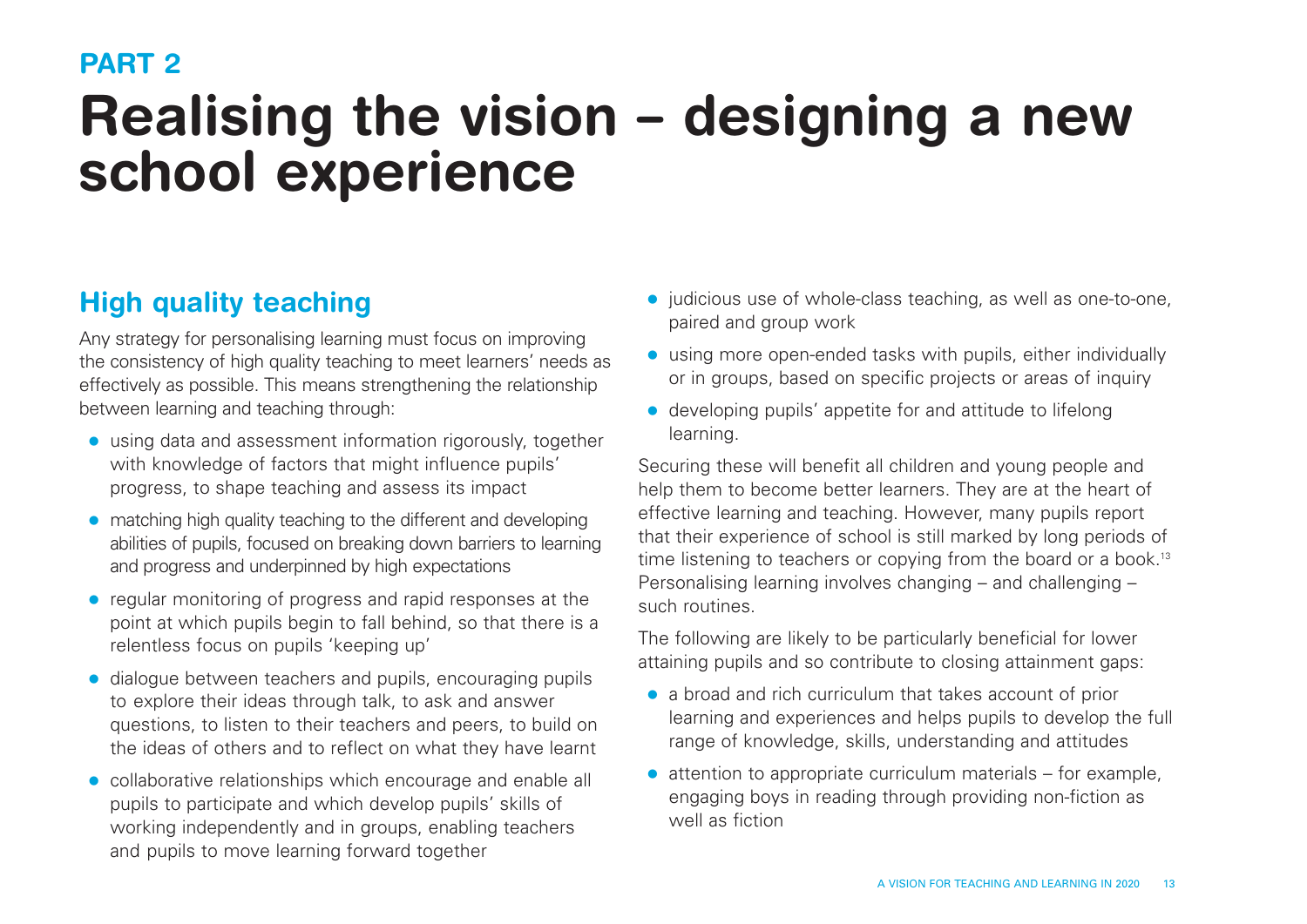- **.** securing expected levels and good progress for all pupils in speaking, listening, reading and writing, particularly in the early stages of learning
- $\bullet$  strategies that enable pupils to see clearly how they are progressing, such as setting and reviewing individual targets in lessons, drawing attention to small steps in learning, and frequent, task-based feedback<sup>14</sup>
- an explicit focus on higher order thinking skills and learning how to learn, using group work, including academic peer tutoring, paired and cooperative learning<sup>15,16</sup>
- **.** study support and out-of-classroom learning that give pupils from disadvantaged backgrounds additional access to and support for learning.<sup>17</sup>

In personalising learning, teachers use their understanding of achievement data and other information about their pupils to benefit particular groups, for example, the gifted and talented, by matching teaching and opportunities for learning more accurately to their needs. When this is done in a structured and consistent way across the school, within a culture of mutual respect, the experience of those schools that are already engaged in personalising learning suggests that it leads to establishing good learning behaviours.18

Personalising learning is relevant equally to primary schools and secondary schools, although it will look quite different as children develop and move through their own 'learning journey'. Primary and secondary schools face specific challenges in personalising learning, related to their different organisational structures and the age and maturity of their learners.

In the early years and in primary schools, while children can be – and in many schools are – engaged as partners in learning, teachers and parents have a far greater role in determining what and how they learn, with an emphasis on developing literacy and numeracy alongside positive attitudes to learning, and social skills. The structures of primary schools tend to make it easier for teachers and support staff to gain a rounded picture of children's learning needs, although continuity as children move through the school remains important.

The breadth and depth of learning and the number of teachers with whom pupils have contact increase as they enter secondary school and parents may find it more difficult to engage with their children's learning. It is at this stage that, for some pupils, the problem of disengagement becomes most acute. The extent to which all pupils are able to make choices about their learning increases during the 14-19 phase and also has an impact.

Primary schools to date have not been drawn into discussions about putting personalising learning into practice to the same extent as secondary schools. This is at least in part a result of the view, which we share, that the challenge of personalising learning is greater in secondary schools. However, many of its principles are seen in the most effective practice in good primary schools. The introduction of the Early Years Foundation Stage will also provide a solid basis for later learning.19

#### We recommend that:

• all schools should reflect a commitment to personalising learning and teaching in their policies and plans, indicating the particular strategies the school is exploring to fulfil that commitment for all children. As part of the self-evaluation process, schools should consider and report how effectively this commitment is being fulfilled.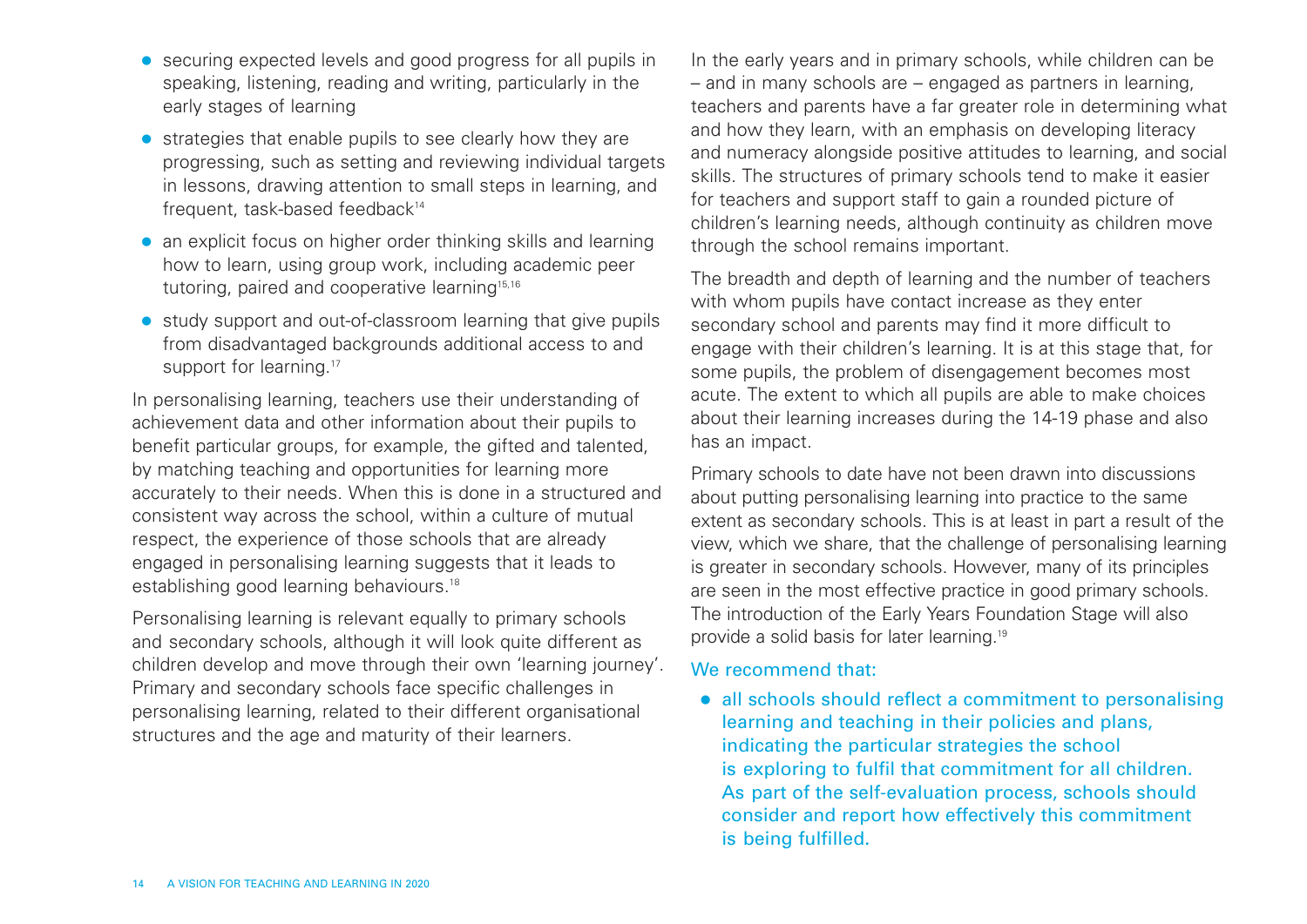#### **Box 3 Tackling the gender gap**

Differences in the educational performance of boys and girls are among the easiest comparative data to collect, both within schools and nationally. The generally weaker performance of boys in key areas of learning, such as literacy, is a longstanding concern.

The gap is not unique to England. Data from the Programme for International Student Assessment (PISA) 2000 showed that girls performed significantly better than boys on the reading test in all but one country. Mathematics also showed a gender gap – in favour of boys – although this was much smaller. Finland, which has had considerable success in reducing the social class attainment gap, had the widest gender gap in reading literacy.<sup>20</sup>

Boys make up the majority of the 20% or so of eleven year old pupils who do not achieve the expected level in reading. Evidence from the Progress in International Reading Literacy Study (PIRLS) 2001 suggested that children in England were less likely to enjoy reading than those from other countries. Coupled with the attainment gap, this indicates that boys are seriously over-represented in the lower range of attainment and in the group of children who are least engaged with reading on leaving primary school.

The reasons for the gap are complex. Research into boys' and girls' motivation shows that differences appear from a very early age, with boys placing a greater value on and

believing themselves to be better at mathematics and science, and girls at reading and art. Pupils are motivated in different ways, for example, by increasing their level of competence, acquiring new skills or by the level of performance they reach. Pupils' perceptions of the reasons for their success or failure will also differ. Boys, for example, are more likely to attribute their successes to internal, stable causes (such as ability) and their failures to external, unstable causes (such as bad luck).

Motivation and attainment influence subject choices at GCSE and A level, which themselves influence choices about and outcomes from further and higher education and, ultimately, labour-market prospects. (By this time the inequality is reversed, with a pay gap in favour of men.)

The recently published review of early reading suggests that, while differences in performance between boys and girls emerge early, they can be countered by good quality teaching that has high appeal for all pupils. $21$  It seems that, when learning to decode and spell words, boys benefited from highly active, multi-sensory work that engaged them, for example, in physically manipulating solid letters and simultaneously hearing sounds (phonemes) and seeing the letter or letters (graphemes) which represented them. These multi-sensory approaches were associated with rapid progress in the early stages of reading: boys gained early success that they found rewarding.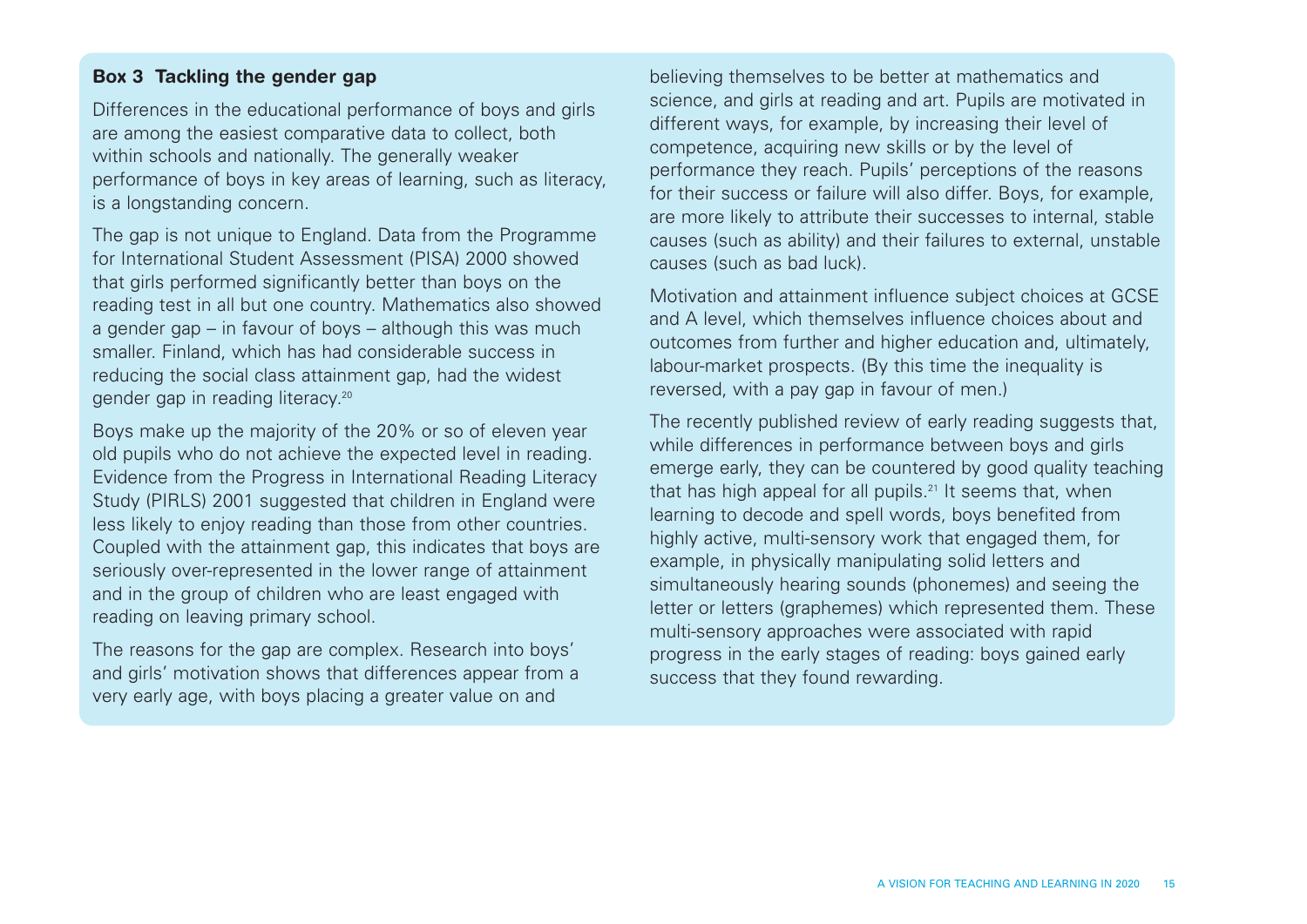## **Assessment that promotes learning**

Realising our vision for personalising learning means that schools and teachers have to ensure that their assessment practices contribute to improving learning and teaching. Since 1998, the work of Paul Black and Dylan Wiliam has demonstrated the double impact of assessment for learning: it improves pupils' scores in national tests and examinations as well as their metacognitive skills, including the capacity to learn how to learn.22

Assessment for learning is not new but, as much richer data have become available, it has become a more important and sharper tool, aided by developments in technology. It is not an occasional activity at the end of a unit of work, but a complex, joint activity between teacher and pupil. It helps teachers identify what pupils have or have not achieved, while pupils increase their understanding of the standard expected, their progress towards it and what they need to do to reach it. All this provides information to help teachers adjust their teaching, using five core strategies shown to have an impact on pupils' performance (Figure 2).

In implementing these strategies, teachers will choose the approaches and techniques that they consider likely to have the most significant impact, according to their pupils' responses and their own teaching style and preferences. For example, boys may respond particularly well to competitive assessment, such as the use of quick quizzes and 'sports coach'-style feedback, where the teacher suggests specifically what the pupil could do to improve his performance. Local conditions, such as the ethos and culture of the school, and whole-school systems and policies, such as those relating to behaviour management, will also influence teachers' choices.

Teachers are familiar with many of the elements of assessment for learning: they lie at the heart of outstanding learning and teaching. They involve teachers changing what they do, day by

day, to respond to their pupils. When they do this within a whole-school context that establishes the priority of assessment for learning, supported by effective systems for tracking pupils' progress, the impact of assessment on learning is likely to be considerable.

We recognise that there has been a strong focus through the National Strategies on encouraging schools to establish assessment for learning at whole-school level.<sup>23</sup> However, the Annual Report of Her Majesty's Chief Inspector confirmed recently that good practice is not widespread. In part, this is because teachers' use of data to inform their teaching remains one of the weakest areas of practice.24 In part, also, as Black and Wiliam's work with schools suggests, it is because the kinds of 'short cycle' adaptations that lead to the most significant benefits for pupils involve teachers changing some deeply embedded habits.<sup>25</sup>

#### We recommend that:

- $\bullet$  the government should take further action to ensure that assessment for learning is embedded in all schools and classrooms so that its benefits are fully realised
- Ofsted should report on the practices of schools that 'buck the trend' in boys' achievement
- **.** schools should identify their own strategies for embedding assessment for learning, reporting regularly to governing bodies on their implementation and effectiveness.

We believe that a high priority for both government and schools must be developing and implementing a new model of continuing professional development (CPD), strongly focused on the school- and classroom-based approaches that will help teachers develop new routines. We describe the features of such an approach to CPD in Part 3.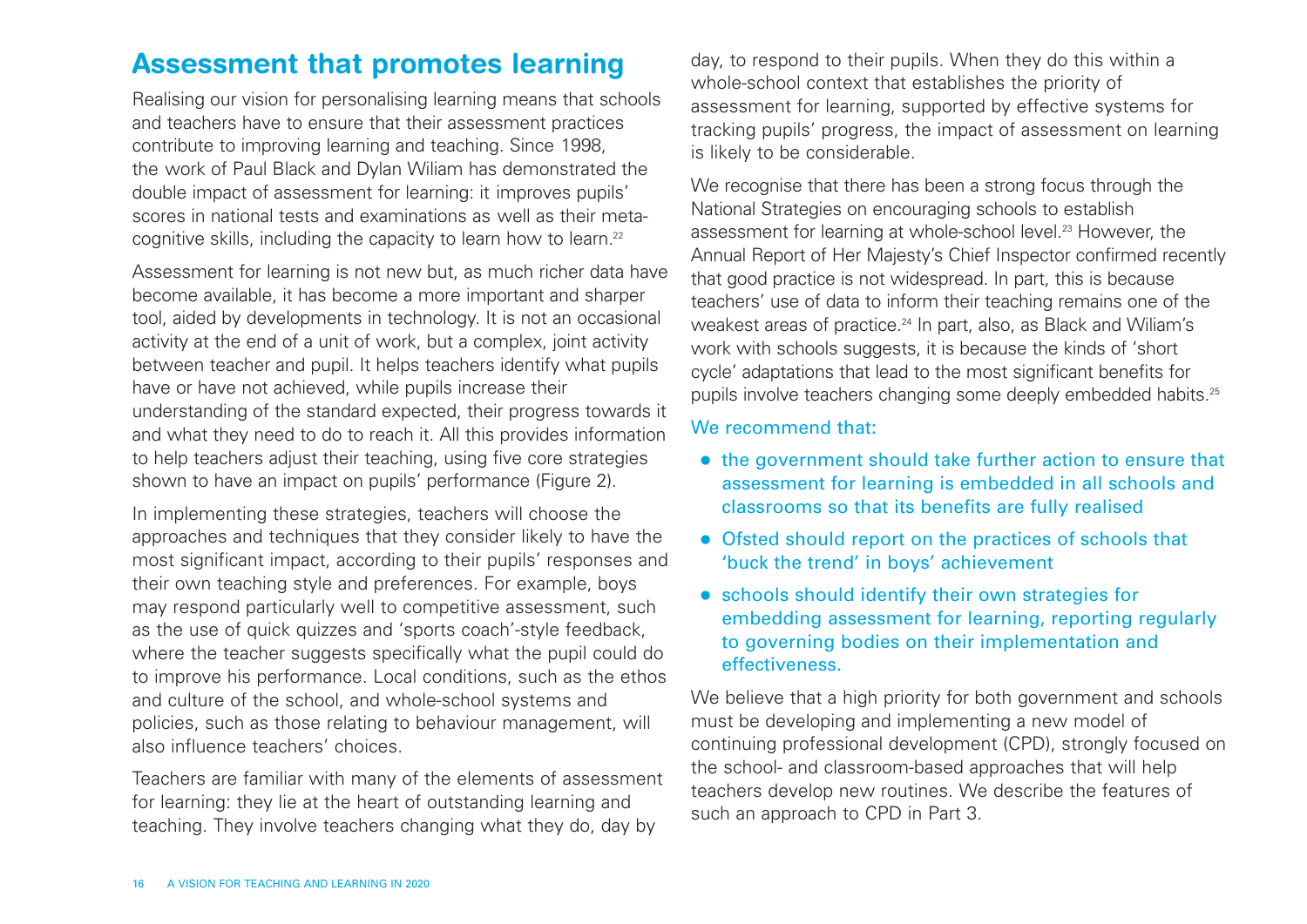#### **Figure 2 – The role of assessment in moving learning forward**



Assessment helps teachers to collect information about pupils' achievement in order to adjust teaching to meet pupils' learning needs more fully, through the implementation of five core strategies.

#### **Engineering effective discussions, questions and tasks that elicit evidence of learning**

*This might involve teachers developing new questioning techniques, such as waiting longer to allow pupils time to think about their answer, adopting 'no hands up policy or designing questions around common misconceptions.*

#### **2 Providing feedback that moves learners forward** *This might involve teachers identifying selected tasks on which to provide structured comments rathe han marks or grades with particular focus on what the pupils could do to improve their work.*

**larifying and sharing learning intention and criteria for succe** *This might involve giving pupils access to mark schemes and asking them to mark their own, or each other's work, with reference to key criteria.* 

#### **4** Activating pupils as the owners of their own learning *This might involve pupils selecting tasks from a range offered by the teacher and conducting self-assessments of their progress.*

#### **5** Activating pupils as resources for one another

*This might involve pupils asking each other for help in answering a question, working in groups to tackle a task or providing feedback on each others' work.*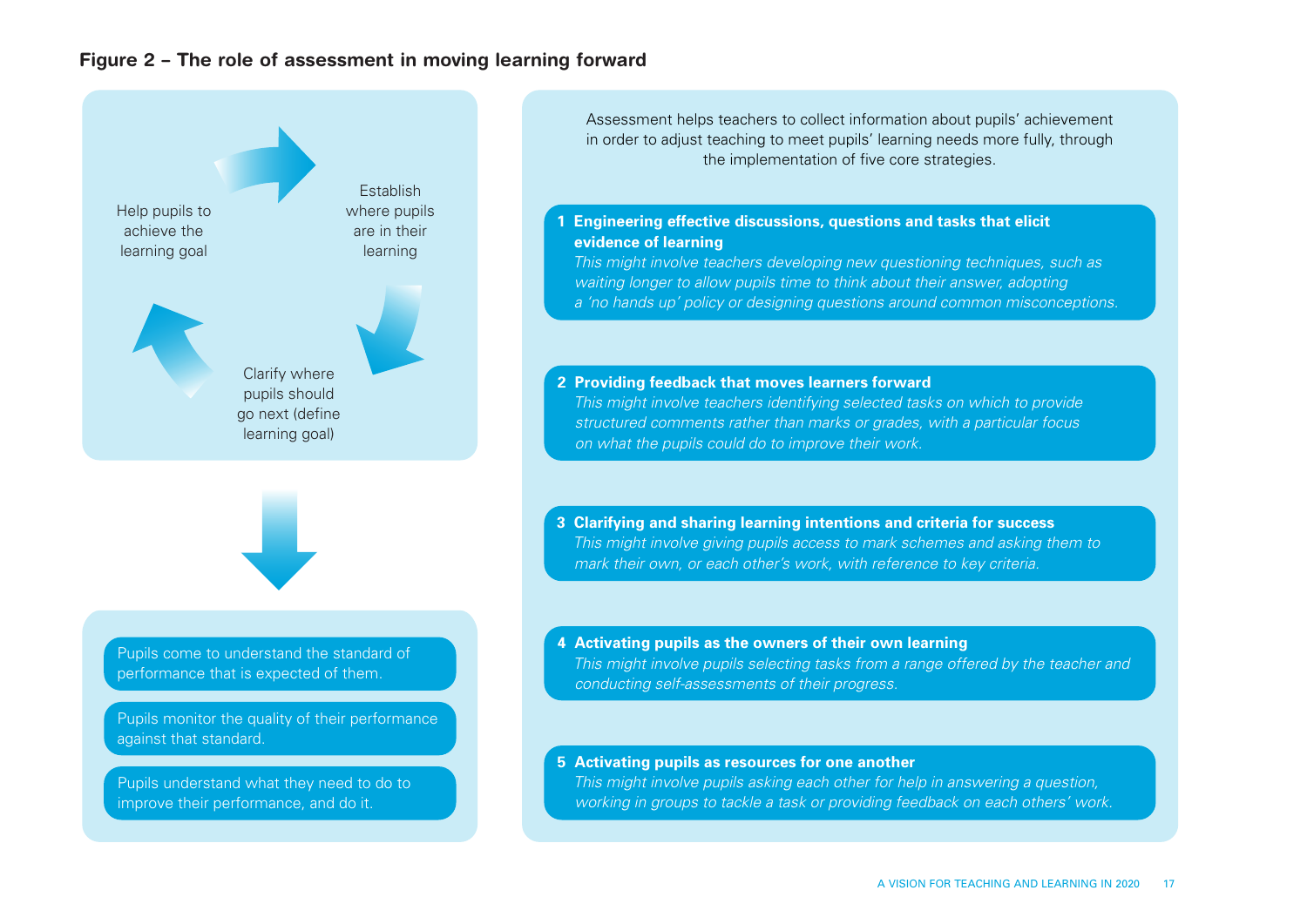### **Summative assessment and the National Curriculum**

Summative assessment – the assessment *of* learning – when combined with assessment *for* learning, is a powerful tool for ensuring that all learners make good progress. It includes, but goes beyond, formal national tests and public examinations.

For example, regular assessments by teachers give information not only about individual pupils but also comparative information about different classes and cohorts of pupils and the impact of teaching. The results of such assessments can be used to give parents a clear picture of how well their children are progressing. However, such information must do more than report progress. Crucially, summative assessment must be combined with assessment for learning to enable teachers to respond rapidly in order to bring pupils back on track if they begin to fall behind. For this to happen, the information gained from high quality assessments needs to be used systematically and frequently to improve learning and teaching.

We do not consider that national summative assessment and personalising learning are incompatible. The purposes of national assessment include:

- $\bullet$  reporting on individual pupils
- **•** monitoring national performance
- $\bullet$  contributing to improving learning and teaching by identifying and reporting on common weaknesses in pupils' responses
- **•** contributing to monitoring the effectiveness of schools.

National assessment data fulfil some of these purposes better than others. In particular, the data do not always enable teachers to use them in diagnosing common problems and

improving learning and teaching. Nor do they recognise and record adequately the extent to which pupils have developed the skills and attitudes we noted in Part 1, which are increasingly important to later outcomes. We acknowledge that dealing with these issues presents complex challenges. However, we consider that those challenges must be faced as a priority as part of the development of personalising learning.

While there are no formal restrictions on when National Curriculum assessment takes place, in practice, schools have tended to enter pupils for assessments at the end of each key stage, because of the requirement to report on progress at these set points. Recently, many secondary schools have increased the number of pupils entered early for national assessments and public examinations, enabling them to progress at a pace that matches their learning better. We believe there is a case for increasing further the flexibility of national assessment to enable all pupils to demonstrate their level of achievement when they are ready.

The National Curriculum is the basis for assessment: it describes an entitlement to learning for all pupils in terms of the knowledge, skills, understanding and attitudes they are expected to develop. Although it was never intended to describe the whole curriculum, many primary and secondary schools nevertheless perceive it as being too extensive and prescriptive, with too little scope for local flexibility. Recent moves to tackle concerns about the secondary curriculum have resulted in the review of Key Stage 3, led by the Qualifications and Curriculum Authority (QCA).

While considerable flexibilities exist, schools do not use these to the extent they might. For example, the time required for each subject is not statutory and there is no requirement that curriculum content should be taught in subject blocks. Schools are able to open up curriculum choice to pupils, for example,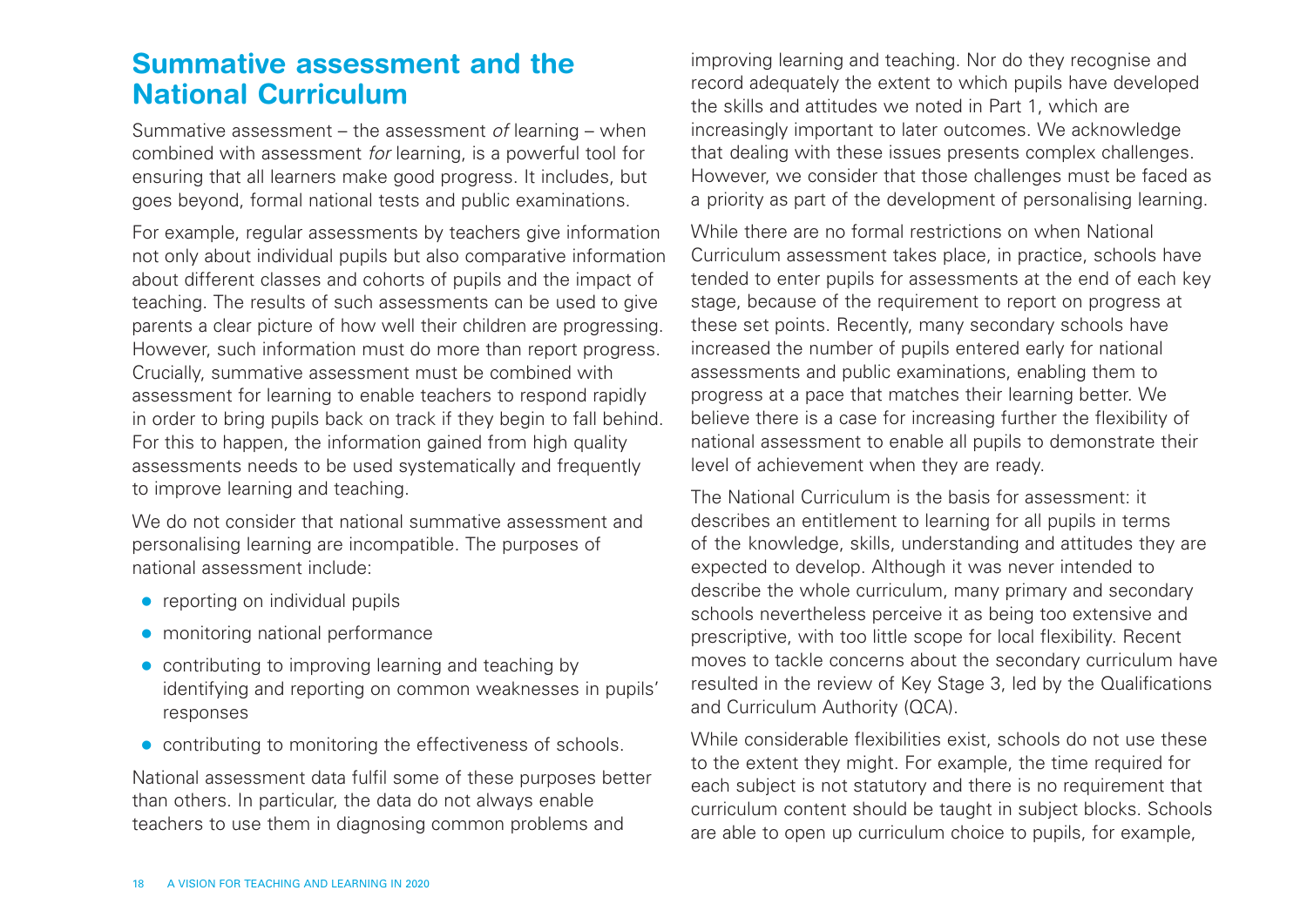through project work, out-of-classroom activities and offering clubs within and beyond the school day. Many already do this very effectively. However, to realise the curriculum's full potential, some schools will need help to understand what flexibilities look like in practice and how barriers to innovation may be lifted. We explore this in Part 3.

Subject choices have always been a feature of pupils' final years of secondary school. The government's 14-19 reforms offer a significant opportunity to extend the range of learning pathways for young people: specialised Diplomas,

Apprenticeships and the International Baccalaureate alongside GCSEs and A levels. As these reforms are implemented, it will be vital to ensure that the choices young people make at 14 do not commit them irreversibly to pathways that may turn out to be inappropriate. Monitoring the take-up of the different pathways (at school, local and national levels) will be important to guard both against differential ambition for particular groups of pupils and against extending gender-stereotypical subject choices. Teachers, careers advisers and Connexions personal advisers therefore have a key role in guiding pupils as they choose their learning pathways.

The rationale for having some form of a National Curriculum holds now – and will do so in 2020. During this time, there will be changes to it, and its assessment, beyond those already planned. The statutory responsibility for keeping the curriculum under review and advising ministers on changes rests with the QCA, although a number of other bodies, in particular Ofsted, hold evidence on the impact on schools and pupils of the National Curriculum and its assessment. In recent years, reviews have focused on specific stages of schooling and have tended to deal separately with the curriculum and assessment. We believe that future changes should be informed by a shared understanding of the National Curriculum and its assessment

(from the Foundation Stage to 14-19) and of the key issues affecting both.

- the Secretary of State should commission a group, involving the QCA and Ofsted together with serving secondary and primary headteachers, to report as a matter of priority on the actions needed to ensure that the National Curriculum and its assessment develop in ways that are supportive of the vision set out in this report. The group should make recommendations by September 2007. Areas for the group's consideration should include:
	- evidence for the impact of the National Curriculum and its assessment on schools and on groups of pupils (with an emphasis on underachieving groups and the gifted and talented)
	- evidence for the use of curriculum flexibilities
	- ways in which teachers should increase their use of summative assessment for diagnostic purposes
	- addressing ways in which national assessment should be revised in response to personalising learning, for example, increasing the scope of testing 'when ready' and developing formal metrics for 'non-cognitive' skills.
- **.** schools should consider how best to ensure that their curriculum and associated assessment support personalising learning, making use of existing curriculum flexibilities and reporting on progress to their governing body.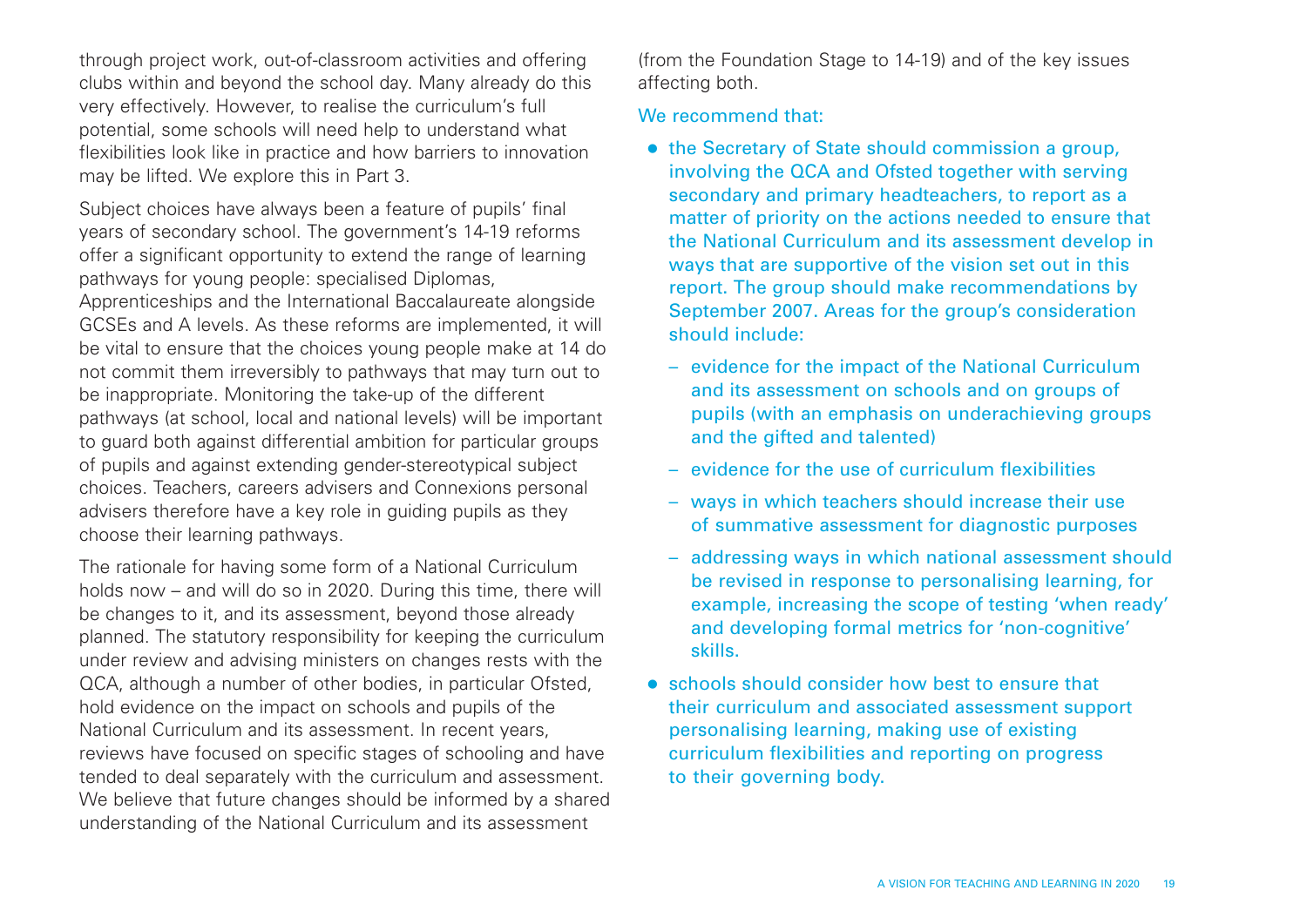## **Pupils taking ownership of their learning**

Pupils are more likely to be engaged with the curriculum they are offered if they believe it is relevant and if they are given opportunities to take ownership of their learning.26 Learning, clearly, is not confined to the time they spend in school.

However, schools have a central role in helping pupils to develop the skills and attitudes for learning, on which they can draw throughout their lives. We take seriously findings that suggest that failure to do so adequately may result in stubborn barriers to pupils' progress.<sup>27</sup> A core feature of personalising learning, therefore, must be to ensure that these are as much the hard currency of learning as, say, knowledge of subject content. Teachers and other adults in school have an important role in setting clear expectations and modelling positive attitudes, particularly for pupils whose experiences outside school may not reinforce the importance of learning.

We agree with the analysis of the Specialist Schools and Academies Trust that a combination of assessment for learning, learning how to learn and pupil voice has the potential to contribute to developing all aspects of learning (see Figure 3).

In schools where the greatest progress is being made in these areas, teachers and pupils are developing a more sophisticated language with which to talk explicitly about learning and how it can be explored and improved. Such 'learning conversations' between teachers and pupils, as well as between pupils, enhance pupils' engagement in their learning and their confidence to improve it (see Box 4).<sup>28</sup>

#### **Figure 3 – Taking ownership of learning**

**Assessment for earning:** coming to a shared understanding of learning goals and how to achieve them

#### **Learning how to earn:**

developing the skills and attitudes to become better learners

**Pupil voice:** establishing the habit of talking about learning and teaching and how to improve it

The experience of secondary schools that have already begun to personalise learning suggests a re-focusing of pastoral systems is needed, creating new roles directed towards the school's prime purpose: learning (see Box 5). In primary schools, this role is generally taken by the class teacher, who will know about most aspects of a child's learning. The aim of these changes has been to ensure that all pupils – not just the gifted and talented or those who are having difficulties – receive oneto-one attention focused on their learning.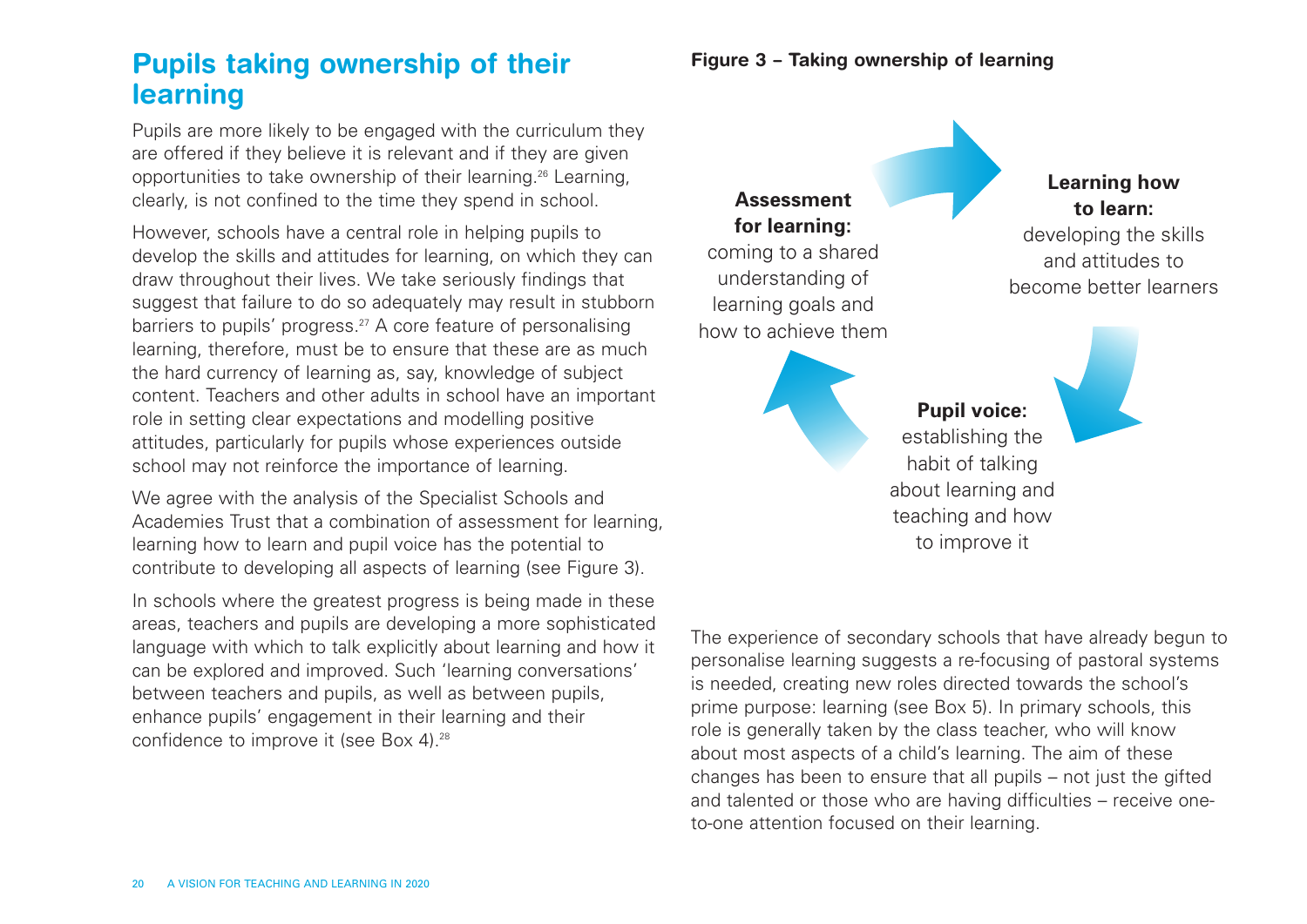#### **Box 4 Engaging pupils**

Reflective schools view 'pupil voice' as far more than establishing a pupil council. They are engaging pupils actively in shaping learning and teaching, for example, by:

- $\bullet$  using pupils as learning resources for one another, helping their peers to learn and develop, within the classroom and beyond
- $\bullet$  inviting pupils to work with teachers in curriculum teams to review schemes of work and develop plans for improving learning and teaching
- asking pupils to provide feedback on particular lessons, either through general surveys or by training them as observers of lessons
- conducting regular surveys on the quality of the school experience and how it could be improved, sharing the results with all pupils
- $\bullet$  involving pupils in the selection process for new members of staff.

#### We recommend that:

• Ofsted should provide clearer guidance on the expectation that schools' self-evaluation should draw on pupils' feedback, specifically on learning and teaching. In inspection, Ofsted should consider how the school uses this evidence to develop learning and teaching.

- the role of 'learning quide' should be established in all secondary schools.<sup>29</sup> This is based on the principle that all pupils should have at least one person in school who:<sup>30</sup>
	- knows them, knows what they are learning (whether in the school or beyond, for example, as part of 14-19 pathways) and understands their learning needs in the round
	- jointly agrees targets for their learning (in the context of an individual learning plan) and monitors progress across a range of indicators including the development of 'non-cognitive' skills
	- meets pupils regularly at least half-termly for an extended formal review session, although this may be more frequently for vulnerable groups
	- uses knowledge of any wider factors having an impact on their learning and draws on the resources of other specialist guidance and support in order to help them progress
	- can act as an advocate for them within the school, particularly in the design of learning and teaching experiences.
- schools should consider how best to integrate 'learning how to learn' into the curriculum – focusing on the skills and attitudes pupils need to become better learners.

We do not recommend specific models for implementing learning how to learn or the learning guide: the appropriate model will depend on the school's context. The proposals we outline in Part 3 for a strategic approach to innovation will contribute to increasing the knowledge within the education system about what works in different contexts.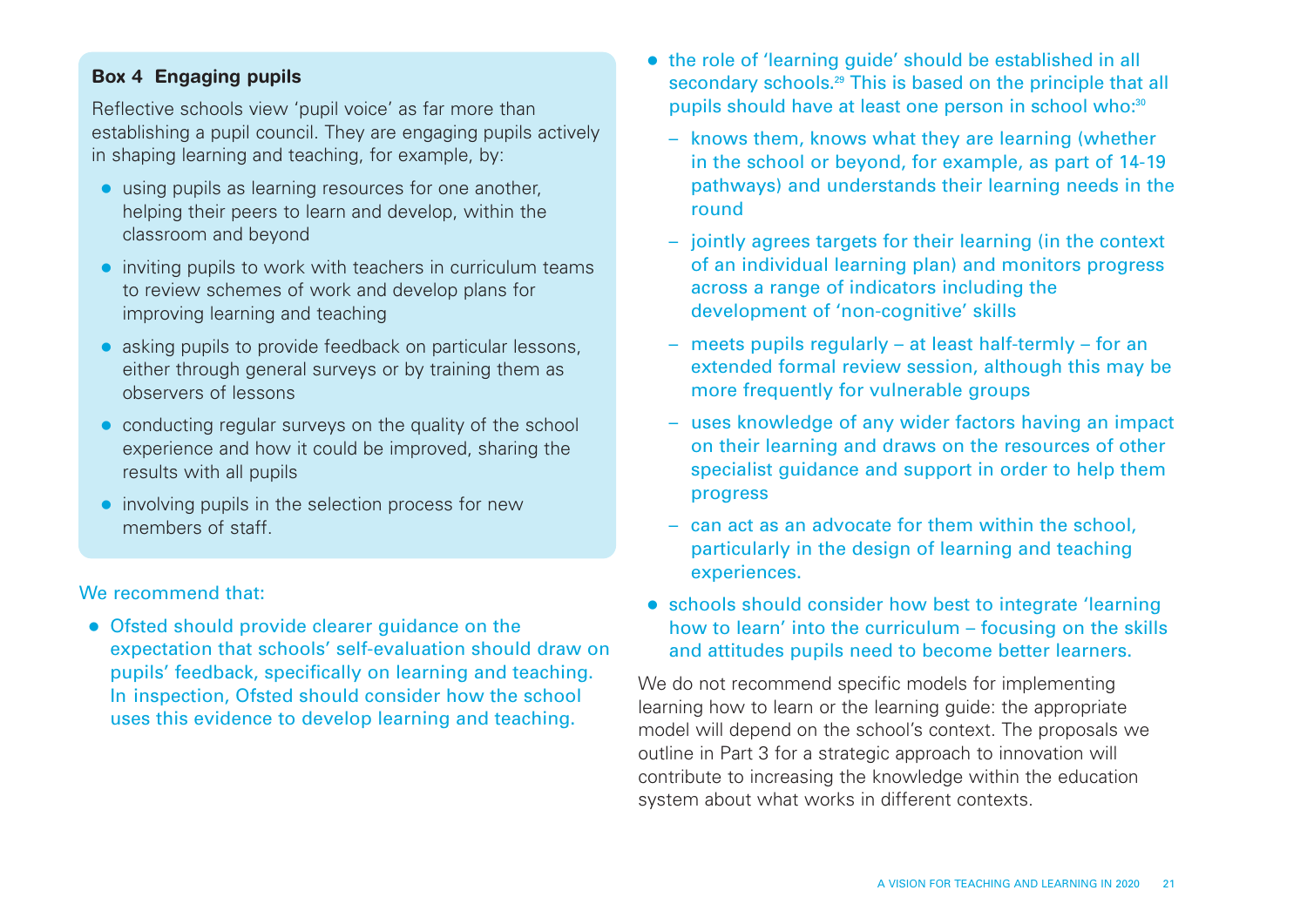#### **Box 5 Establishing the 'learning guide' in secondary schools**

In seeking to personalise learning, a number of secondary schools have found that their traditional pastoral systems were insufficiently focused on learning. In reviewing them, they have developed a role for a learning guide (an adult but not necessarily a teacher) who gets to know individual pupils over a period of time, works with them to establish and review their learning needs and monitor their progress, and is able to act as an advocate for them.

The details vary, but the consistent factor is that the role is focused on the pupil's learning and the learning guide takes a frequent, regular and lasting interest in his or her development. Where possible, the assignment of learning guide to pupil is maintained as the pupil moves through the school to ensure consistency and depth. This is particularly important for vulnerable groups of pupils, for example, children in care. In all cases, time is allocated for one-to-one work, for example, formal reviews each half term, combined with more regular face-to-face contact between the learning guide and groups of pupils.

Current school roles can be adapted or eliminated to gain capacity. For instance, some schools have supplemented form tutors with other staff with teaching, support or welfare roles. Other schools have adopted 'vertical tutoring', grouping pupils from different years together, taking advantage of the potential for peer mentoring alongside the role of the learning guide. Many schools have found that involving support staff in this kind of role has benefits for both staff and pupils. Some have also considered how matching learning guides to pupils can provide positive role models, for example, for boys or pupils from minority ethnic backgrounds. In all cases, they have taken care to ensure that the role has sufficient status and authority within the school to enable the learning guides to act effectively as advocates for their pupils.

While there are similarities between the learning guide and the role of mentors or coaches, there are some core differences. In particular, the focus of the learning guide is quite specifically on how the pupil is progressing in their learning, rather than working closely with a pupil on tackling specific issues. Many of the skills that are important for personalising learning (for example, using data to track progress and interpersonal skills for working with pupils and parents) are also important for learning guides. Schools that have introduced the role have designed their own training programmes to support them.

Schools that have taken this step have been very careful to ensure that links with more 'traditional' pupil support services are strong, so that knowledge about a pupil's learning needs is bolstered by knowledge about any wider factors that may have an impact on the pupil's learning. Some schools have adapted their welfare and inclusion teams to support this new role, providing professional expertise, for example, on information, advice and guidance, counselling, boys' attainment and family support which can be accessed by staff who carry the role of learning guide.

The responsibility for communicating directly with parents also differs, depending on the model adopted and other opportunities available for parents to engage with the school and their child's learning. Parents generally continue to have contact with specific subject teachers but expect to meet their child's learning guide to discuss overall progress and targets.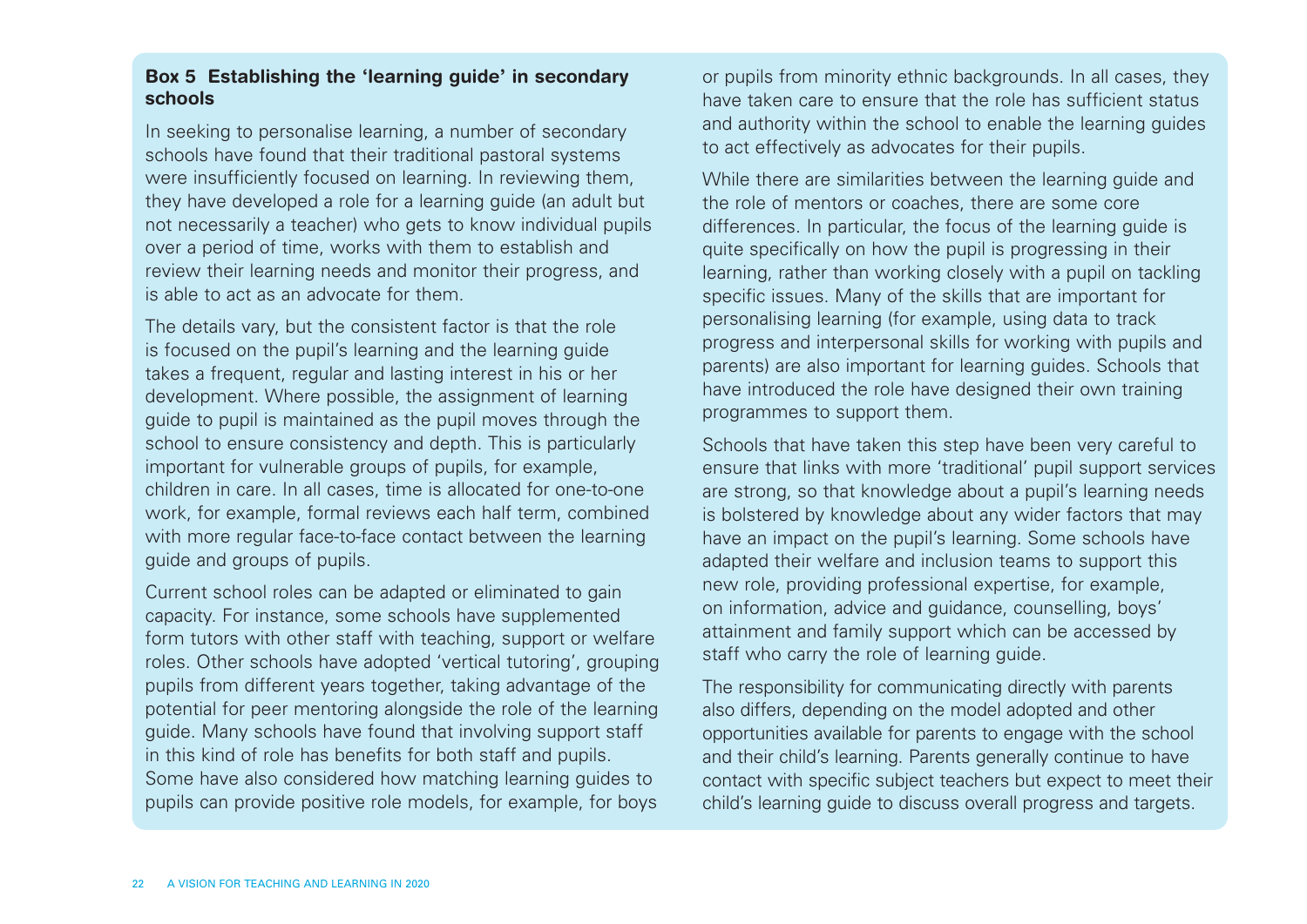## **Engaging parents and carers in their children's education**

While school is a central feature of the lives of the vast majority of children and young people from the age of five, it is not their first experience of learning. The skills and attitudes they need to become expert learners are shaped from birth.

Mothers and fathers are children's first teachers. There is compelling evidence that parental aspirations, expectations and involvement have a major impact on their children's attainment. Parents play a highly significant role in modelling appropriate behaviour for their children, including about literacy.<sup>31</sup> None of these requires formal structures – they are shown in parents believing (and showing that they believe) in their children's ability to succeed and through what Desforges and Abouchaar have called 'at home good parenting'.<sup>32</sup>

These factors are not evenly distributed among all parents. Rather, they are associated with family income, social class and levels of education, thereby continuing the disparity of educational experience and outcomes between different groups. However, positive parenting styles can be learnt, and breaking the cycle of disadvantage is central to the agenda for social justice which we outlined in Part 1 and within which personalising learning plays a key part.

Not all of the factors which have an impact on schools' ability to engage parents in their children's education will be susceptible to short-term measures. The government understands that engaging parents and families in school is important, and to support this has given attention to the early years, child care, pre-school education and services for maternal and child health, together with the introduction of parenting programmes. This includes piloting parent support advisers, establishing the National Academy of Parenting Practitioners,

#### **Box 6 Involving parents and carers**

Most schools have developed their own approaches to engaging parents in their children's education, providing high quality information to all and responding sensitively to local contexts and expectations. Approaches include:

- **•** developing school-wide plans for how to engage parents across both pastoral and curriculum areas
- **identifying specific days each year for consultation with** parents, where tutors meet parents and pupils to discuss progress
- **.** giving parents personal space on the school's website, where they can see information on their child's learning as well as more general information about the school
- **•** providing mechanisms for parents to give the school their views on the quality of their child's education
- $\bullet$  involving parent governors in reviewing the effectiveness of learning and teaching
- **•** phoning, sending text messages or emails to parents when their children have done well
- **•** providing information sessions at key points of transition, setting out what parents can expect from the school.

More tailored strategies for engaging particular groups of parents include:

- **•** offering courses for parents to develop their skills, for example, in literacy, numeracy and ICT, or literacy classes focused on those learning English as an additional language
- **•** running 'father and child' family learning programmes, focusing on previously 'hard-to-reach' families, and linking learning to activities at a local sports club.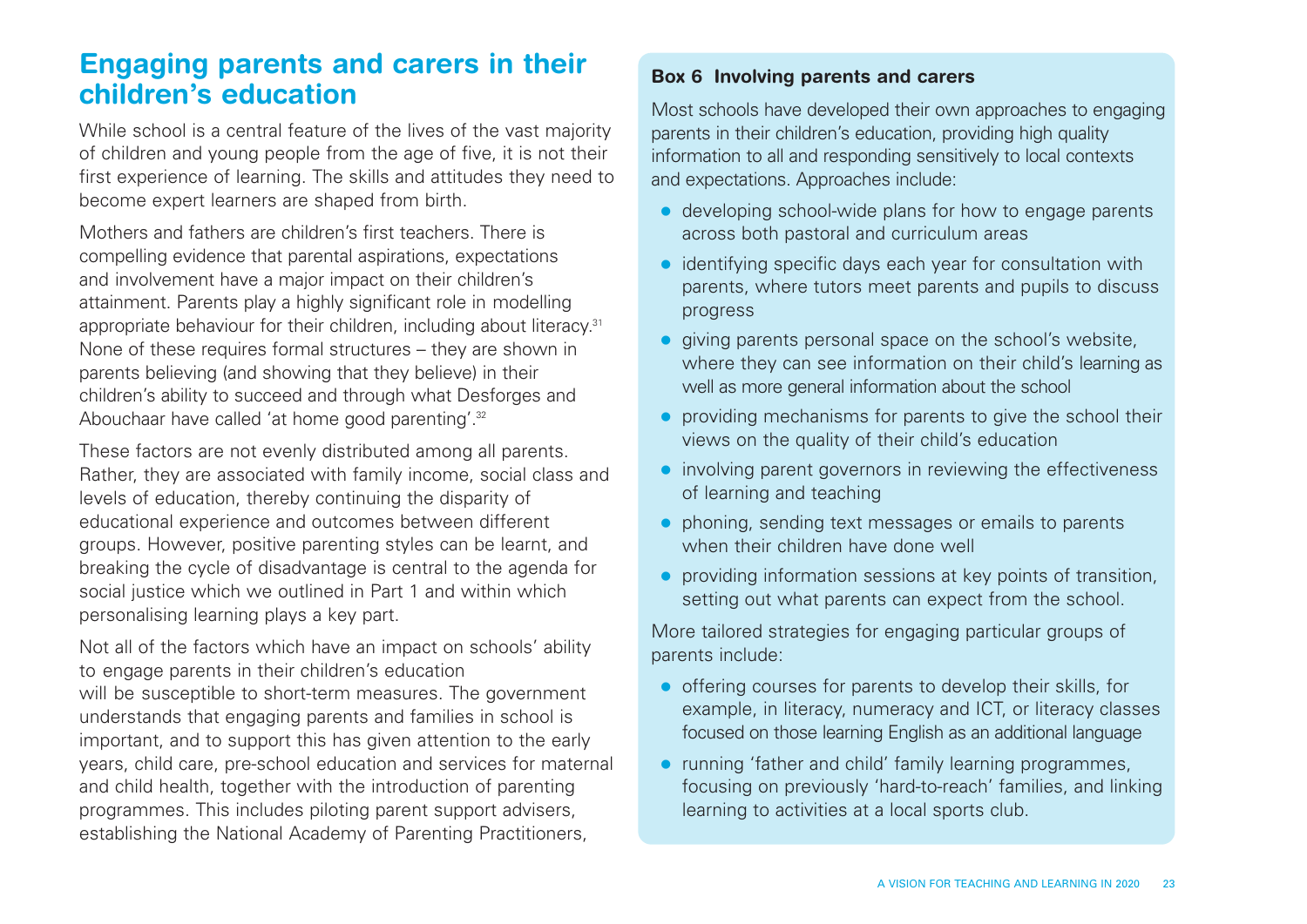and developing parenting services nationally following the Respect Action Plan. This work is, itself, part of broader measures directed at reducing inequalities in income, strengthening communities, tackling anti-social behaviour and improving physical and mental health. Schools' efforts must be seen within this wider context.

We focus here on what must happen so that all parents are able to help their children to take advantage of the opportunities that personalising learning presents. The response will vary, depending on a school's context and the age of the child, and may be different for mothers and fathers (see Box 6). It is important that schools take account of the way their strategies for engaging parents have an impact on different groups of pupils, according to gender, ethnicity and social class. However, there should be a common core of building trust with parents, establishing a dialogue about their children's learning, and providing information on what they can expect from school and the progress their child is making.

Beyond this universal provision, more focused engagement may be necessary, particularly for families with specific additional needs and where parents may be hostile to involvement with the school. Particular attention will be required to deal with the needs of children in care.<sup>33</sup> We note the intentions set out in the recently published Green Paper *Care matters* designed to give these children the necessary support to make the most of their schooling.<sup>34</sup>

- Schools should make information available to parents on what they can expect from schools and individual pupils' progress. This might include access to lesson plans and learning materials and should be available as and when parents want to access it. Communication should be two-way. Schools should make use of appropriate languages and media, including technology, although with care not to extend the 'digital divide'. They should provide mechanisms for parents to give feedback on the quality of education, for example through regular surveys of parental satisfaction. They should be supported by other recommendations outlined here, for example:
	- providing the results of periodic assessments for parents in an easy to understand format, such as using 'traffic lights' to indicate children's understanding of key concepts
	- discussions with the 'learning guide', or equivalent in primary schools, who would meet parents and pupils regularly to review each child's progress, discuss learning needs, ways of accessing support for those needs, and other factors relevant to their child's readiness and ability to learn.<sup>35</sup>
- national and local government should strengthen links between schools and family and parenting support services as children from the most disadvantaged backgrounds enter school and move through their primary years. This should: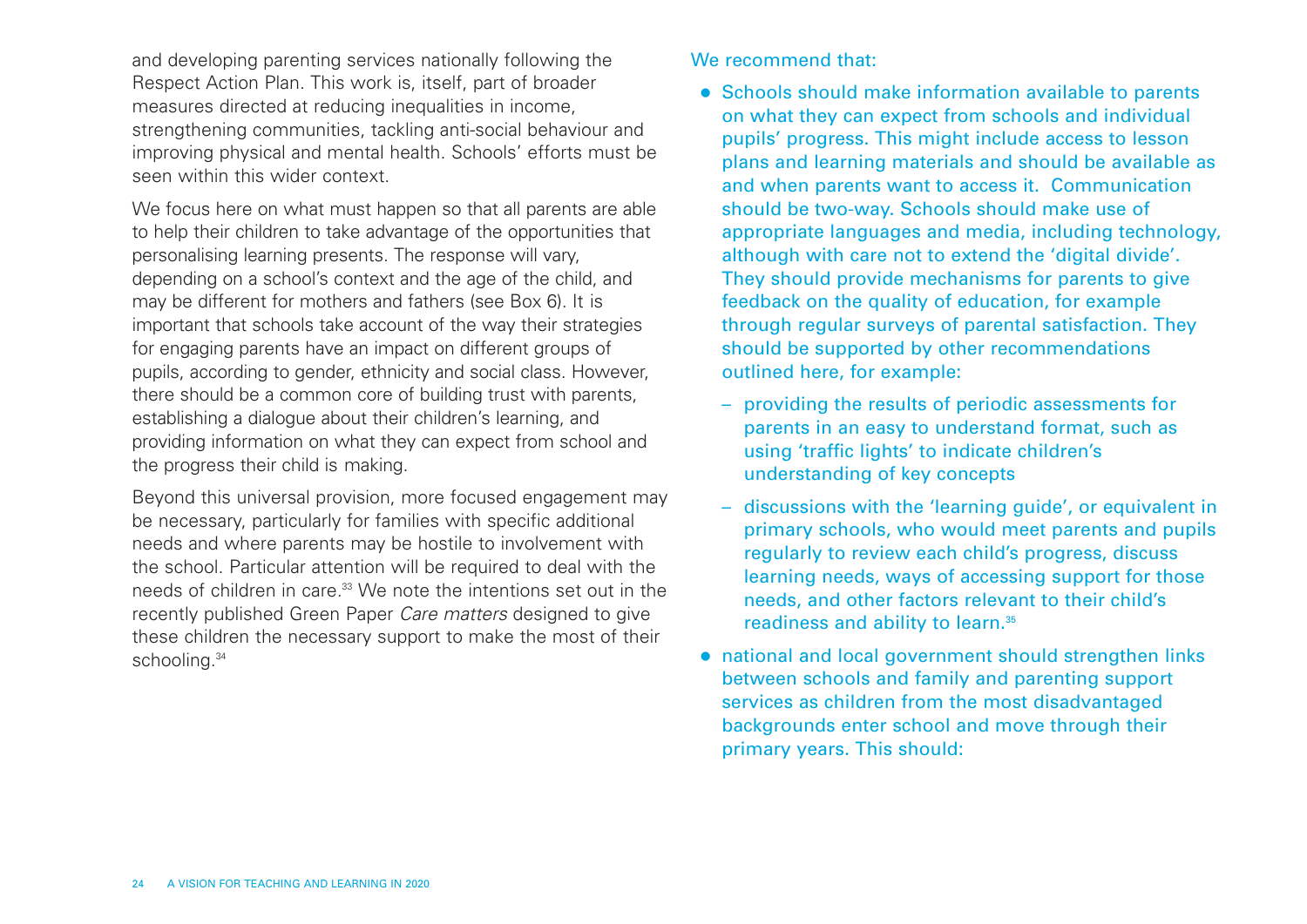- focus attention on hard-to-reach families and those who may be unable to engage effectively in preparing their children for schooling or supporting their children's learning
- build the capacity of teachers and support staff to recognise barriers to learning for children and plan effective intervention, working with other services
- build the capacity of parent and family support practitioners and programmes to work with families as their children enter school
- take advantage of the co-location of Sure Start Children's Centres and other services for children, young people and families on school sites, building on Sure Start approaches and extended schools.

## **Designing schools for personalising learning**

Central to our vision for 2020 are the changes schools make in their practices for learning and teaching. Over the next decade, the education system has a huge opportunity – in the form of the Building Schools for the Future and primary capital programmes – to design learning spaces that reflect these changes.

Headteachers, teachers, pupils and parents who have been involved in thinking through what they want their school to be like in the future have found that the task is a far more complex one than simply designing a new building. They have needed to define the learning and teaching, the relationships and the behaviours that they want to see. Using the whole school site and designing spaces that will promote new ways of working is only part of the process. Equally important is shaping a strategy

for change to ensure that, by the time the new spaces are in place, all members of the school community can take advantage of them in the ways that were intended.

There is no single blueprint for a school designed for personalising learning. However, the experience of those that have made progress in this area would suggest that spaces will need to:

- $\bullet$  be flexible enough to allow for a variety of learning and teaching approaches and greater diversity in the size and age mix of pupil groupings
- $\bullet$  be familiar and welcoming for parents and the wider community, inviting and encouraging them into school
- **•** emphasise participation and collaboration, through being open, safe and inviting
- **•** support interaction, knowledge sharing and learning amongst teachers and support staff
- $\bullet$  use technology both within and outside classrooms to enhance learning.

If society is to benefit over more than a few generations of pupils, schools and local authorities, supported by government, must take seriously their responsibility to work with architects to design schools that are flexible enough to respond to changing circumstances for many years. Few headteachers will have had the opportunity to engage in thinking so fundamentally about their school's physical environment. They will need help to look beyond short- and medium-term changes to consider what learning spaces might look like if some of the features of schooling outlined in Box 7 became common.

We have noted the intention of the National College for School Leadership (NCSL) to introduce a leadership programme to enhance headteachers' capacity to lead the design and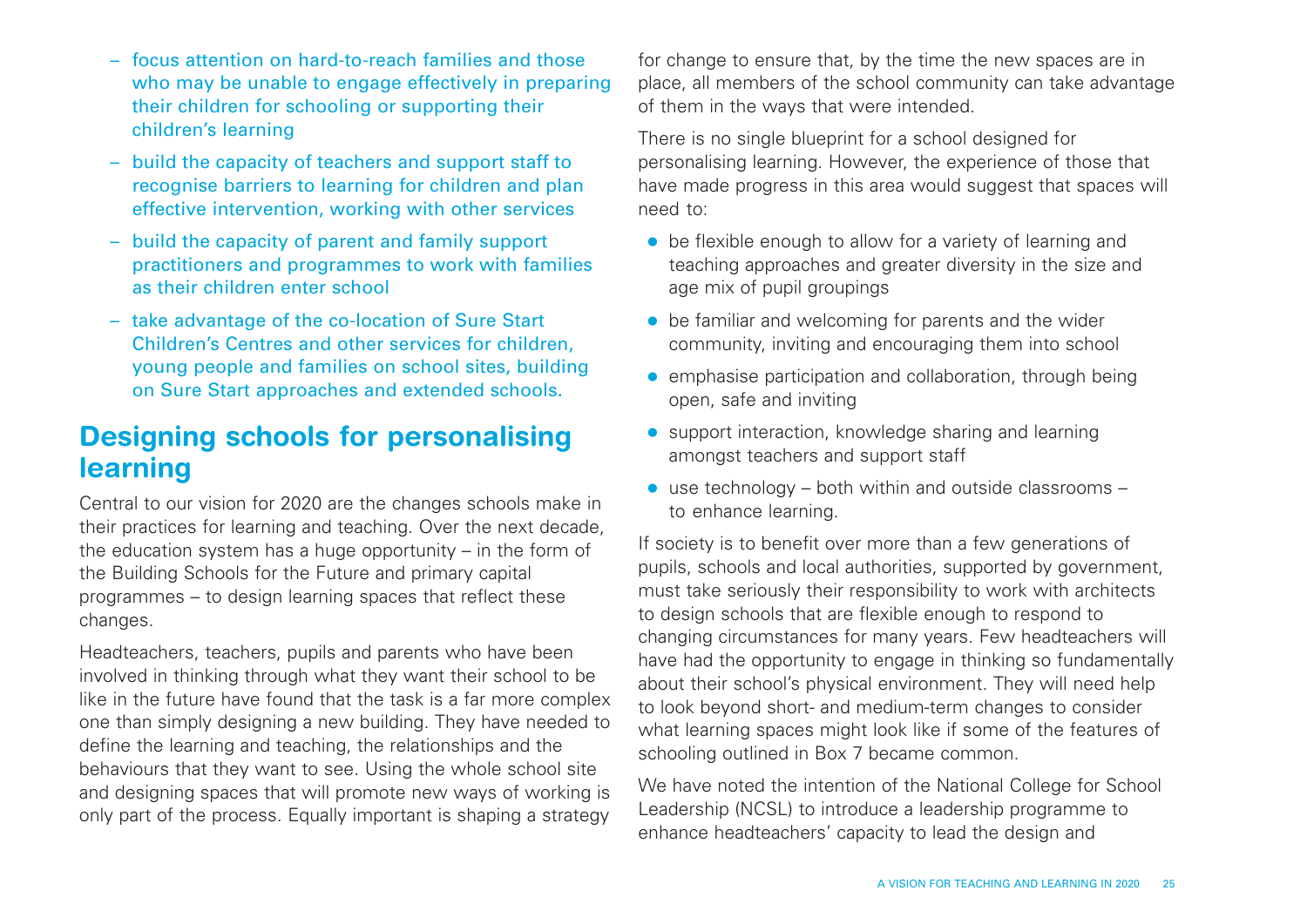implementation of major building projects. We believe this is an important development. In addition, local authorities have a key role in ensuring that the development of new schools meets the needs of current and future communities.

#### **Box 7 Reconfiguring school design and organisation**

Some schools are already beginning to design new learning spaces and test the implications of personalising learning for the way learning and teaching are organised. From what we see in particular areas, we can start to predict some of the ways in which schooling might look different in 2020:

- $\bullet$  changes to the traditional school day and greater access via the internet to interactive learning opportunities, enabling 24-hour access to learning
- **.** some 'stage not age' models of school organisation, in which children and young people are not routinely taught with others of the same age but, instead, according to their attainment
- $\bullet$  integrated and extended organisations, which have school functions at their core but are not constrained by them, incorporating other services in a 'learning centre'
- $\bullet$  more all-age schools, thus abolishing the need for transition between the primary and secondary phases
- $\bullet$  school designs that deliberately do away with long corridors and hiding places, with a positive impact on behaviour
- **.** spaces that can be used for more than one purpose, and classrooms that support a range of teaching approaches.

#### **New technologies**

Already, with significant government investment, over the past ten years the use of technology in schools has increased considerably. The new technologies have an impact on a school in three main areas:

- $\bullet$  the administration of the school, including budgeting, planning and databases managing pupil details and progress
- $\bullet$  the creation and delivery of lesson materials, including teachers' and pupils' use of whiteboards, visualisers, handheld voting devices and tablet PCs to enable reproduction of and access to resources
- $\bullet$  the use of domestic digital technology as a learning tool, including home access to the internet, digital cameras, video cameras, gaming devices, Personal Digital Assistants (PDAs) and mobile phones.

Figure 4 shows some of the ways in which new technologies contribute to personalising learning by influencing what, how and why children learn.

While all schools have systems for recording and reporting information about pupils and their achievement, this information is not always readily available to those who could draw on it to improve learning, namely classroom teachers, pupils, and parents. Using the new technologies to inform learning and teaching will be a priority. This should take advantage of the potential of on-line learning opportunities linked to individual learning plans (or 'e-portfolios') and information held on pupils' progress.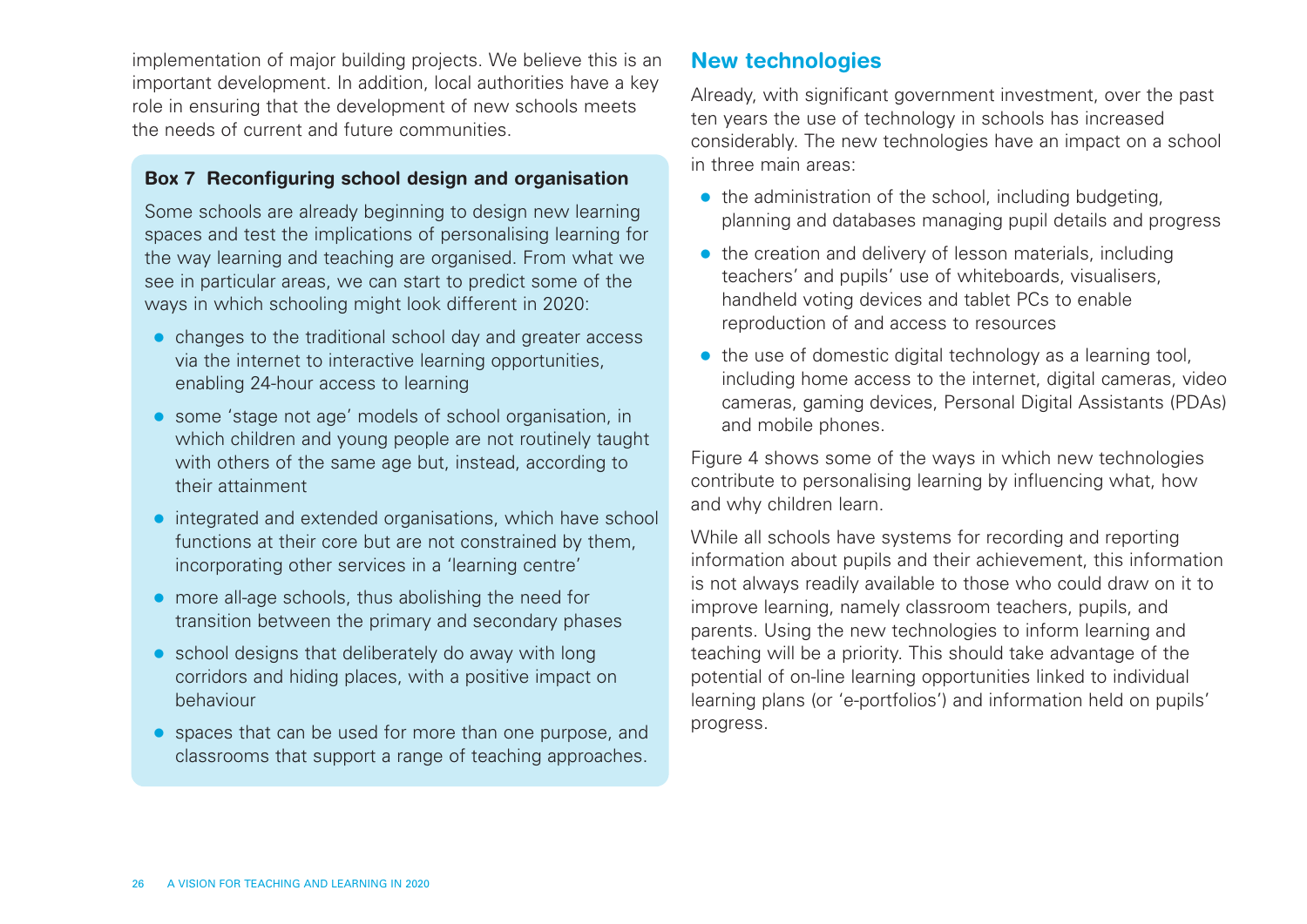**Technology influences what, how and why children learn by**

- broadening the range of learning material children are able to access, either guided by a teacher or as part of self-directed learning
- **•** enabling quick interactive assessments, for example, using 'voting' technology
- **•** promoting development of a broad range of knowledge, skills and understanding, in new contexts and with virtual access to experts
- $\bullet$  facilitating collaboration with peers (in the same school and in other schools)
- **.** increasing the variety of learning resources, software and communication tools, through new media
- helping schools to use a wider range of readily available resources and software to enhance learning, including making software available to children to use at home
- $\bullet$  blurring distinctions between informal and formal learning giving children the ability to choose what they learn and when they learn it
- $\bullet$  increasing motivation, through pace and variety
- **•** increased relevance, through greater links between children's experience of school and of the technology-rich world outside.

## **Supported by**

#### **Engagement with parents and pupils**

expanding the potential for communication, sharing resources, creating shared spaces to record pupils' learning and progress

#### **Whole-school systems**

integrated learning and management systems that bring together all the information on pupils' progress and analysis of assessment data, and are capable of being shared with other schools and organisations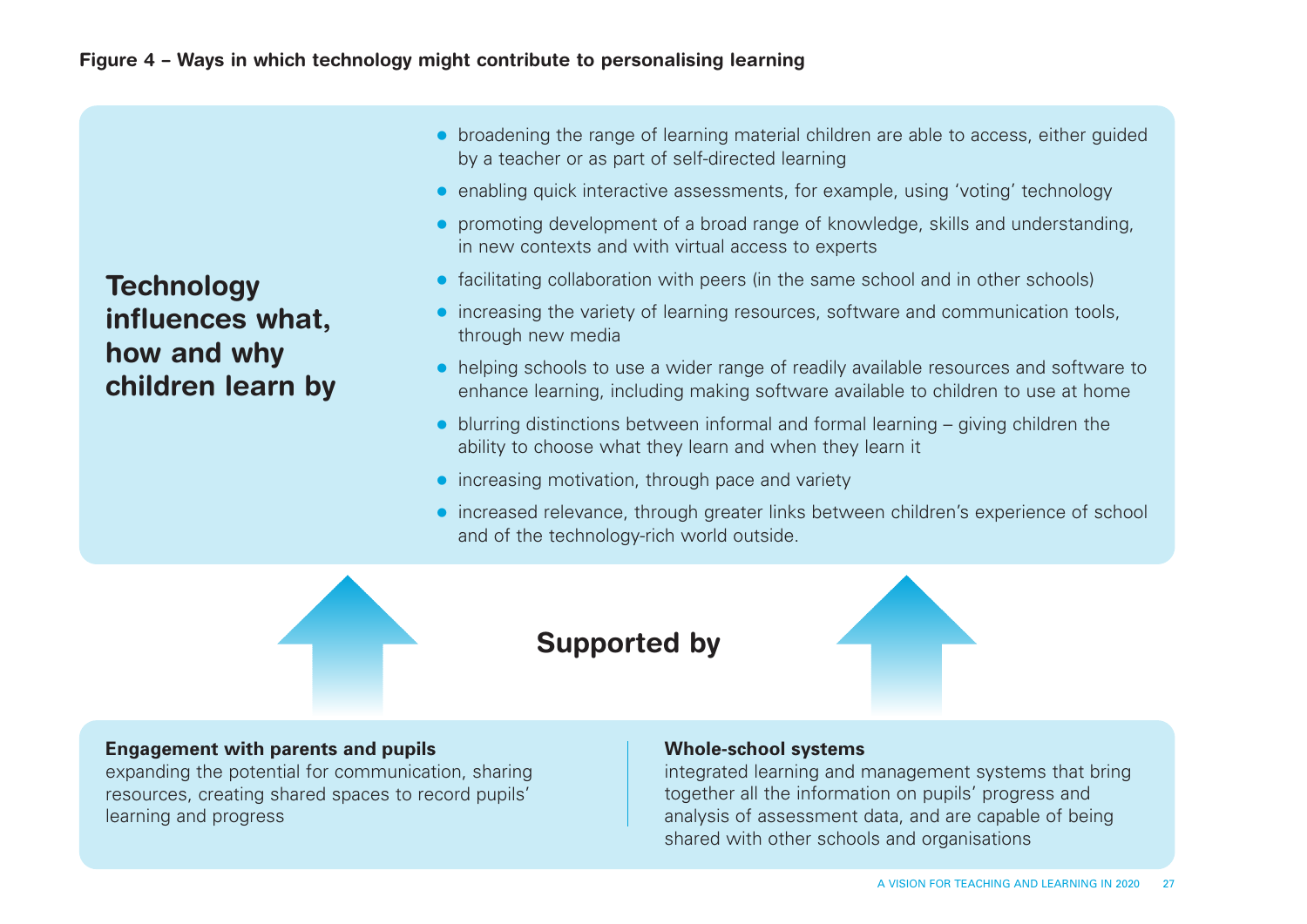It will be important that decisions on the use of the new technologies be taken in the context of a clear vision for personalising learning and be informed by comprehensive, objective advice in order to present good value for money. The British Educational Communications and Technology Agency (BECTA) has a key role in providing such advice to schools.

#### We recommend that:

- $\bullet$  all local authorities should develop plans for engaging all schools in their area on how personalising learning could and should influence the way they approach capital projects (including, but not limited to, Building Schools for the Future). This is a matter of urgency for those schools taking part in the first stages of the Building Schools for the Future programme. Alongside the design of school buildings, schools will need to consider:
	- what kind of ICT investment and infrastructure will support desired new ways of working
	- how the school site and environment beyond the buildings can promote learning and pupils' engagement.
- **.** government advice to schools and local authorities should be clearer that the standards for school building design are guidance not regulation. This would help to ensure that schools think creatively about the best use of space.
- l government should set standards for software, tools and services commonly used by schools to facilitate exchange and collaboration within and between schools

**.** schools should consider how best resources within the school, such as the new technologies and the physical environment, could contribute to fulfilling their commitment to personalising learning. In doing so, they should consider how technology might be used to enhance pupils' access to learning resources and key software packages from home.

The proposals we set out in Part 3 for knowledge transfer, innovation, and development and research will play an important role in ensuring that schools learn from the experiences of others in designing new learning spaces.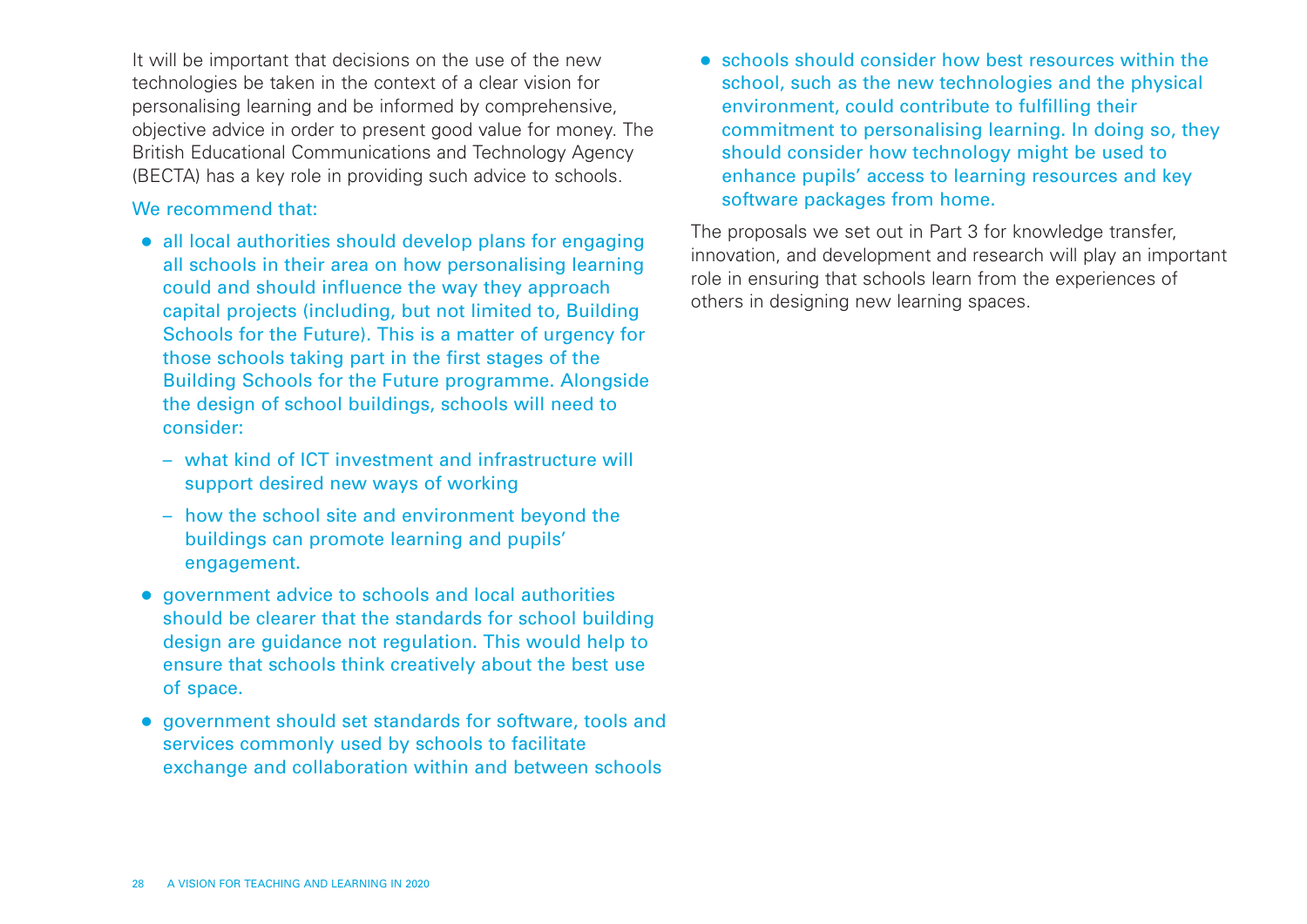## **PART 3 The learning profession leading change**

Designing a new school experience will involve pupils, parents, the school workforce, local and national government in altering some deeply embedded, and often unquestioned, habits and practices. For the school workforce, we think this means being confident that changes – whether to whole-school systems or to the practice of individual members of staff – are based on understanding the learning needs of their pupils in their wider context. It also means recognising that personalising learning is a journey towards excellence that engages pupils, teachers and support staff in a process of continuing adjustment and improvement: it has no defined end.

In recent years, the government has stressed the importance of high levels of professionalism among the school workforce, leading to a national workforce agreement and a programme of workforce reform.36 More recently, consultation has taken place on new professional standards for teachers. A revised framework for performance management will come into practice in 2007 that recognises more fully teachers' impact

on outcomes for pupils. We believe that the continued implementation of workforce reform is essential for personalising learning. Equally, it will be important to reflect personalising learning in the next phase of reform, as part of reviewing and revising standards, duties, responsibilities and rewards for teachers and support staff.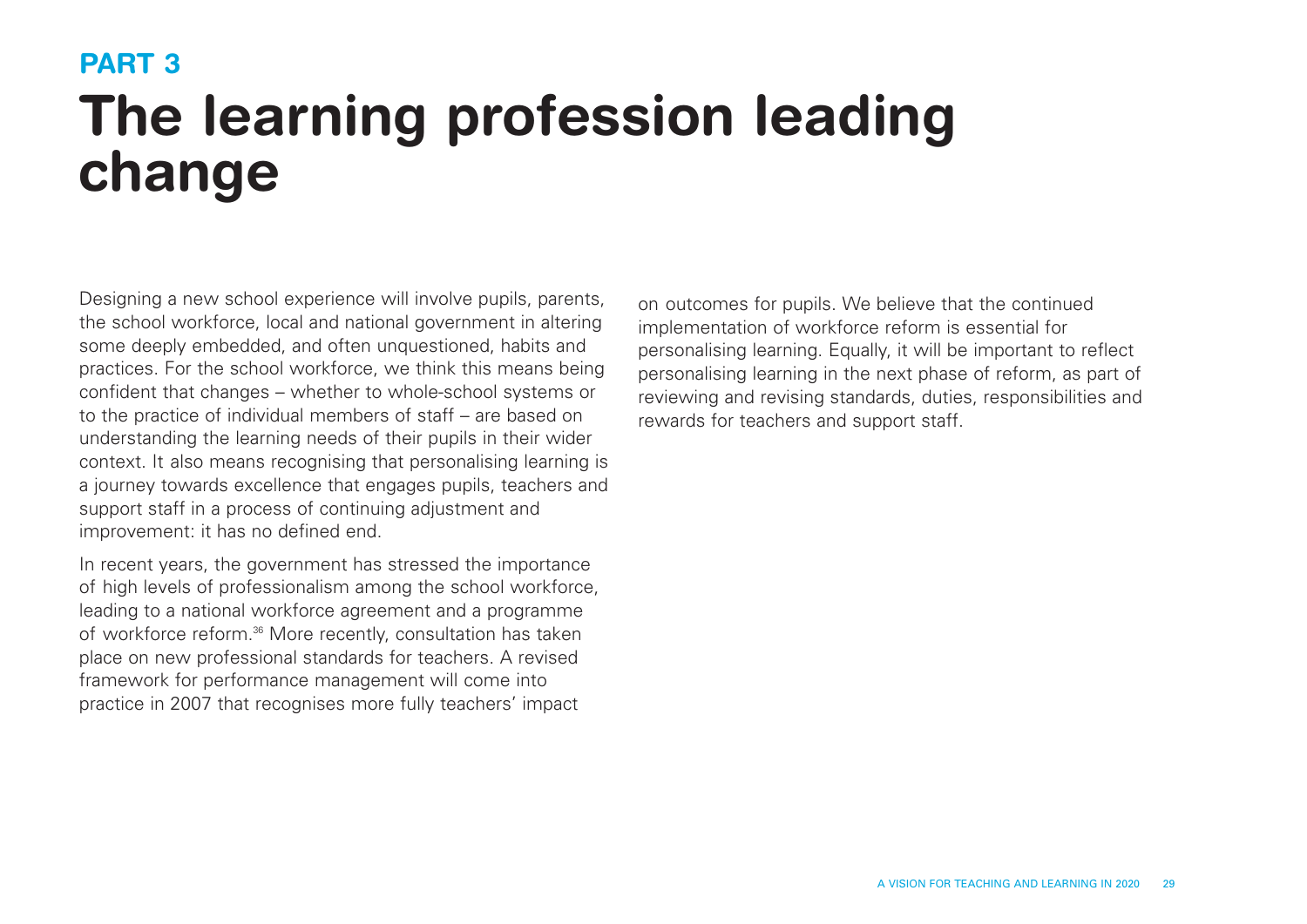## **Leading change**

Clearly, the leadership of each school will determine the direction and pace of change, shaping the organisation and its culture. The challenge for school leadership will remain broadly that described by Sir Michael Barber, maintaining a trajectory towards 'informed professionalism' within a context of 'high challenge, high support' (see Figure 5).<sup>37</sup>

Over the next five years, the demographic profile of school leaders, and of headteachers in particular, will change considerably.38 This offers a significant opportunity for the education system to consider the skills, accountability frameworks and support structures necessary for school leadership in the future, learning as appropriate from developments in leadership in other sectors (both public and private).

The forthcoming independent review of school leadership will advise on how the system should respond to this changing demographic profile and the increasingly complex nature of school leadership. At present, there is no developed understanding about the particular demands that personalising learning places on leaders. As individual schools take this forward, we will be able to draw on increasing evidence of what leadership requires in this context: for headteachers, senior and middle managers and governing bodies. A strong model for knowledge capture and for using it in professional development will be key to helping school leaders gain the necessary skills.

**Figure 5 – Towards high performance and rapid progress**

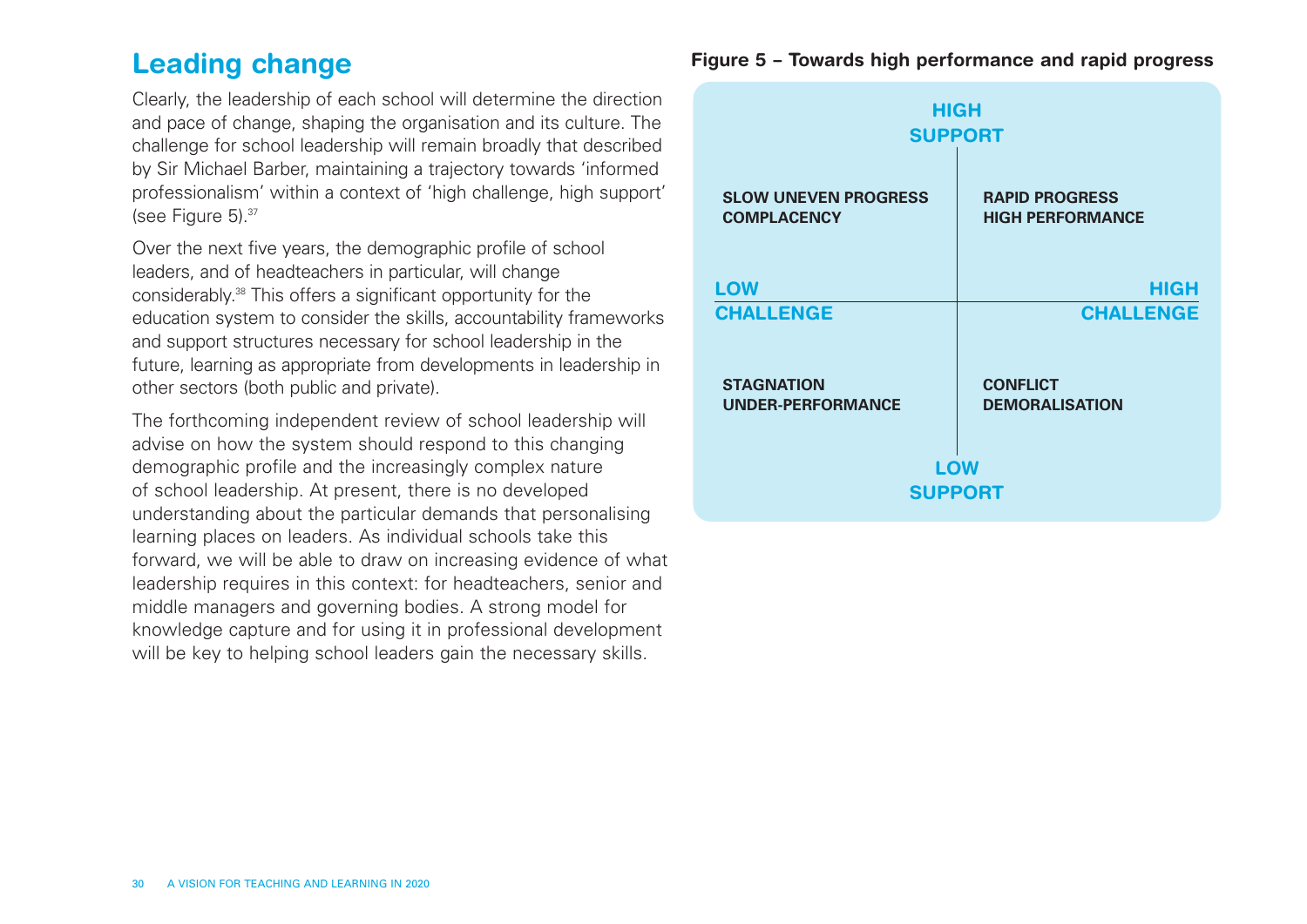## **Skills for personalising learning**

Developing the school workforce must be informed by an understanding of the skills that are particularly important in personalising learning. We consider these to be:

- $\bullet$  analysing and using data, with a specific focus on assessment for learning
- $\bullet$  understanding how children learn and develop
- $\bullet$  working with other adults (including parents and other children's services professionals)
- $\bullet$  engaging pupils as active participants in learning.

Currently, all forms of initial teacher training (ITT) differ in the extent to which they recognise and teach these skills. We believe that these skills must be embedded in the learning experience for all trainees and newly qualified teachers.

ITT is fundamental to making sure that every teacher has the skills to personalise learning. However, schools have found that personalisation demands a continuing focus on developing all staff so that they are engaged consistently in renewing and extending their knowledge and skills. Extending professional development opportunities beyond the teaching staff is crucial, particularly as many of the traditional functions of teaching are now carried out by members of staff who are not qualified teachers.

The funds currently directed to CPD, not least the five days a year allocated to every teacher for this, are substantial. However, they are not always used to best effect. Some

schools' definition of CPD is stretched to breaking point, using time that should be focused on improving approaches to learning and teaching to set up classrooms or attend to administration before term starts. Where schools have taken ownership of the time available to them for CPD, with a focus on professional reflection (see Box 8) the impact on pupils' learning is marked.

#### **Box 8 Making space for professional reflection**

Many schools have developed ways of building time for focused professional development into their timetables, and of creating links with other schools to enhance the experience. They have done this by:

- $\bullet$  reconfiguring their week, for example, by timetabling an early finish for pupils once a week to provide time for professional development and teachers' collaborative lesson preparation
- agreeing common times for staff development across primary, secondary and special schools in an area which might be used for curriculum development and training, such as:
	- joint activity focused on improving transition and transfer
	- exploring a common theme such as personalising learning and assessment for learning
	- focused work, bringing together subject specialists from more than one school.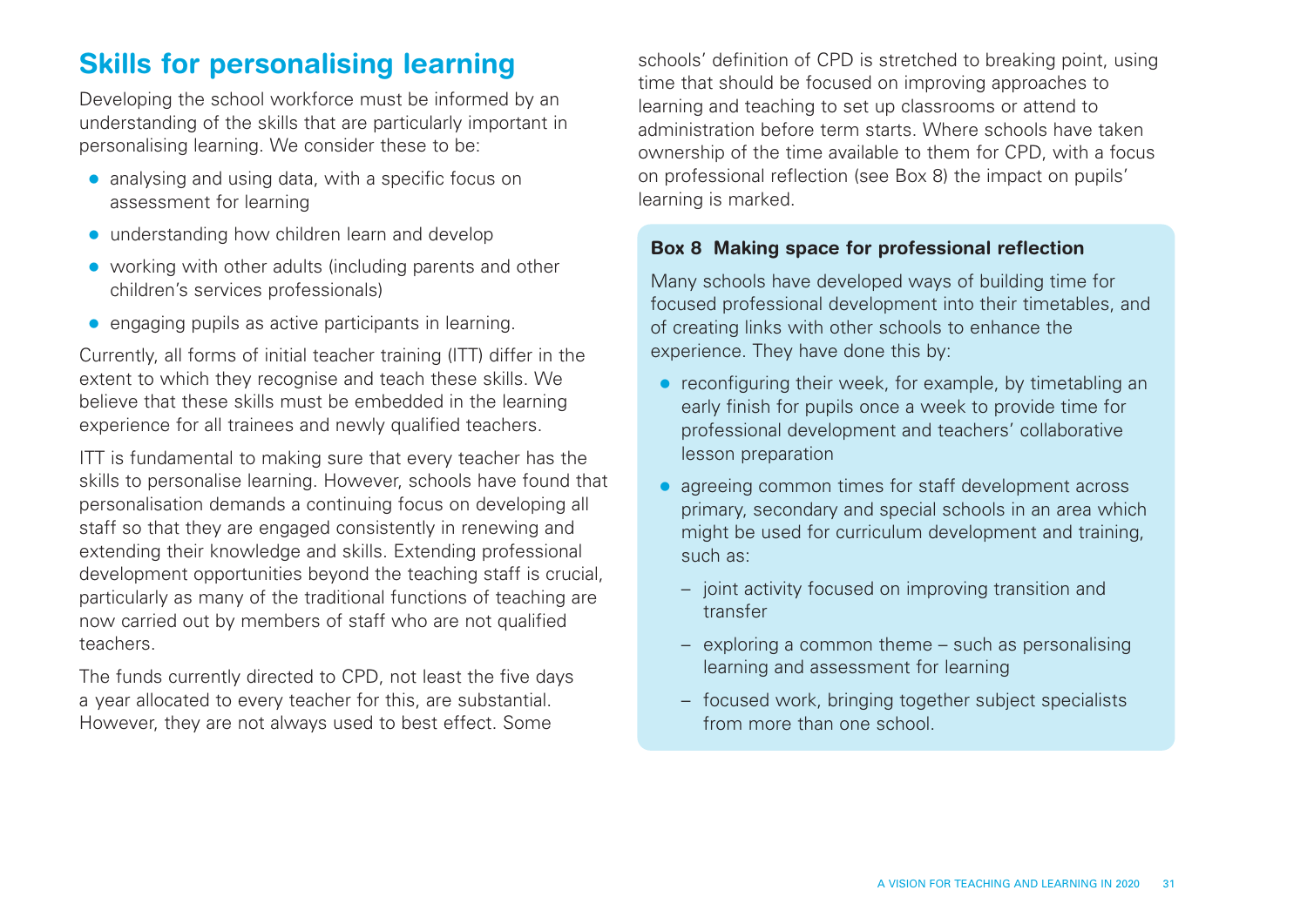The immediate task is to find more efficient ways of deploying current resources rather than seeking new ones. The education system is developing a better understanding of the features of high quality CPD, which builds teachers' capacity for selfdevelopment.39

- l *Much of the activity should be school-based, with a sustained focus on improving learning and teaching*. This is not to say that external courses have no place, rather, that such courses are not enough in themselves to effect transfer of knowledge and skills.
- **•** Much of the activity should be closely integrated with, and *run parallel to, the daily or routine practices of teachers, since it is here where change is most difficult but also most needed*. This entails sustained work with teachers in their classrooms.
- **•** Much of the activity should involve teachers working *together in small teams.* This allows teachers to learn from each other and keep each other focused on the task. It also makes individual teachers accountable to their peers for effecting the changes they promise to make, making it more likely that they will do so.
- l *Knowledge and skills transfer is usually slow and takes time to perfect and embed*. Everybody would prefer an easy quick fix, but improving learning and teaching is often slow and hard. Making small, incremental changes is more likely to result in sustainable change.
- l *Teachers need to be able to choose the practices they change and the techniques they use*. Within areas where change will make a difference (often defined in terms of whole-school priorities), there are often a number of different approaches. Giving teachers the choice about the specific changes they make will mean they are more likely to take responsibility for them, while allowing for collective and consistent strategies to be developed school-wide.
- **•** Teachers need to see unfamiliar new practices being used in *practice*. It is not enough for teachers to read or be told about effective learning and teaching. They need to see it in real classrooms for themselves and be able to question the staff and pupils. One recent development is schools' 'open days' when staff from other schools can visit to see the school at work $40$
- l *Teachers need to be coached and supported as they wrestle with the transfer of knowledge and skills.* The potential of new technologies to support this (as well as the preceding point) is not well realised. For example, e-mentoring between teachers may be a key to better knowledge and skills transfer.

We believe that adopting a new model for CPD, based on these features, is essential for embedding assessment for learning. It could also apply to other professional practices outlined in Part 2, such as strategies for embedding learning how to learn.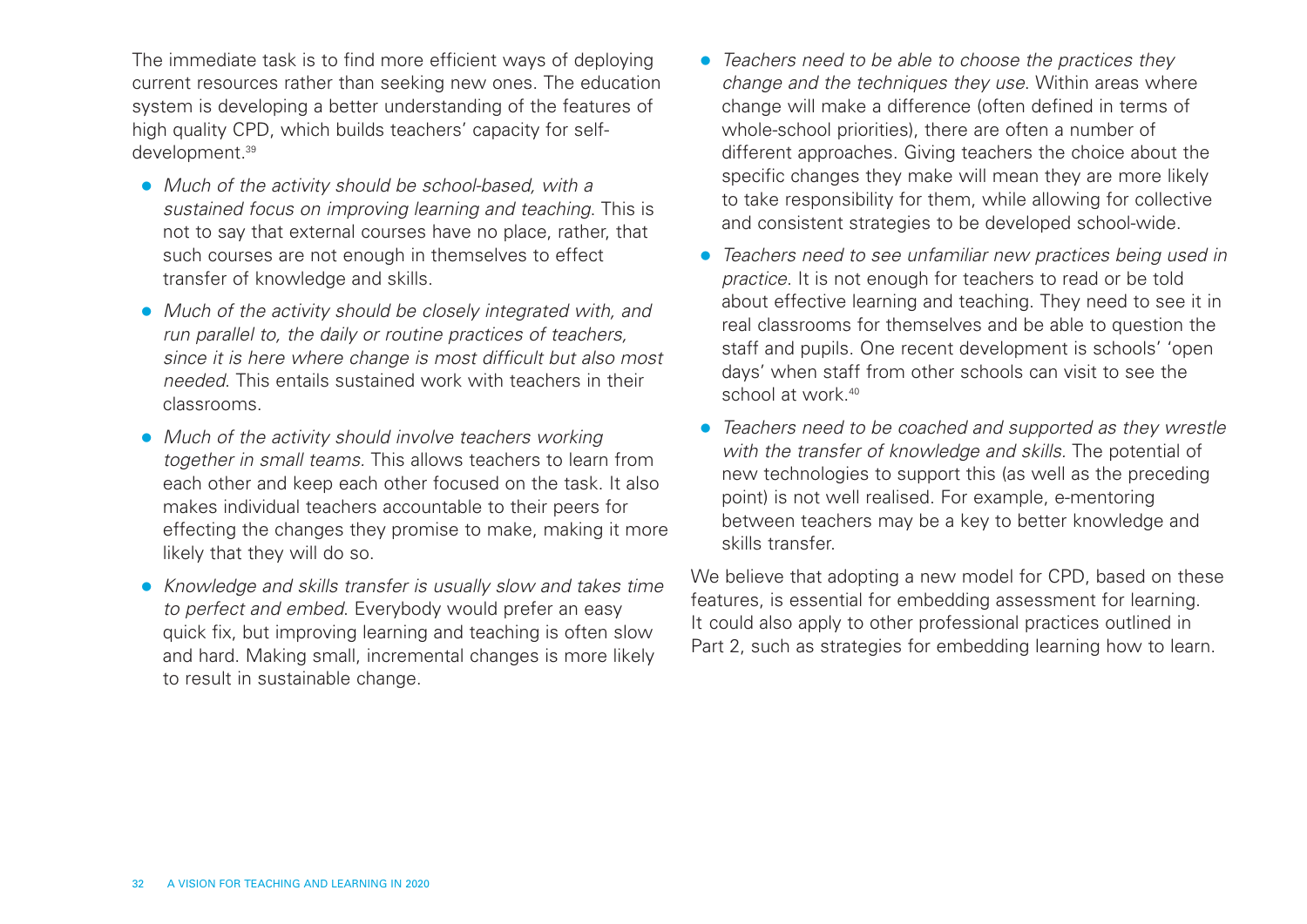#### **The right skills, where they matter most**

Developing the skills for personalising learning must be a priority for all teachers in all schools, and is essential for improving the quality of learning and teaching across a school. Doing so carries extra weight in schools facing challenging circumstances. These schools often find it difficult to recruit and retain high quality teachers, support staff and leaders, and need therefore to 'grow' their own. In addition, a strong focus on learning and development has been shown to have an impact on teachers' motivation and their commitment to a school.41

Schools can and do develop their own incentive schemes for attracting and retaining teachers. Some recognise that teachers can benefit from time in different contexts or even away from the classroom to reflect on and refresh their practice. We think more could be done to make these opportunities more widely available and to focus them on developing potential headteachers, thereby responding to the challenge of ensuring a sufficient supply of high quality school leaders in the future.

Sometimes, persistent and long-lasting difficulties in recruiting and retaining teachers and other staff result in systemic weaknesses in particular subject areas. Achieving our vision not only means developing teachers' skills for personalising learning, it also means making sure that those teachers with particular subject-specialist and other expertise are available to the schools that need them most. Here, more could be made of the ways that collaboration between schools can provide opportunities for 'sharing' capacity, benefiting all the schools involved.

Whatever the skills of its staff, no one school can ever be expected to provide all the answers to its pupils' pastoral and academic needs, partly because the system actively encourages wider opportunities and pathways within and beyond the

classroom. Primary schools often draw on the expertise of subject specialists to supplement the work of the class teacher or to teach particular lessons, such as modern foreign languages. As the implementation of extended schools and 14-19 reforms continues, this will become increasingly important for all schools.

In many cases, arrangements for drawing in additional skills will be made formally with other learning organisations or services for children and young people. However, changes in demographics (both in the general population and in the cadre of school leaders) and working patterns (with more part-time and flexible working) present an opportunity to increase the pool of people and skills potentially available to schools. Engaging the skills of those who work part-time or the 'active retired' to support personalising learning would give individuals fresh opportunities to involve themselves in the life and institutions of their local community and benefit schools.

- $\bullet$  in applying the new professional standards for teachers, local and national government, agencies, schools and employers should take account of this report's recommendations on skills for personalising learning
- the Training and Development Agency for Schools (TDA) should confirm the skills for personalising learning as fundamental to initial teacher training. This would involve reviewing the guidance and the requirements for ITT providers and encouraging the schools in ITT partnerships to demonstrate and embed good practice.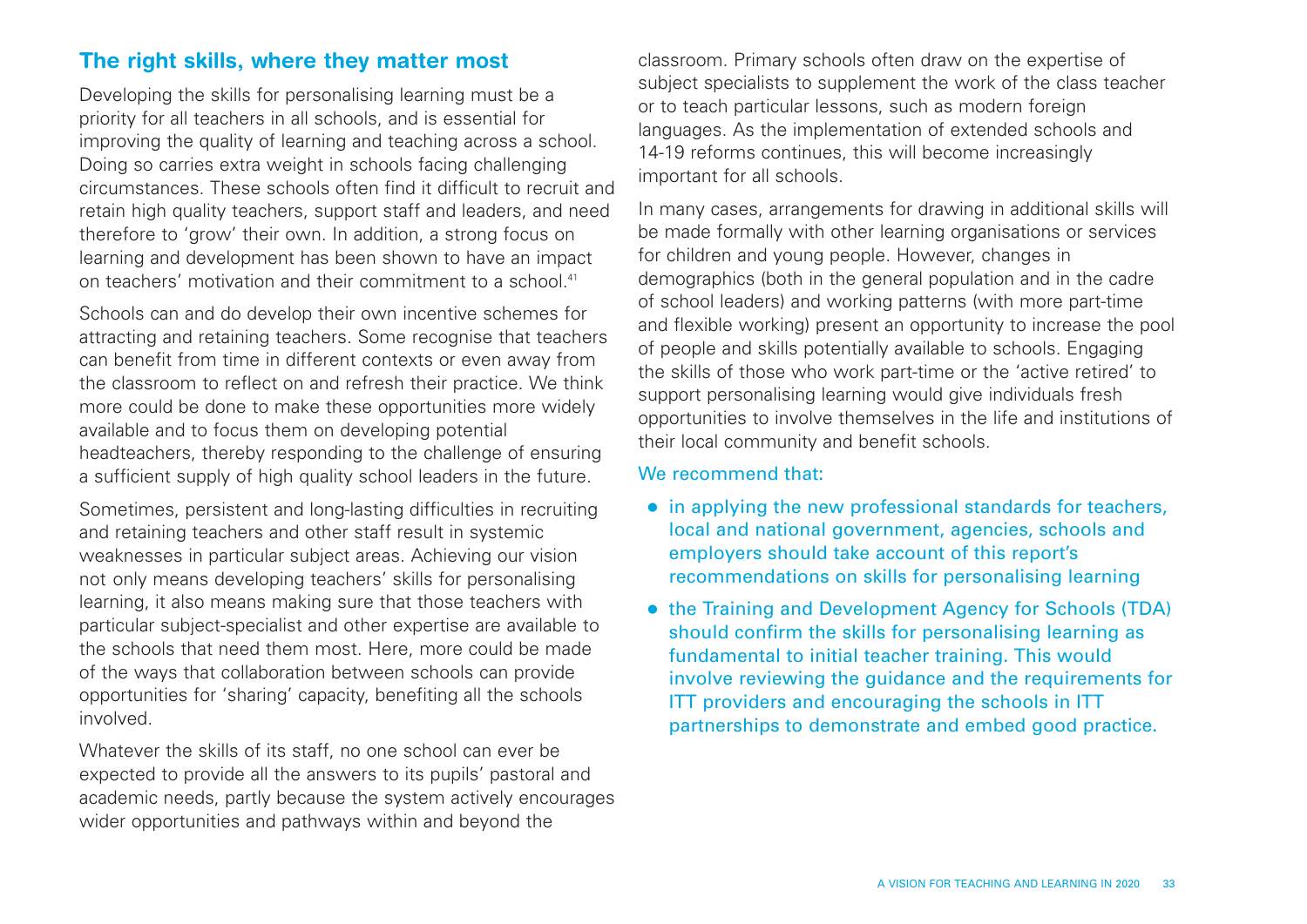- $\bullet$  the TDA, in setting out a framework for the design of CPD, should promote the engagement of all schools in a reformed programme of CPD (focused as a priority on assessment for learning) with the following features:
	- mainly school-based with a sustained focus on improving learning and teaching
	- integrated with and running parallel to the daily practice of teachers
	- involving teachers working together in small teams.
- government should pilot a scheme offering funded professional development opportunities to high performing, experienced teachers with identified leadership potential, who commit themselves to working in schools facing challenging circumstances for a five to seven year period. The scheme could offer a term's sabbatical to outstanding practitioners, with a focus on development which further enhances their skills and leadership capabilities.<sup>42</sup> A sabbatical might include:
	- working in a school other than their own
	- shadowing an executive headteacher
	- undertaking action research.
- government should publicise and support examples where small teams drawn from excellent school departments within federations, Trusts or local authorities, work in other schools within that partnership on a consultancy basis, to 'turn around' the performance of departments within schools. This would provide a means of securing good teaching for current pupils while recruiting and growing internal expertise.

l government should explore the feasibility of stimulating the market to develop a service to match schools wanting to buy in particular skills with people who have these skills to sell. This could have an initial focus on making use of the skills of the 'active retired', either those from a business background with particular expertise, for example, in human resources or finance, or recently retired headteachers, as coaches or mentors to newly appointed school leaders.

## **A strategy for systemic innovation**

Developing a more practice-based approach to CPD is a first – and important – step in improving the transfer of knowledge between schools and teachers. It must entail a more widespread adoption of effective professional practice as well as sustained, co-ordinated action to devise and test new and better ways of working. A system-wide strategy to help the teaching profession innovate, to do things differently in order to do them better, is key to transforming pupils' learning and achievement, on which our vision is based.

Schools are increasingly autonomous, accountable for the outcomes of their pupils. While we believe this is right, unless there is a clear system-wide strategy for knowledge capture and knowledge transfer, there is a risk that the learning and effective practice developed in one school will not benefit others. Locally, schools will form partnerships and federations. Many will participate in national – and international – networks. However, sustainable change cannot take place without schools recognising knowledge transfer amongst themselves as one of their core responsibilities, nor without the support of local authorities and national agencies.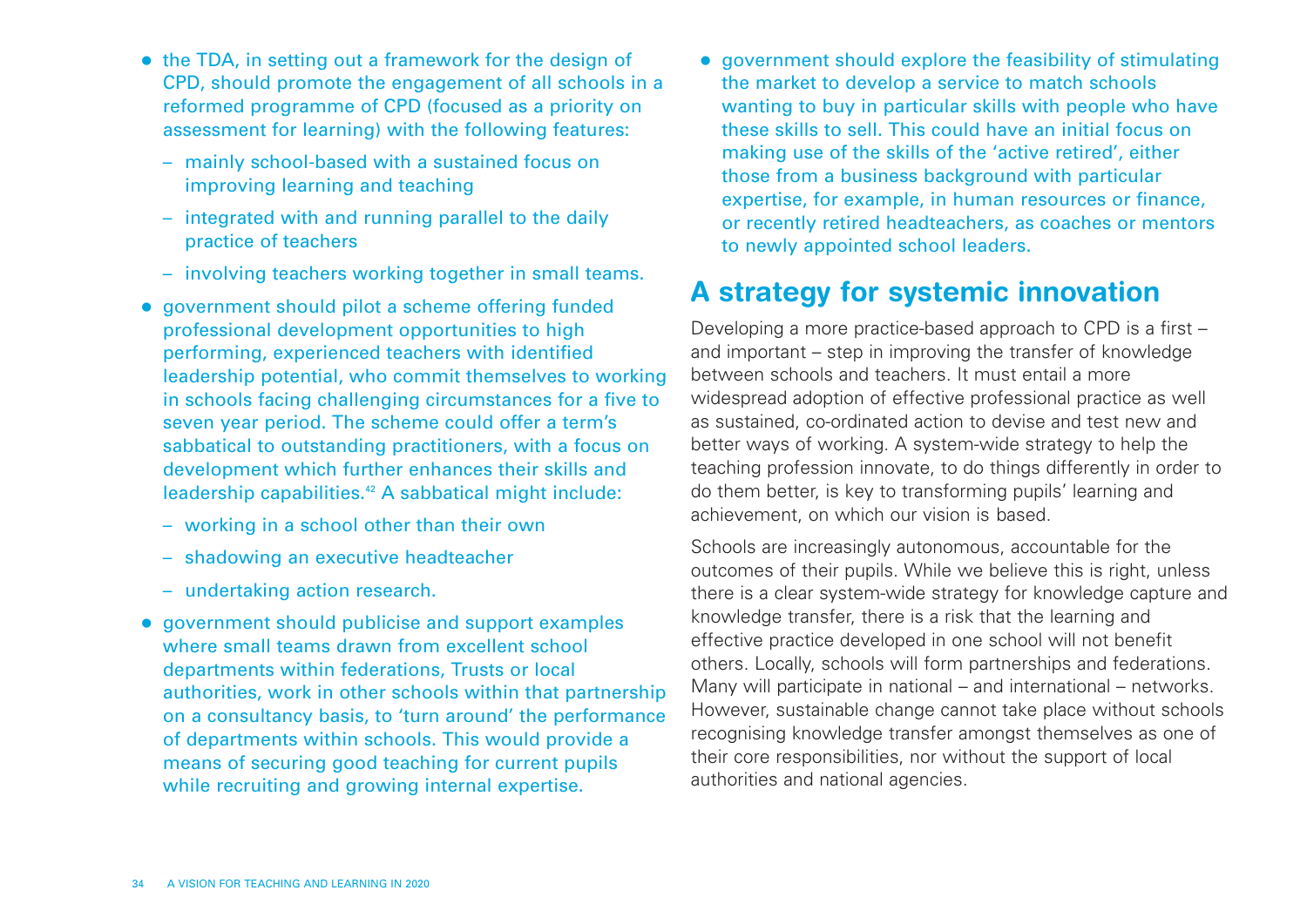The challenge of personalisation has led some headteachers to promote a culture of innovation in their schools, supporting their staff to devise, test and implement ways of improving learning and teaching. Sometimes this has been done in partnership with researchers in higher education, sometimes with external support: from the government, especially the Innovation Unit; from agencies such as the QCA; and from other bodies, such as the Specialist Schools and Academies Trust.

Responsibility for innovation in learning and teaching is thus distributed widely among bodies with different terms of reference and remits. It is unclear who is supposed to:

- co-ordinate this work and present it to schools coherently
- $\bullet$  capture the outcomes as valued knowledge
- $\bullet$  ensure that it is appropriately financed
- $\bullet$  evaluate the quality, including judging value for money
- $\bullet$  ensure that demonstrably effective new practice is disseminated to all who might benefit
- $\bullet$  ensure that the new knowledge and skills which are gained improve learning and teaching.

There is no obvious system for innovation in learning and teaching to direct the complex processes of knowledge creation, capture and transfer. Yet, such a system is needed to secure the widespread adoption of improved pedagogy between now and 2020.

We acknowledge that educational innovation often depends on the creativity of individuals and institutions and cannot be tightly directed and controlled by the government. We also believe that the present approach to educational innovation falls far short of what could and should be achieved over the next decade.

Without government leadership now, internally driven change will not be enough to create an educational innovation system able to meet the challenges ahead. The priorities for action must be:

- **•** to find better ways of determining priorities for development *and research in learning and teaching and of constructing programmes of work to provide value for money*. Effective models of partnerships between researchers and practising teachers (such as those provided by the Teaching and Learning Research Programme) need to be strengthened and increased in number<sup>43</sup>
- l *to establish a better balance between the contributions of professional researchers and practising teachers in shaping and participating in such programmes.* Outstanding schools that are pioneering new methods of learning and teaching have insufficient funding for engaging in the knowledge creation, capture and transfer that is at the heart of innovation. The system needs to find ways of releasing teachers to undertake this work with sufficient time and focus.
- **•** to find better methods of knowledge capture so that all *parties gain ready access to the current innovation in schools, which is substantial, and likely to increase.* This should deal with the fact that no single organisation is responsible for capturing knowledge and experience, with the result that most teacher-led innovation is largely hidden.
- **•** to develop more robust means of distinguishing effective *new practice from fads and fashions and of scrutinising research to identify the most worthwhile outputs.* The system needs to be better at capturing knowledge about new practices in order to evaluate them objectively and comprehensively.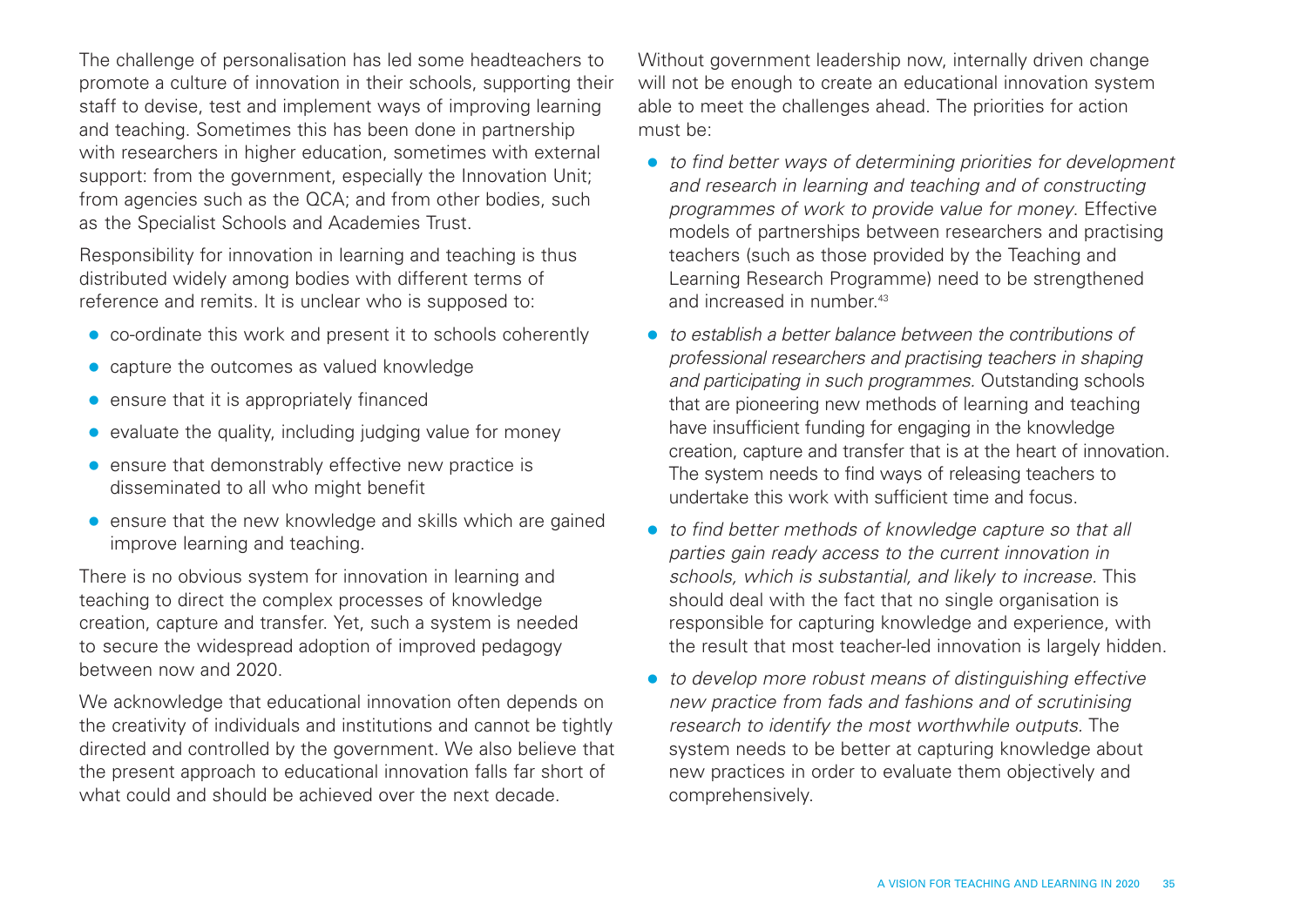l *to realise the potential of networks among schools and teachers to support true knowledge transfer – which is not the same as 'sharing good practice'*. True knowledge transfer occurs when a practice that has been shown to be effective in one location (school or classroom) is transferred, usually with modifications, and applied in practice in another.

- the Secretary of State should commission a group, involving a majority of serving headteachers, to report by September 2007 with advice on what action needs to be taken to establish a better system of innovation in learning and teaching for pupils of school age. The group has an urgent and important task to construct an action plan that could be implemented from the financial year 2008-09.
- $\bullet$  this group should also consider, as part of its remit, the responsibilities amongst national agencies and local government for knowledge capture and knowledge transfer. This would provide an opportunity for rationalising the activities of national agencies – or indeed, the number of agencies involved – in seeking to promote the identification and transfer of good practice.
- schools should identify areas of knowledge and successful practice that could be shared either within the school or with other schools, and make it a priority to find ways of doing so, using existing networks and partnerships where possible. The government should provide resources to enable schools to manage the demands arising from this.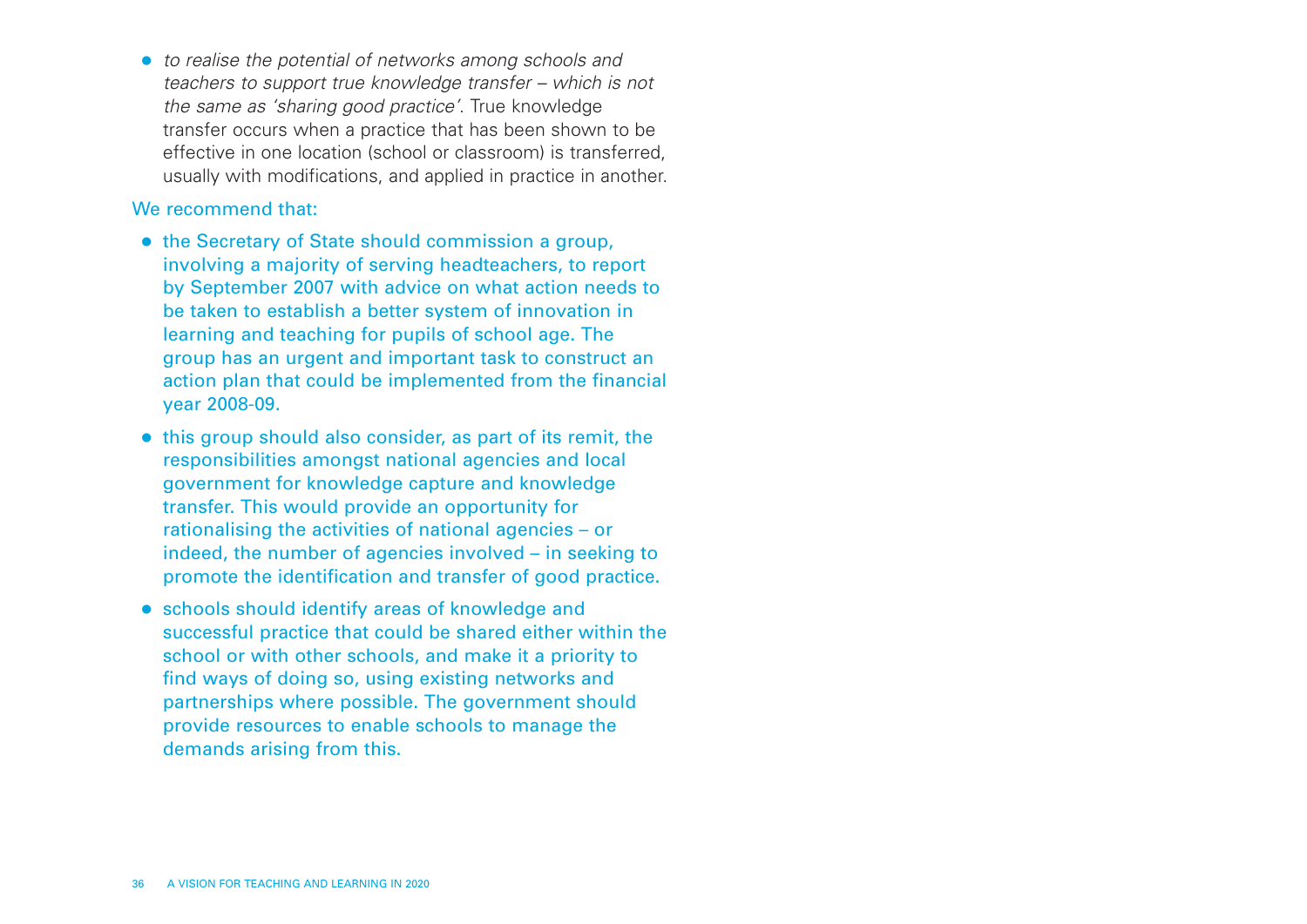### **PART 4**

## **Closing the gap – a system-wide focus on achievement for all**

Focusing on progress – from the earliest stages of formal schooling – and acting swiftly if children start to fall behind, is fundamental to closing the gap and to personalising learning. The proposals we outlined in Part 2 – emphasising assessment that promotes progress, helping children and young people to develop the skills and attitudes they need to be better learners, improving the way in which schools engage parents in their children's learning – are all directed to achieving this. In Part 3, we set out a strategy for ensuring that the workforce is able to rise to these challenges.

If the gaps between the average performance of different groups of pupils are to close, the government must provide strong leadership of the system over and above the measures described elsewhere in this report. Here, we focus on the two areas where we believe action is most urgent.

### **Ensuring a strong focus on progress for all pupils**

Embedding the concept of progression in personalising learning means instilling in all children and young people the belief that they can succeed, through identifying achievable – but challenging – steps towards clear, shared goals. We outlined in

Part 2 how recognising progress and success early is the key to motivation – particularly for some groups of pupils, such as boys. This, in turn, leads to greater engagement in learning and a greater chance of success.

Once pupils have fallen behind their peers they are less likely to make good progress. As certain groups of pupils are more likely to be low attaining and to make slow progress, the result is widening gaps in attainment as children and young people move through school. This leaves them increasingly at risk of being unable to access the curriculum, of losing confidence in their ability to succeed, and of disengaging, either within schools or by failing to attend altogether. Identifying those falling behind early on, through assessment for learning and tracking their progress, together with a rapid response are key if schools are to help such pupils, for example, lower attaining boys, keep up with their peers.

Currently, the government's targets place a stronger emphasis on thresholds and average attainment levels than they do on the progress of individual pupils. For example, focusing on the percentage of pupils gaining 5 A\*-C at GCSE can hide marked distributions of attainment within schools, so that underachieving pupils go unnoticed and those whose achievement is already secure are not challenged sufficiently.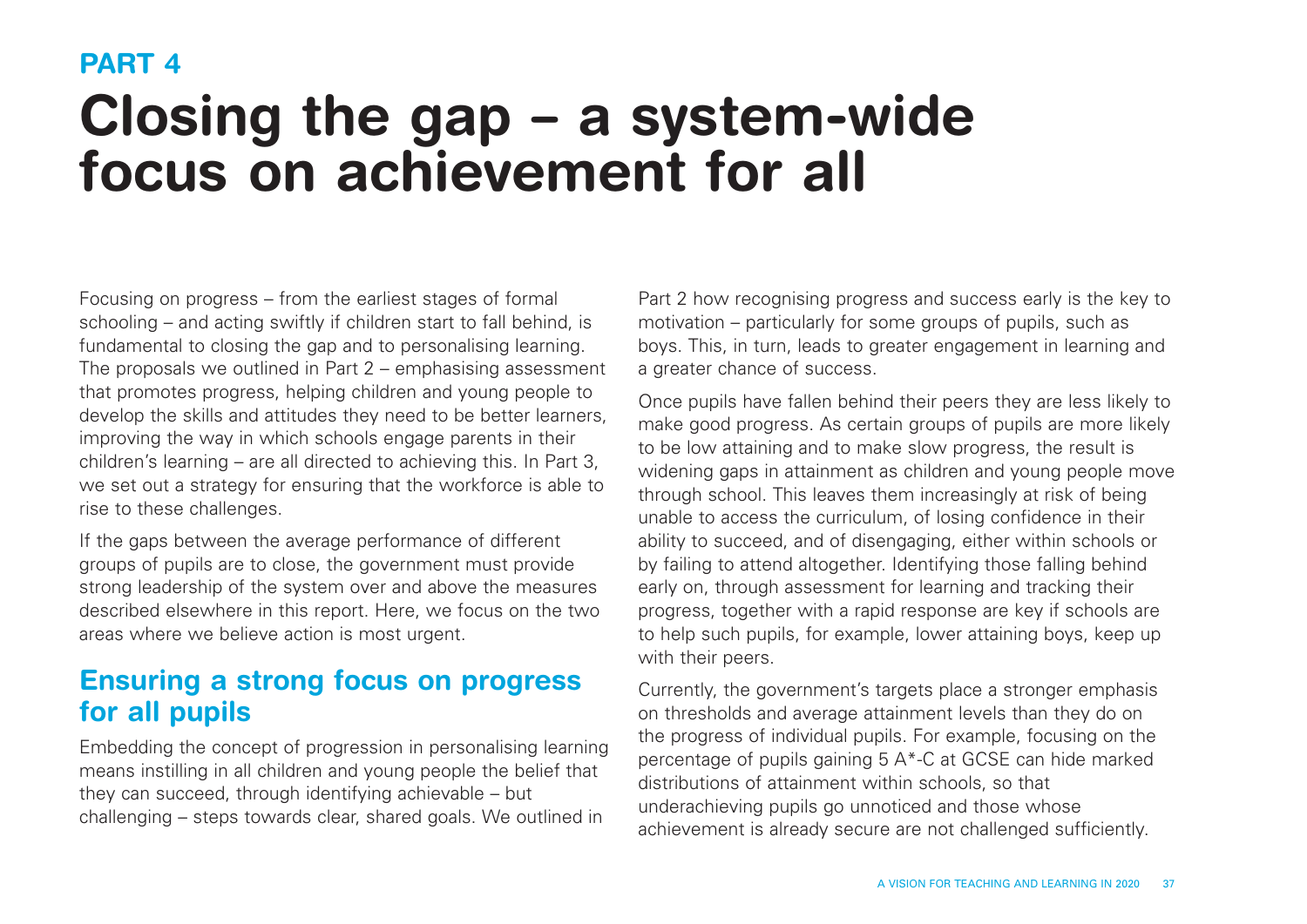A significant minority of children and young people do not make even one level's progress between one key stage and the next<sup>44</sup>

Shifting the focus towards the progress of every child would not only be in line with the central importance we attach to progression as part of personalising learning; it would also contribute to narrowing the gap between different groups of pupils.45 Any such move would need to take account of the progression of those children and young people with special educational needs who are not currently working towards the main National Curriculum levels, for example, by recognising their progress in relation to P scales.<sup>46</sup>

Recognising progress is no less important towards the end of compulsory schooling. However, there is currently no formal recognition of achievement for pupils who gain a pass below C at GCSE, despite the fact that these provide evidence of real progress across key stages. While the concept of 'levels' of qualification – with  $5 A^*$ -C being equivalent to a level 2 qualification – is now generally used by schools as well as colleges, schools are not required to report on the proportion of their pupils who succeed at entry level or level 1.

One of the roles of formal assessment should be to inform learners about where they are on a 'ladder' of achievement, encouraging them to want to remain in education or training in order to progress to a higher rung. The risk of disengagement if rungs of achievement are missing is high. Recognising lower levels of attainment which is vital to establishing such 'ladders' will be achieved, in part, through introducing the specialised Diplomas, which will be awarded from levels 1-3. However, we think there is scope to go further.

#### We recommend that:

- $\bullet$  the government should use the opportunity of the 2007 Comprehensive Spending Review to introduce a national and school-level aspirational target for there to be no 'stuck' pupils. This should provide a focus for increasing the rate of progress between KS1 and KS2 (thereby reducing the number of children leaving primary school with below expected levels of attainment) and between KS2 and KS3.
- schools should identify all those pupils and groups of pupils not making progress in any key stage and as a result put in place progress plans designed to overcome barriers to learning
- $\bullet$  the national qualifications framework should recognise young people's achievement of level 1 and entry level qualifications across all 14-19 learning pathways, graded as distinction, merit and pass. In such a model, GCSE passes at grades D and below would go towards a level 1 qualification.

## **Establishing an entitlement to personalising learning**

Personalising learning must be for all. Ensuring that all children and young people are able to progress, achieve and participate requires schools to do well the things we have set out in other parts of this report. That means taking seriously their entitlement to learning, which is already expressed through the National Curriculum.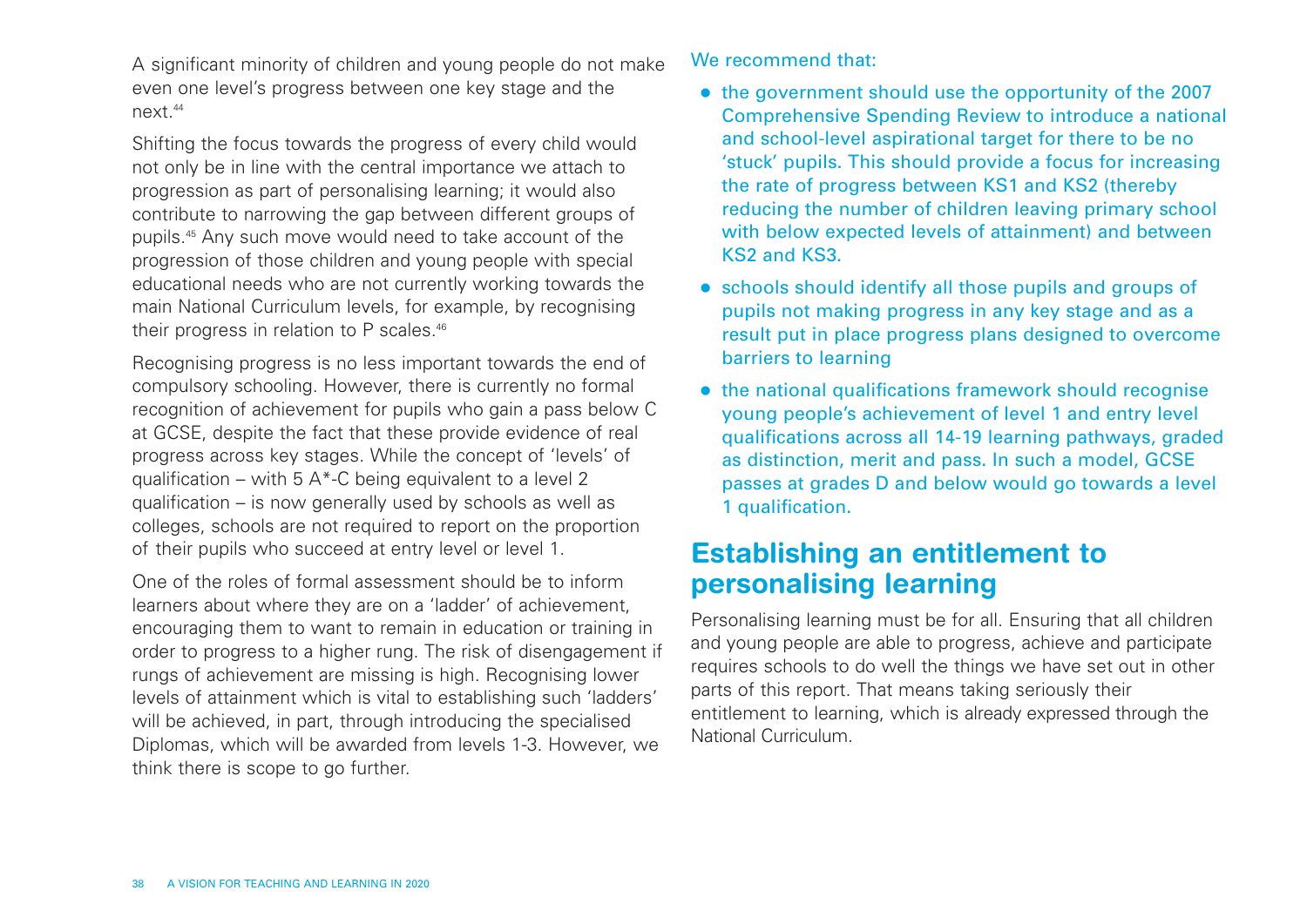As most schools recognise, securing this entitlement requires additional support for children and young people most at risk of falling behind. Focusing additional provision on low attaining pupils reduces attainment gaps, particularly when lack of progress is tackled early. Doing so is central to personalising learning.

However, personalising learning means something more. It means engaging with children, young people and their parents as respected users of the education service, giving them choices about how they access learning, listening to what they think about the service they receive and even designing those services with them. At the heart of the personalisation agenda is the belief that better outcomes will be achieved if users become participants and share a sense of collective responsibility and achievement.<sup>47</sup>

The concept of entitlement in the context of personalising learning, particularly for children and young people at risk of not making good progress, means combining additional provision with the capacity for pupils and their parents to shape the way they access that provision. Two issues, we believe, are worth attention if the education system is serious about personalising learning.

First, not all pupils who could benefit from additional provision currently receive it. While there is already an array of measures to tackle low attainment, the range of school-level interventions falls short of guaranteeing provision to all those most in need of extra support. Resources tend to be concentrated in schools where overall attainment levels are low or overall levels of disadvantage are high. However, a significant proportion of low attaining pupils from disadvantaged backgrounds do not attend such schools.

Second, the involvement of pupils and parents in deciding how they access additional provision is limited. For some groups, such as children with special educational needs or those in care, specific mechanisms already exist for arriving at a shared view of learning goals and the support needed for pupils to achieve them. Yet few formal channels exist for the majority of pupils and parents to play a role, alongside the school, in identifying learning needs and taking decisions on how these should be met.

Tackling these two issues, in our view, would strengthen significantly the attention all schools give to improving outcomes for those who are at risk of falling behind.

- $\bullet$  the government should consider introducing an entitlement to additional support, over and above what should ordinarily be provided by the school, for pupils who are:
	- not achieving expected standards in reading, writing and mathematics during KS1
	- not progressing in English and mathematics between KS1 and KS2
	- not progressing in those subjects between KS2 and KS4.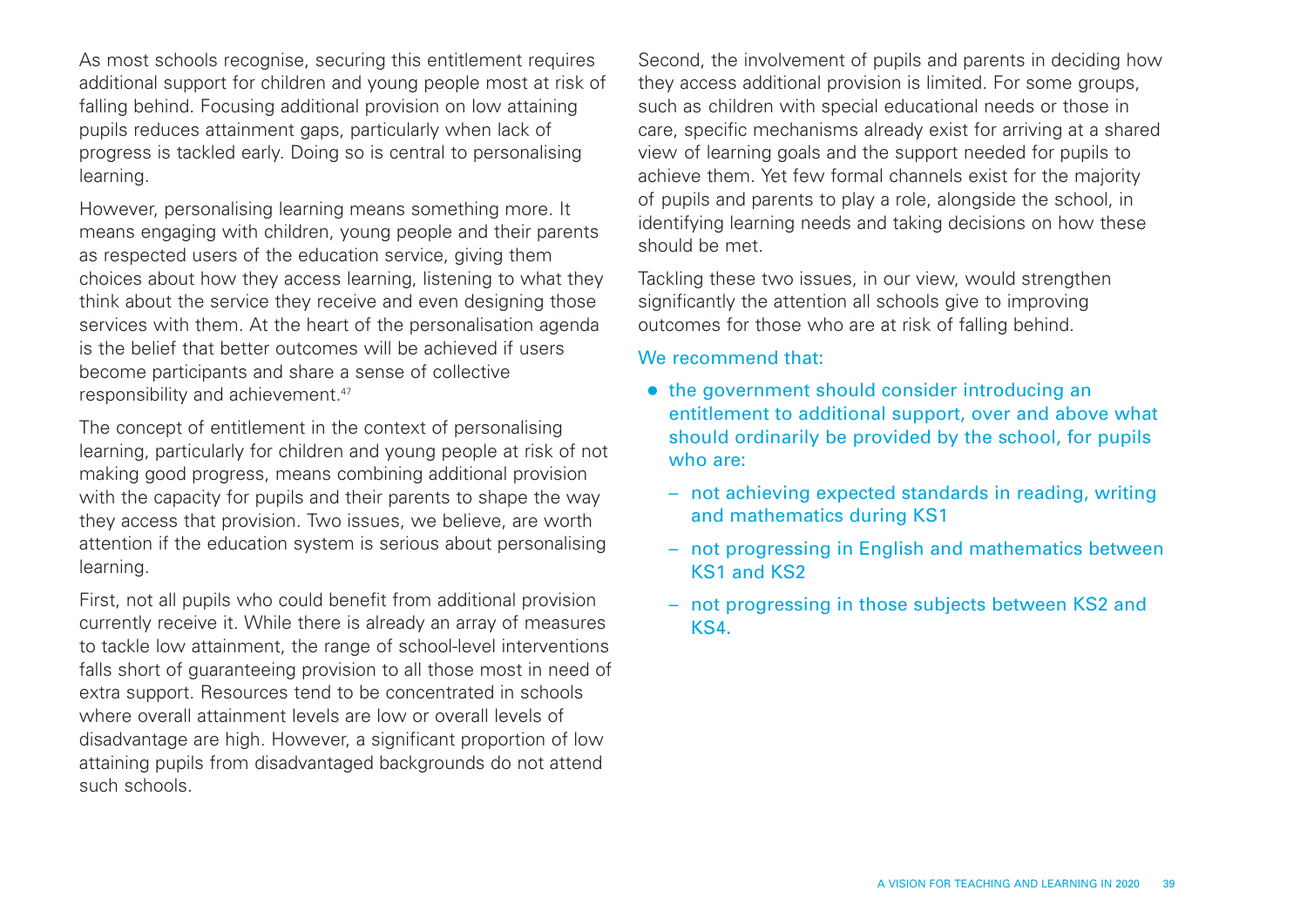• an essential part of this recommendation should be a pilot to give pupils and parents a resource to direct the way in which they access some of this additional support. Pupils and their parents could be offered a range of options, some provided by the school, some by other approved providers. Pupils and parents would discuss choices with the school, probably with the learning guide or equivalent. It would be the school's responsibility to report on numbers of pupils accessing support in its self-evaluation form.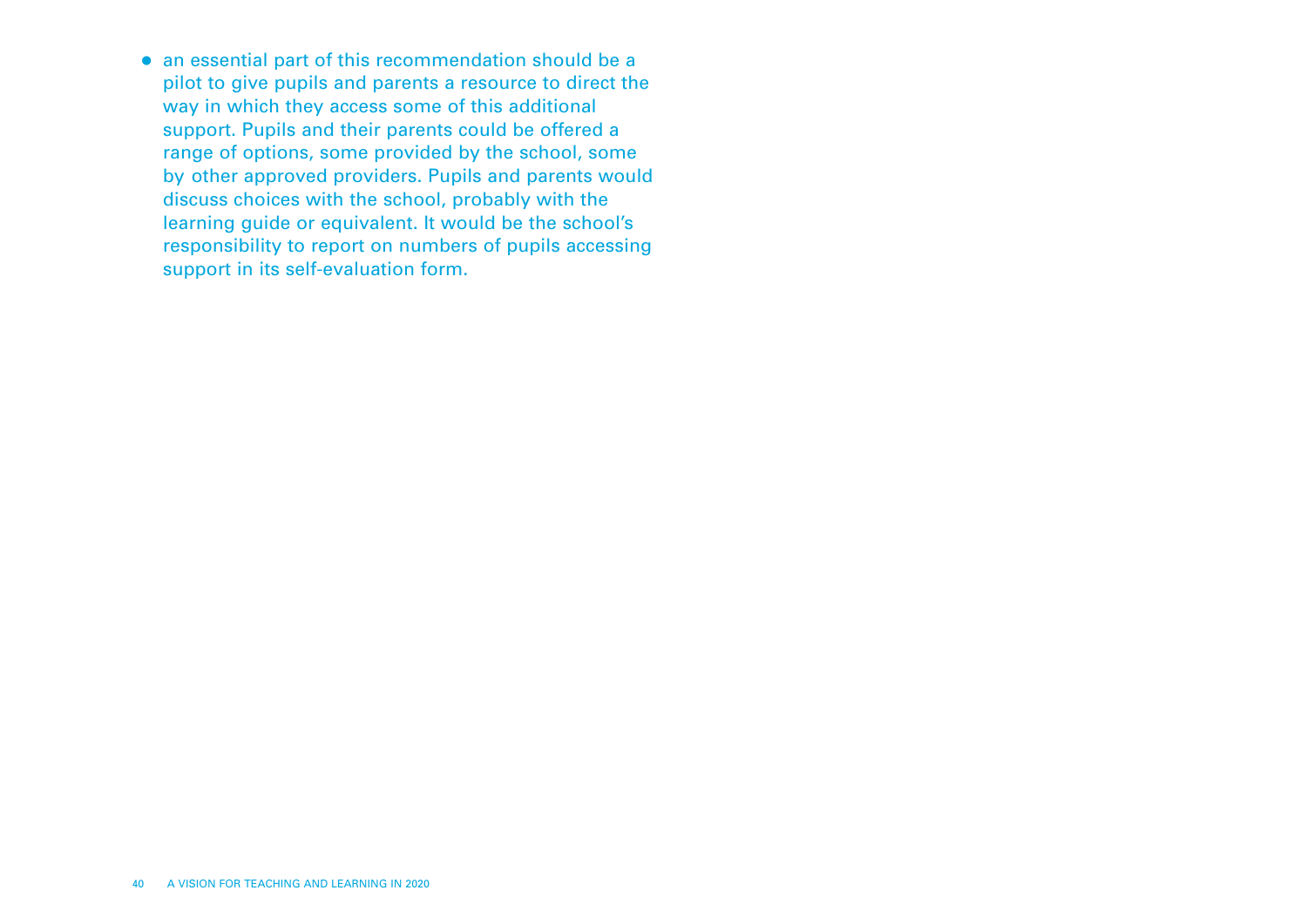## **PART 5 Conclusion**

We believe that our proposals provide a strategic and practical approach to achieving our vision for personalising learning in 2020. They identify key areas in which we believe action now could contribute significantly to transforming the education of children and young people, leading to greater achievement and meeting the global challenges of the 21st century.

Our vision for 2020 is one in which all children and young people achieve higher standards and the gaps in average attainment between different groups of pupils are reduced. To realise this, all levels of the system must focus more strongly on the progress of *all* pupils, not just those who are close to a particular threshold. We have proposed the introduction of national and school-level targets for progression, together with an entitlement to additional provision for all pupils at risk of falling behind.

Personalising learning means taking a more structured and responsive approach to each child's learning, so that all pupils are able to progress, achieve and participate. This will be evident in high quality, challenging teaching that engages pupils and helps them to take ownership of their learning. Better assessment, whether *of* learning or *for* learning, will promote the progress of every child and young person. All children will experience an engaging curriculum that helps them to develop the knowledge, skills, understanding and attitudes they need to thrive throughout their lives.

Schools, supported by other services for children, young people and families, will engage parents in their children's education. Parents will have easy access to information and, where necessary, to more targeted support. Schools will use their resources to promote the good practices and behaviours that are at the heart of personalising learning. These resources include physical resources, such as learning spaces and the new technologies, but go beyond them to include the use of time and the way schools make best use of the skills of their pupils, teachers, support staff and parents, and other members of the community.

Personalising learning requires a renewed focus on the skills of teachers and support staff, with a particular emphasis on analysing and using data, understanding how children learn and develop, working with other adults and engaging pupils as active participants in learning. It also requires the education system to improve the way that knowledge about personalising learning is captured and transferred within and between schools, to create a system for educational innovation that is better able to meet the challenges ahead.

The best schools have done much to promote understanding of what personalising learning looks like in practice, but more schools could and should do more.

We have made recommendations for action targeted at schools, but we have focused strongly on the actions we believe local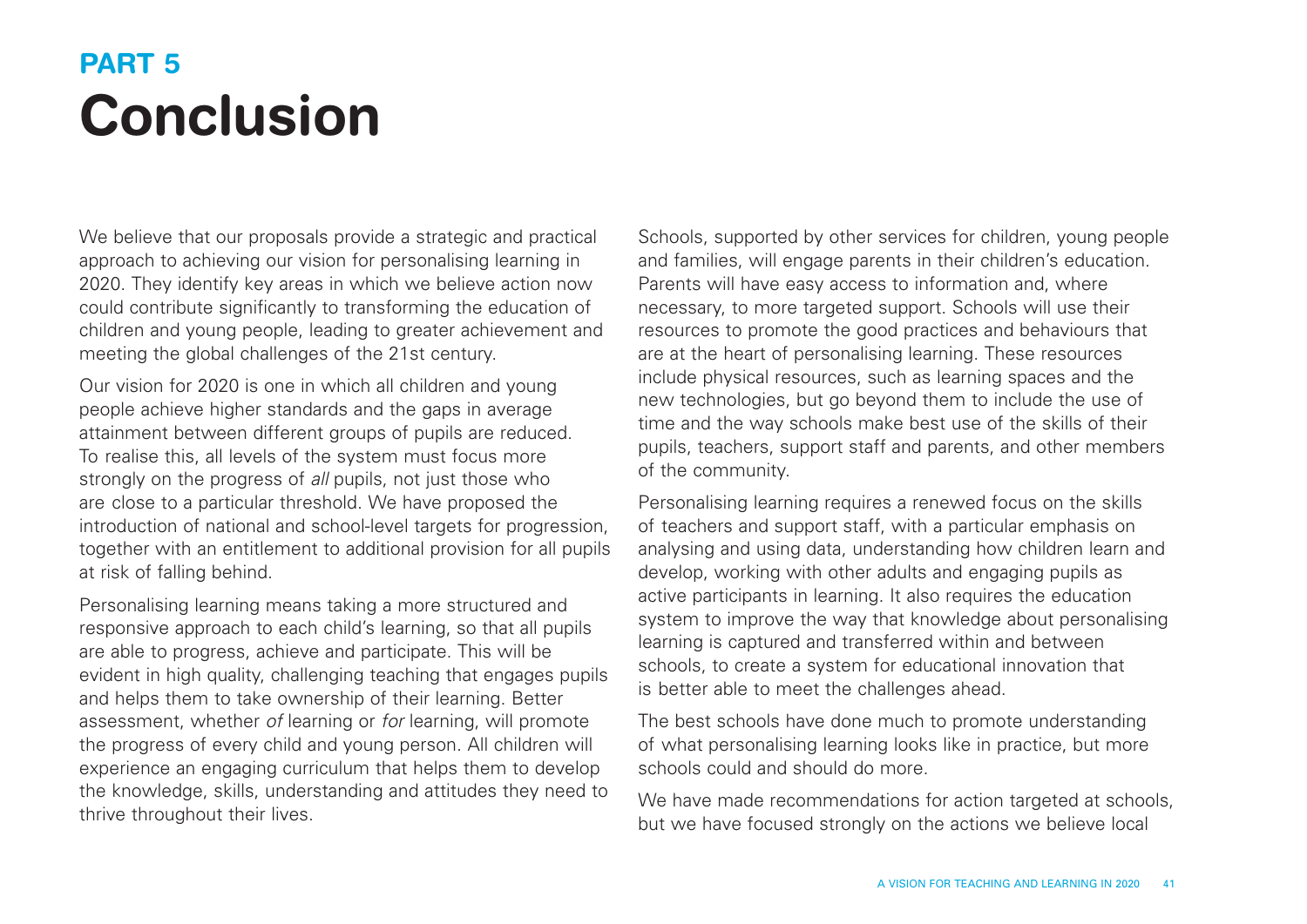government, national government and its agencies should take. This is because what they do has a profound influence on schools' motivation and capacity for change.

Taken as a whole, our recommendations for personalising learning are designed to develop a national culture for improving learning, which will lead to better outcomes for all children and young people and for the country as a whole.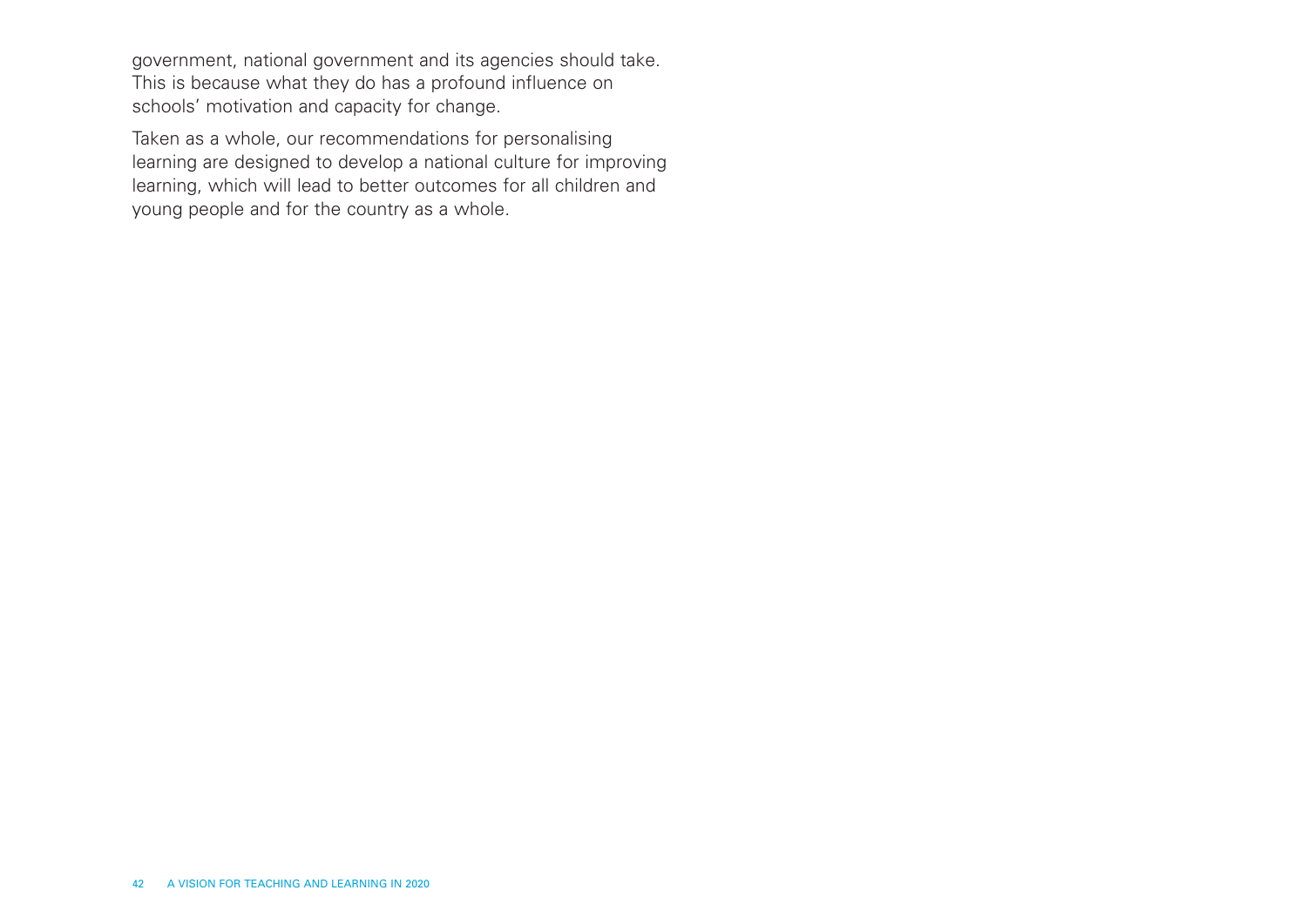## **PART 6 Summary of recommendations**

## **High quality teaching**

We recommend that:

• all schools should reflect a commitment to personalising learning in their learning and teaching policies and plans, indicating the particular strategies the school is exploring to fulfil that commitment for all children. As part of the self-evaluation process, schools should consider and report how effectively this commitment is being fulfilled.

## **Assessment that promotes progress**

We recommend that:

- the government should take further action to ensure that assessment for learning is embedded in all schools and classrooms so that its benefits are fully realised
- Ofsted should report on the practices of schools that 'buck the trend' in boys' achievement
- schools should identify their own strategies for embedding assessment for learning, reporting regularly to governing bodies on their implementation and effectiveness.

## **Summative assessment and the National Curriculum**

- the Secretary of State should commission a group, involving the QCA and Ofsted together with serving secondary and primary headteachers, to report as a matter of priority on the actions needed to ensure that the National Curriculum and its assessment develop in ways that are supportive of the vision set out in this report. The group should make recommendations by September 2007. Areas for the group's consideration should include:
	- evidence for the impact of the National Curriculum and its assessment on schools and on groups of pupils (with an emphasis on underachieving groups and the gifted and talented)
	- evidence for the use of curriculum flexibilities
	- ways in which teachers should increase their use of summative assessment for diagnostic purposes
	- addressing ways in which national assessment should be revised in response to personalising learning, for example, increasing the scope of testing 'when ready' and developing formal metrics for 'non-cognitive' skills.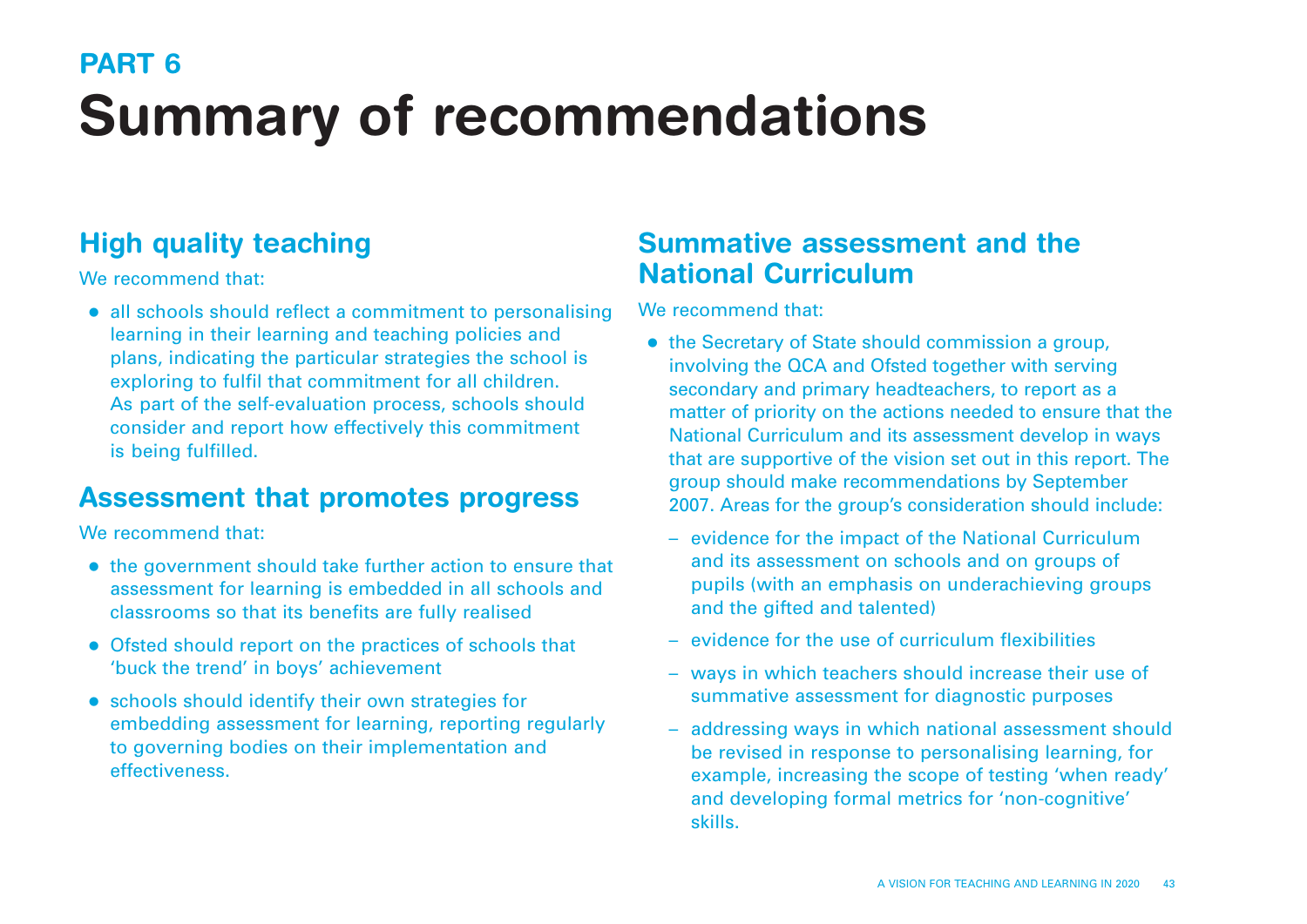$\bullet$  schools should consider how best to ensure that their curriculum and associated assessment support personalising learning, making use of existing curriculum flexibilities and reporting on progress to their governing body.

## **Pupils taking ownership of their learning**

We recommend that:

- Ofsted should provide clearer guidance on the expectation that schools' self-evaluation should draw on pupils' feedback, specifically on learning and teaching. In inspection, Ofsted should consider how the school uses this evidence to develop learning and teaching.
- the role of 'learning quide' should be established in all secondary schools. This is based on the principle that all pupils should have at least one person in school who:
	- knows them, knows what they are learning (whether in the school or beyond, for example, as part of 14-19 pathways) and understands their learning needs in the round
	- jointly agrees targets for their learning (in the context of an individual learning plan) and monitors progress across a range of indicators including the development of 'non-cognitive' skills
	- meets pupils regularly at least half-termly for an extended formal review session, although this may be more frequently for vulnerable groups
- uses knowledge of any wider factors having an impact on their learning and draws on the resources of other specialist guidance and support in order to help them progress
- can act as an advocate for them within the school, particularly in the design of learning and teaching experiences.
- schools should consider how best to integrate 'learning how to learn' into the curriculum – focusing on the skills and attitudes pupils need to become better learners.

## **Engaging parents and carers in their children's education**

- Schools should make information available to parents on what they can expect from schools and individual pupils' progress. This might include access to lesson plans and learning materials and should be available as and when parents want to access it. Communication should be two-way. Schools should make use of appropriate languages and media, including technology, although with care not to extend the 'digital divide'. They should provide mechanisms for parents to give feedback on the quality of education, for example through regular surveys of parental satisfaction. They should be supported by other recommendations outlined here, for example:
	- providing the results of periodic assessments for parents in an easy to understand format, such as using 'traffic lights' to indicate children's understanding of key concepts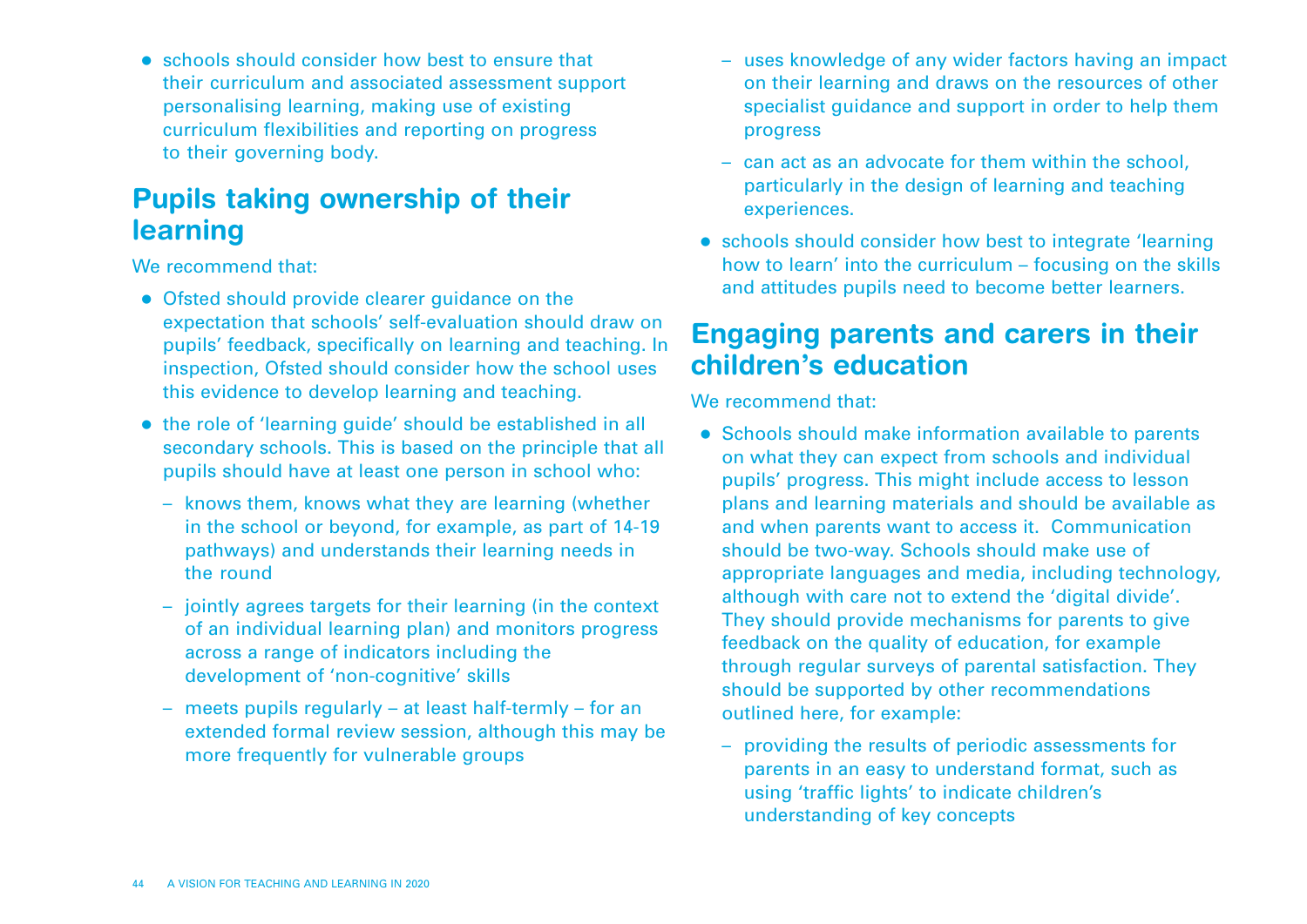- discussions with the 'learning guide', or equivalent in primary schools, who would meet parents and pupils regularly to review each child's progress, discuss learning needs, ways of accessing support for those needs, and other factors relevant to their child's readiness and ability to learn.
- national and local government should strengthen links between schools and family and parenting support services as children from the most disadvantaged backgrounds enter school and move through their primary years. This should:
	- focus attention on hard-to-reach families and those who may be unable to engage effectively in preparing their children for schooling or supporting their children's learning
	- build the capacity of teachers and support staff to recognise barriers to learning for children and plan effective intervention, working with other services
	- build the capacity of parent and family support practitioners and programmes to work with families as their children enter school
	- take advantage of the co-location of Sure Start Children's Centres and other services for children, young people and families on school sites, building on Sure Start approaches and extended schools.

## **Designing schools for personalising learning**

- all local authorities should develop plans for engaging all schools in their area on how personalising learning could and should influence the way they approach capital projects (including, but not limited to, Building Schools for the Future). This is a matter of urgency for those schools taking part in the first stages of the Building Schools for the Future programme. Alongside the design of school buildings, schools will need to consider:
	- what kind of ICT investment and infrastructure will support desired new ways of working
	- how the school site and environment beyond the buildings can promote learning and pupils' engagement.
- **.** government advice to schools and local authorities should be clearer that the standards for school building design are guidance not regulation. This would help to ensure that schools think creatively about the best use of space.
- **.** government should set standards for software, tools and services commonly used by schools to facilitate exchange and collaboration within and between schools
- schools should consider how best resources within the school, such as the new technologies and the physical environment, could contribute to fulfilling their commitment to personalising learning. In doing so, they should consider how technology might be used to enhance pupils' access to learning resources and key software packages from home.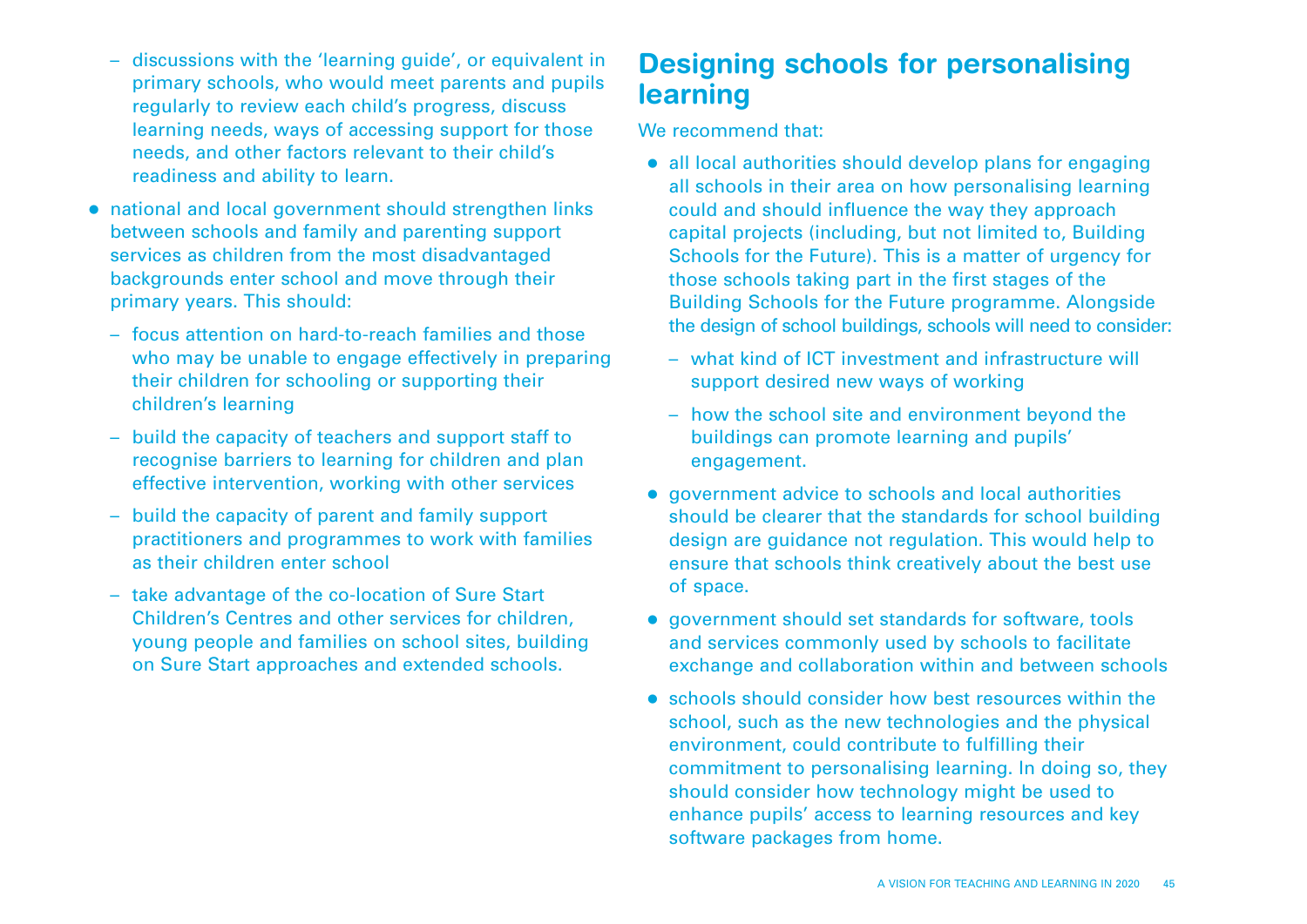## **Skills for personalising learning**

- $\bullet$  in applying the new professional standards for teachers, local and national government, agencies, schools and employers should take account of this report's recommendations on skills for personalising learning
- the Training and Development Agency for Schools (TDA) should confirm the skills for personalising learning as fundamental to initial teacher training. This would involve reviewing the guidance and the requirements for ITT providers and encouraging the schools in ITT partnerships to demonstrate and embed good practice.
- $\bullet$  the TDA, in setting out a framework for the design of CPD, should promote the engagement of all schools in a reformed programme of CPD (focused as a priority on assessment for learning) with the following features:
	- mainly school-based with a sustained focus on improving learning and teaching
	- integrated with and running parallel to the daily practice of teachers
	- involving teachers working together in small teams.
- government should pilot a scheme offering funded professional development opportunities to high performing, experienced teachers with identified leadership potential, who commit themselves to working in schools facing challenging circumstances for a five to seven year period. The scheme could offer a term's sabbatical to outstanding practitioners, with a focus on development which further enhances their skills and leadership capabilities. A sabbatical might include:
	- working in a school other than their own
- shadowing an executive headteacher
- undertaking action research.
- government should publicise and support examples where small teams drawn from excellent school departments within federations, Trusts or local authorities, work in other schools within that partnership on a consultancy basis, to 'turn around' the performance of departments within schools. This would provide a means of securing good teaching for current pupils while recruiting and growing internal expertise.
- government should explore the feasibility of stimulating the market to develop a service to match schools wanting to buy in particular skills with people who have these skills to sell. This could have an initial focus on making use of the skills of the 'active retired', either those from a business background with particular expertise, for example, in human resources or finance, or recently retired headteachers, as coaches or mentors to newly appointed school leaders.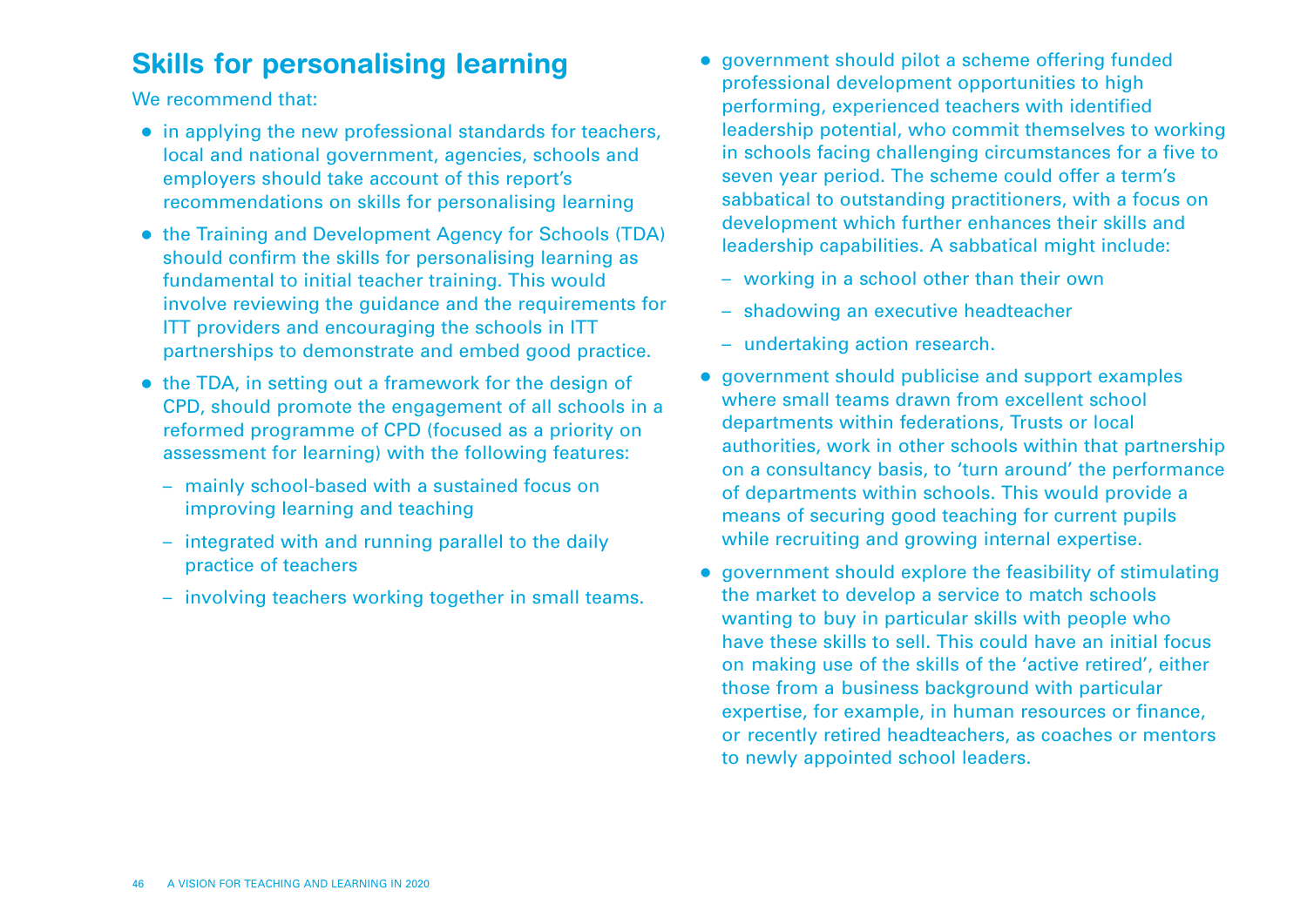## **A strategy for systemic innovation**

We recommend that:

- the Secretary of State should commission a group, involving a majority of serving headteachers, to report by September 2007 with advice on what action needs to be taken to establish a better system of innovation in learning and teaching for pupils of school age. The group has an urgent and important task to construct an action plan that could be implemented from the financial year 2008-09.
- $\bullet$  this group should also consider, as part of its remit, the responsibilities amongst national agencies and local government for knowledge capture and knowledge transfer. This would provide an opportunity for rationalising the activities of national agencies – or indeed, the number of agencies involved – in seeking to promote the identification and transfer of good practice.
- **.** schools should identify areas of knowledge and successful practice that could be shared either within the school or with other schools, and make it a priority to find ways of doing so, using existing networks and partnerships where possible. The government should provide resources to enable schools to manage the demands arising from this.

## **Ensuring a strong focus on progress for all pupils**

- $\bullet$  the government should use the opportunity of the 2007 Comprehensive Spending Review to introduce a national and school-level aspirational target for there to be no 'stuck' pupils. This should provide a focus for increasing the rate of progress between KS1 and KS2 (thereby reducing the number of children leaving primary school with below expected levels of attainment) and between KS2 and KS3.
- schools should identify all those pupils and groups of pupils not making progress in any key stage and as a result put in place progress plans designed to overcome barriers to learning
- $\bullet$  the national qualifications framework should recognise young people's achievement of level 1 and entry level qualifications across all 14-19 learning pathways, graded as distinction, merit and pass. In such a model, GCSE passes at grades D and below would go towards a level 1 qualification.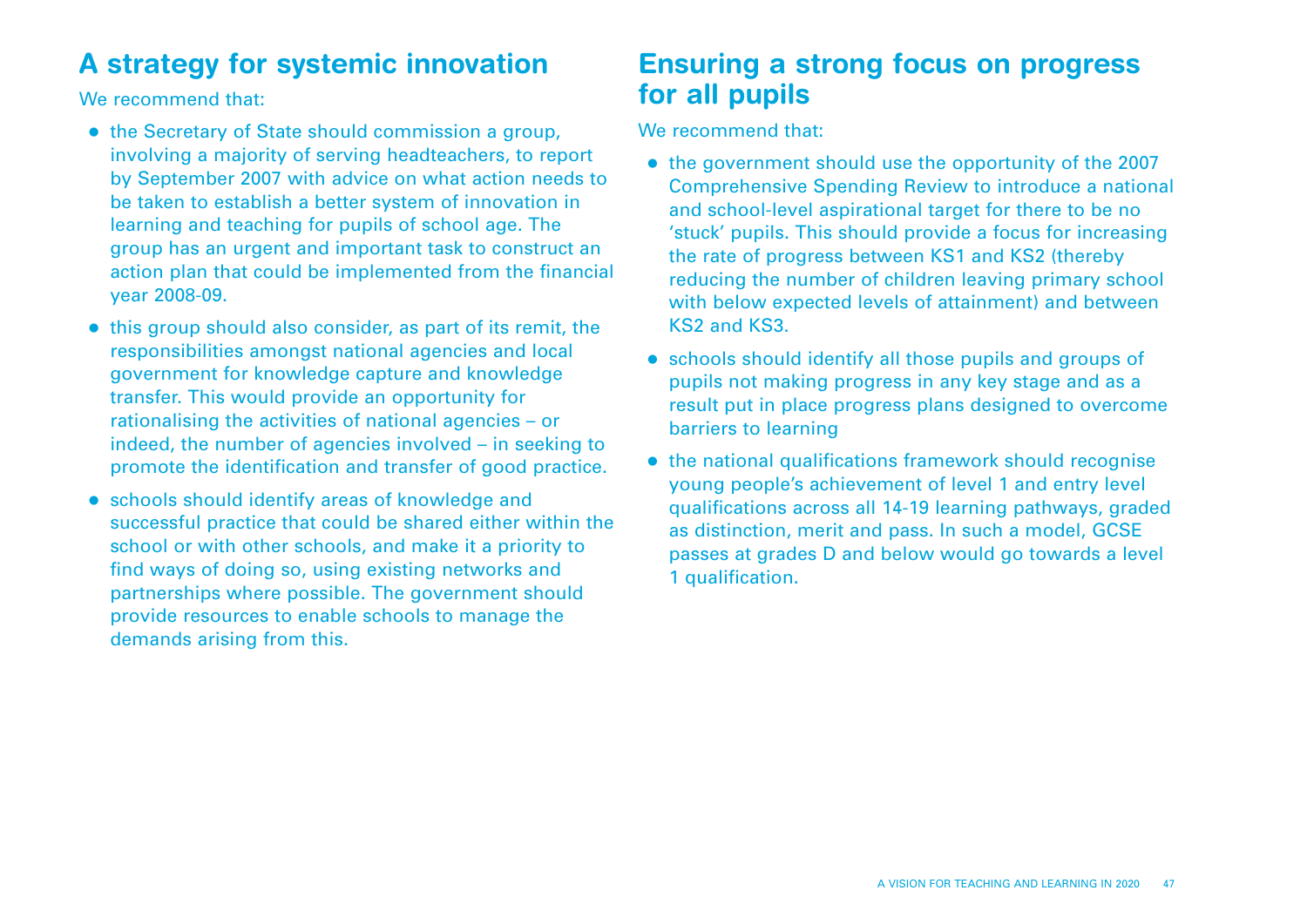## **Establishing an entitlement to personalising learning**

- $\bullet$  the government should consider introducing an entitlement to additional support, over and above what should ordinarily be provided by the school, for pupils who are:
	- not achieving expected standards in reading, writing and mathematics during KS1
	- not progressing in English and mathematics between KS1 and KS2
	- not progressing in those subjects between KS2 and KS4.
- an essential part of this recommendation should be a pilot to give pupils and parents a resource to direct the way in which they access some of this additional support. Pupils and their parents could be offered a range of options, some provided by the school, some by other approved providers. Pupils and parents would discuss choices with the school, probably with the learning guide or equivalent. It would be the school's responsibility to report on numbers of pupils accessing support in its self-evaluation form.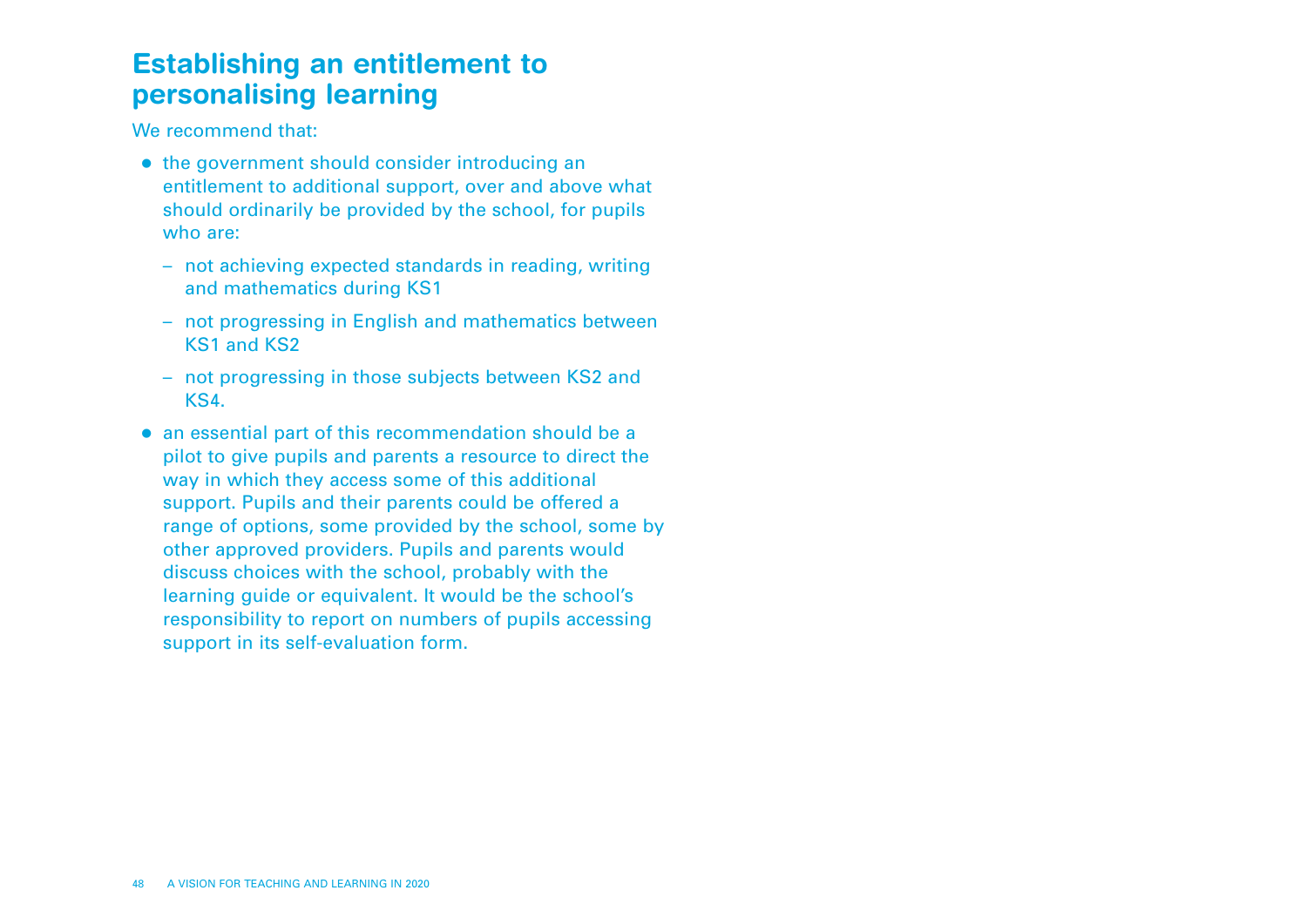## **Endnotes**

- 1 Throughout this report we refer to parents. We intend this to include carers and those who look after children and young people from their immediate, wider or extended family, as well as those caring for children and young people in local authority care
- 2 Throughout this report we refer to children and young people in school as pupils. This is not intended to suggest a particular age range.
- 3 Bransford J.D., Brown A. L. and Cocking R. (eds.), *How people learn: brain, mind, experience and school*, National Academy Press, Washington DC, 2000.
- 4 *National Curriculum Assessments at Key Stage 2 in England, 2006 (Revised)* (SFR46/2006), DfES, 2006. Available at: www.dfes.gov.uk/rsgateway/DB/SFR/s000697/SFR48-2006.pdf
- 5 *Participation in Education, Training and Employment by 16-18 Year Olds in England: 2004 and 2005* (SFR21/2006), DfES, 2006. Available at: www.dfes.gov.uk/rsgateway/DB/SFR/s000587/SFR27-2005.pdf
- 6 The following groups of pupils are more likely to be in the lowest attaining quartile: boys, pupils from disadvantaged backgrounds, pupils from certain minority ethnic groups, pupils with a special educational need, children in care and pupils who have changed school at some time during their school career. *Statistics of education: the characteristics of low attaining pupils* (BO2/2005), DfFS, 2005. Available at: www.dfes.gov.uk/rsgateway/DB/SBU/b000588/b02-2005.pdf
- 7 *Social mobility: narrowing social class educational attainment gaps:* Supporting materials to a speech by the Rt Hon Ruth Kelly MP, Secretary of State for Education and Skills to the Institute for Public Policy Research, 26 April 2006. Available at www.dfes.gov.uk/rsgateway/DB/STA/t000657/index.shtml
- 8 Progress in International Reading and Literacy Study (PIRLS) 2001 report is available at www.teachernet.gov.uk/docbank/index.cfm?id=3980
- 9 Annex B lists some of the key sources for this part of the report.
- 10 Meece J., Glienke G. and Burg S., 'Gender and Motivation' in *Journal of School Psychology* 44, pp351-373, 2006.
- 11 Margo J., Dixon M. with Pearce N. and Reed H., *Freedom's orphans: raising youth in a changing world* (ISBN 186030303x), Institute for Public Policy Research (ippr), 2006.
- 12 Those who come from disadvantaged backgrounds come from a less orderly and secure local environment and have parents who are less engaged.
- 13 MORI survey of 11 16 year olds, quoted in Greany T. and Rodd J., *Creating a learning to learn school*, NEP, 2004.
- 14 *Boys' achievement in secondary schools* (HMI 1659), Ofsted, 2003.
- 15 Higher order thinking skills include analysing, synthesising and evaluating.
- 16 Ellis E.S., Worthington L. A. and Larkin M.J., Research synthesis on effective teaching principles and the design of quality tools for educators. Technical report No. 5 for the National Center to Improve the Tools of Educators, University of Oregon, 1994; McKinstery J., and Topping K. J., 'Cross-age peer tutoring of thinking skills in the high school', *Educational Psychology in Practice*, 19 (3), pp199-217, 2003.
- 17 MacBeath J., Kirwan T., et al. *The impact of study support: a study into the effects of out-of-school-hours learning on the academic attainment, attitudes and attendance of secondary school pupils*, Research Brief 273, DfES, June 2001. This showed that study support was of disproportionate benefit to pupils from disadvantaged backgrounds and minority ethnic pupils.
- 18 The group chaired by Sir Alan Steer to examine behaviour in schools confirmed the link between high quality teaching and good learning behaviours: *Learning Behaviour: the report of the practitioners' group on school behaviour and discipline* (Ref: 1950-2005DOC-EN), DfES, 2005.
- 19 The Early Years Foundation Stage will be introduced in 2007 for implementation in 2008, and specifies six areas of development: personal, social and emotional development; communication, language and literacy; problem solving, reasoning and numeracy; knowledge and understanding of the world; physical development; creative development.
- 20 The gender gap in England was 25 percentage points, the fifth lowest of all OECD countries.
- 21 Rose J., *Independent review of the teaching of early reading: final report* (ISBN 1- 84478-684-6), DfES, 2006.
- 22 Black P. and Wiliam D., *Inside the black box: raising standards through classroom assessment*, NFER-Nelson, 1998. Black P., Harrison C., Lee C., Marshall B. and Wiliam D., *Working inside the black box: assessment for learning in the classroom*. NFER-Nelson, 2002.
- 23 Nearly three-quarters of secondary schools in England record assessment for learning as their key whole-school priority.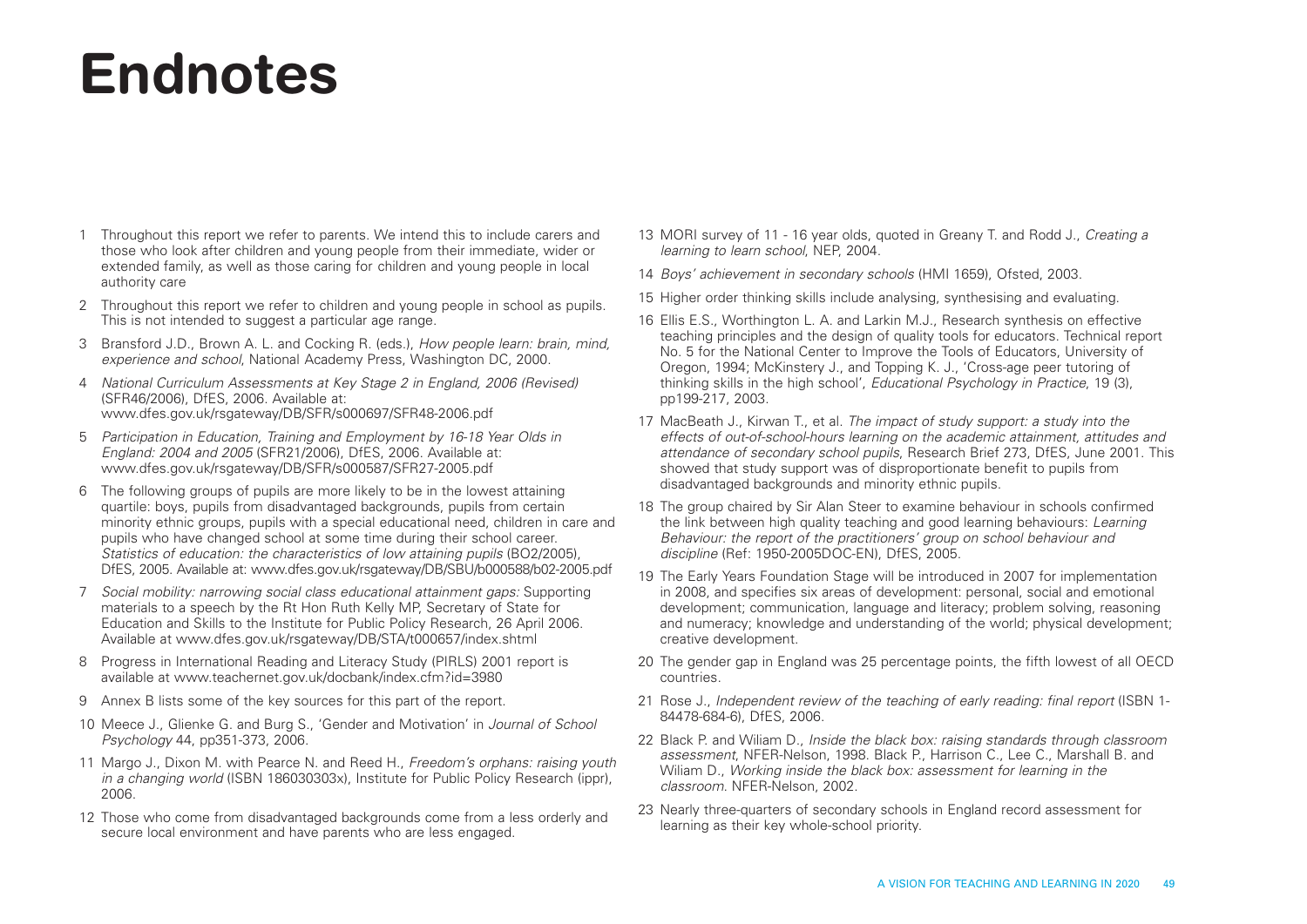- 24 *The annual report of Her Majesty's Chief Inspector of Schools 2005/06*, (HC 1956), Ofsted, 2006.
- 25 See Wiliam D., 'Assessment for learning: why, what and how', in *Excellence in assessment: assessment for learning* (a supplement to the Cambridge Assessment network assessment for learning seminar, held on 15 September 2006).
- 26 Eppi Centre Review: *A systematic review of what pupils, aged 11-16, believe impacts on their motivation to learn in the classroom*, 2005. Available at: http://eppi.ioe.ac.uk/cms/Default.aspx?tabid=304
- 27 PIRLS 2001 report is available at: www.teachernet.gov.uk/docbank/index.cfm?id=3980
- 28 Alexander R., *Towards dialogic teaching*, Dialogos, 2006.
- 29 We see the 'learning guide' as a distinctive role for secondary schools. Primary schools will want to consider how the functions of the role can be combined with the role of class teacher and those of other members of the school staff. In neither case do we think this means establishing new posts.
- 30 Where possible, there should be continuity so that the learning guide remains a stable presence throughout the pupil's time at the school: this is particularly important for vulnerable groups such as children in care.
- 31 Clark C. and Foster A., *Children's and young people's reading habits and preferences: The who, what, why and when*, National Literacy Trust, 2005.
- 32 Desforges C. with Abouchaar A., *The impact of parental involvement, parental support and family education on pupil achievement and adjustment: a review of literature* (Research Report 433; ISBN 1 841859990), DfES, 2003.
- 33 We use this term to refer both to children formally in the care of the local authority and those who may be cared for through other, more informal, arrangements.
- 34 *Care matters: transforming the lives of children and young people in care* (Ref. DFES-03978), DfES, 2006.
- 35 The White Paper, *higher standards, better schools for all*, set out proposals to require schools to report to parents three times a year.
- 36 Workforce reform aims to: remove tasks from teachers that do not require their professional skills and expertise; reduce working hours; and build capacity so that teachers can focus on their core role and enhance their professional status. It has led to an enhanced role for support staff, with a framework of standards and qualifications to assist their career development, progression for support staff and teaching assistants, and a skills strategy for the wider school workforce.
- 37 Barber M., *High expectations and standards for all, no matter what: the leadership challenge for a world-class education service*, NCSL, 2000.
- 38 Over 60% of headteachers and 40% of assistant and deputy headteachers were over 50 in March 2005. The NCSL estimates that retirement pressures will require an increase, on 2004 figures, of 15-20% in recruiting school leaders by 2009.
- 39 *The logical chain: continuing professional development in effective schools* (HMI 2639), Ofsted, 2006.
- 40 Teachers' TV also enables teachers to see examples of a wide range of practices.
- 41 Bush A., *Choice and equity in teacher supply* (ISBN: 1860302726), Institute for Public Policy Research, 2006.
- 42 Practitioners would return to their schools following the sabbatical.
- 43 The Teaching and Learning Research Programme is managed by the Economic and Social Research Council to enhance outcomes for learners in all educational sectors across the UK.
- 44 In 2005, 13% of pupils eligible for free school meals and 10% of pupils not eligible for free school meals were either 'stuck' or regressed between Key Stage 2 and Key Stage 3 (DfES analysis).
- 45 If, for example, all pupils made at least one level's progress between Key Stage 2 and Key Stage 3, the social class attainment gap would be reduced by nearly five percentage points in English and mathematics, and the gender gap in English by 3.5 percentage points.
- 46 P scales are performance criteria that set out attainment for pupils working below level 1 of the National Curriculum and are particularly relevant for those with learning difficulties. They are teacher assessed on a 1-8 scale.
- 47 Leadbeater C., *Personalisation through participation: a new script for public services*, Demos, 2005.
- 48 Speech to the North of England Conference, 6 January 2005.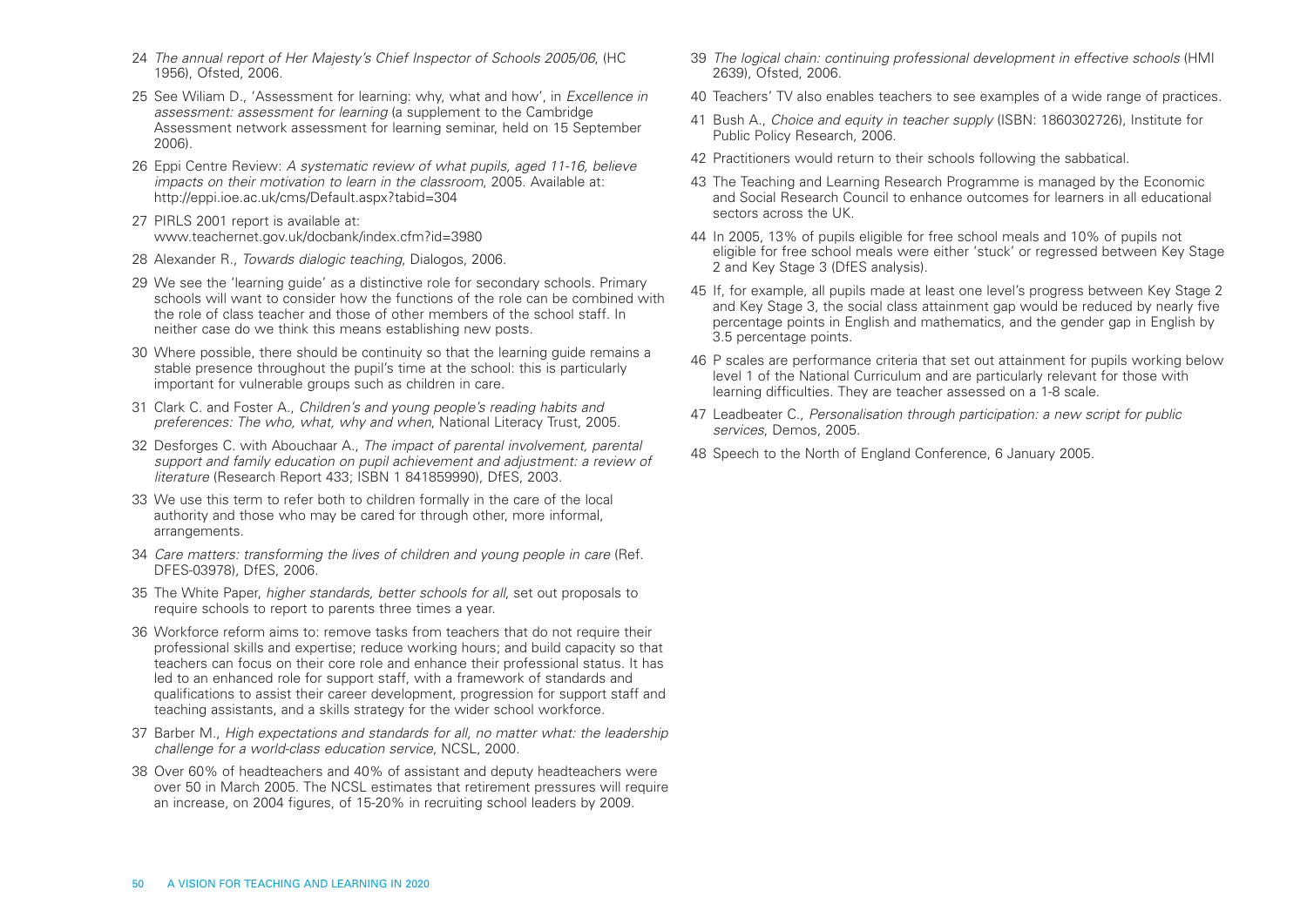## **ANNEX A Terms of reference**

## **Objectives**

To present to the Secretary of State a vision for personalised teaching and learning in 2020 which enables every child to achieve higher standards; and to make recommendations which would support delivery of that vision.

### **Context**

The Secretary of State has set as a top priority the achievement of a fully personalised education system.

"Parents want their children's individual needs to be recognised, understood and responded to – 'personalisation'. Every parent knows that all children are unique with different talents, different strengths and different weaknesses. That some children need extra help, support and encouragement to get the basics right, but that others need greater stretch and challenge to make the most of their potential.

So, we need to meet the needs of every individual child and find different ways of supporting, developing and raising the aspirations of all children.

This is what good teachers and good schools have always done – asked themselves the question "how do I help each and every child in my class achieve their potential?".... I shall be carefully examining how we make this a reality and deliver to schools the appropriate incentives to realise each child and young person's potential."48

The review will advise the Secretary of State on how we achieve that vision.

The Schools White Paper *Higher Standards, Better Schools for* All set out plans for personalised learning, backed by additional resources, to improve achievement in the basics of literacy and numeracy and to help meet the potential of gifted and talented pupils. The 14-19 Education and Skills White Paper launched a 10 year reform programme for the education system for young people to improve standards. Workforce reform, delivered through the social partnership, has provided the time and opportunity to put personalised learning and teaching at the centre of school reform. These reforms were themselves informed by the National Conversation about Personalised Learning which identified best practice already to be found in schools and local communities. The review will look beyond these reforms to the classroom of 2020 exploring how the current reform programme can be maintained and strengthened.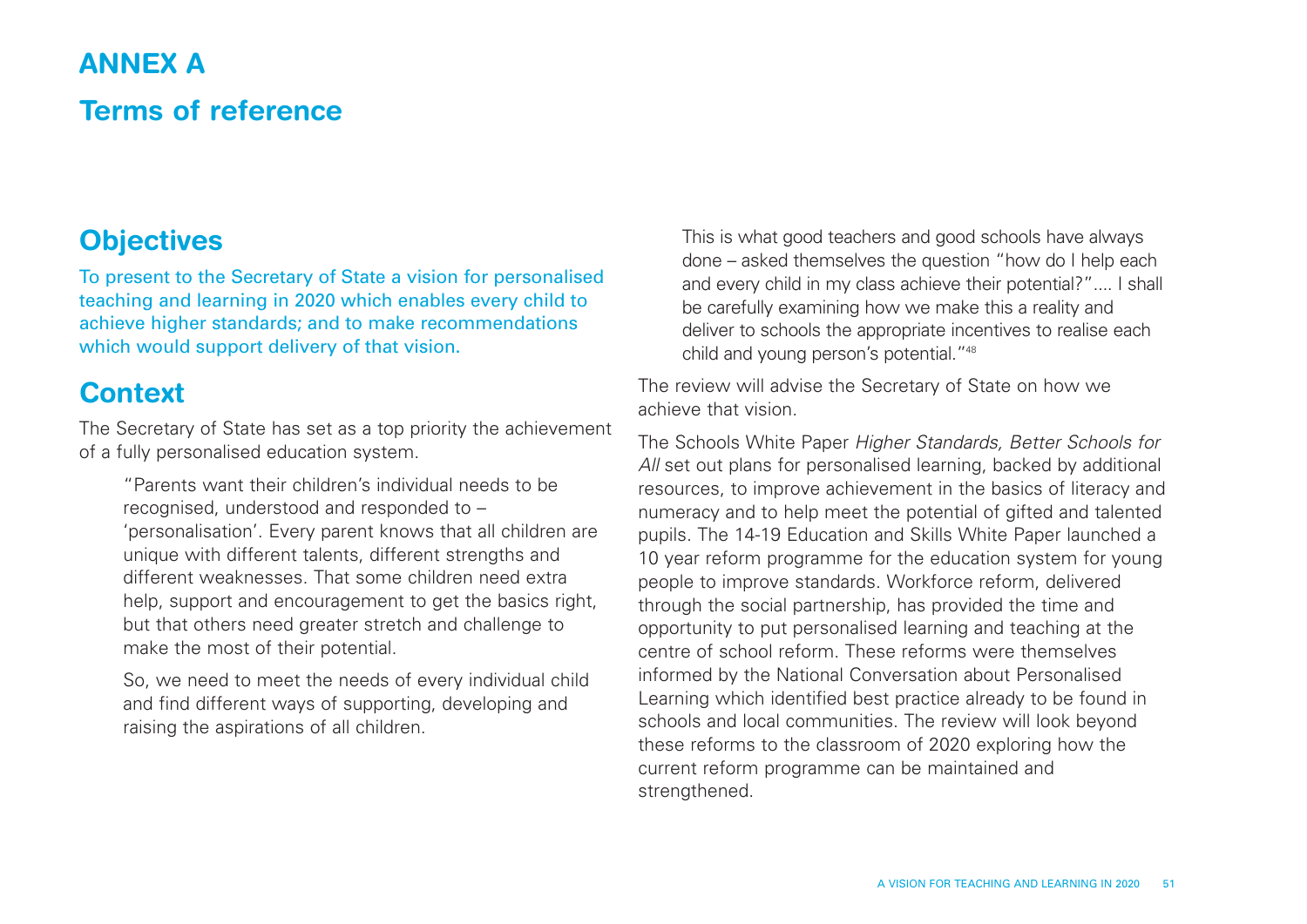## **Scope**

In order to present a comprehensive vision for the compulsory education system the review should make recommendations which address the following areas.

- What teaching and learning strategies and classroom practice best ensure personalised learning, to raise standards across the board and especially in literacy and numeracy, and how that good practice is best spread through the education system.
- **.** How personalised learning can best raise the achievement of children from groups which have historically underachieved, with a view to closing the attainment gap and boosting social mobility. Particular consideration will be given to how personalised learning can boost the performance of those from underperforming minority ethnic groups; with special education needs and disabilities in mainstream schools; from less advantaged socio-economic backgrounds; and looked after children. The review will also look at gender imbalances.
- Appropriate forms of within school organisation including the use of setting and grouping.
- **.** How personalised approaches such as the use of Gifted and Talented programmes can best be used to promote educational excellence.
- **•** How parental engagement in children's education will best support personalised learning, particularly among those parents without a history of involvement in schools.
- The implications of the delivery of personalised learning for school building design, and how the use of ICT should best be exploited for personalised learning.
- How workforce reform, and in particular the recruitment and deployment of teachers and other teaching and support staff in

schools and other settings should better secure personalised learning, including the implications for initial and continuing professional development. The recommendations will not address questions of pay and conditions of the workforce but will consider incentives to improve teaching and learning.

- $\bullet$  How schools can best make use of the flexibilities in the National Curriculum in order to ensure personalised learning and lead to higher standards. The recommendations will not change the direction of the existing programme of curriculum and qualifications change set out in the 14-19 White Paper, including curriculum reform at Key Stage 3 and the system of qualifications based on GCSEs, A levels and new specialised Diplomas, but will take as their starting assumption the effective implementation of that programme.
- $\bullet$  How collaboration between schools and other providers, including children's services and the use of extended schools, can improve personalised learning opportunities. Recommendations should include how schools should extend opportunities for learning and development outside the classroom particularly for those pupils whose opportunities would otherwise be limited by family circumstances.
- How the current assessment and accountability regime for schools should be built upon so that it better recognises the progress of all children and young people and provides further incentives for schools to ensure that all children achieve higher standards. Recommendations will be based upon the continuing role of National Curriculum assessment at the end of KS1, KS2 and KS3, including National Curriculum tests in core subjects at the end of KS2 and KS3.
- l How the use of data on pupil and school performance and progress can best improve teaching and learning to secure higher standards.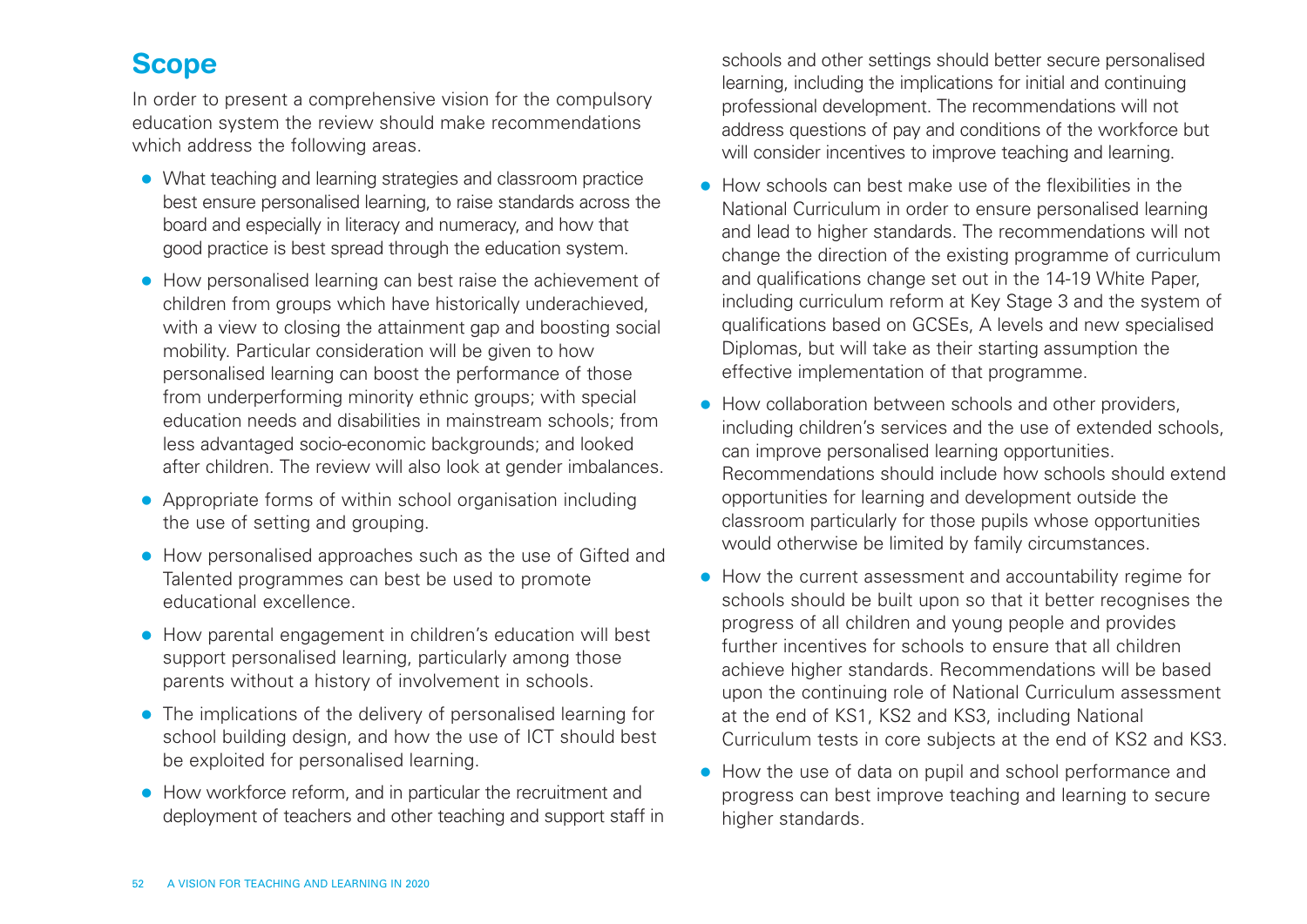## **ANNEX B**

## **Sources analysing trends and future predictions for 2020**

Babb et al, *Social Trends* 36 London: ONS, 2006.

Clark K. and Drinkwater S., 'Enclaves, neighbourhood effects and economic outcomes: Ethnic minorities in England and Wales', *Journal of Population Economics* 15 pp 5-29, 2002.

Crocket A. and Voas D., *Religion in Britain: Neither believing nor belonging* seminar presentations given to CHIMERA, 12 October 2004.

*School workforce in England (including pupil:teacher ratios and pupil:adult ratios), January 2006 (revised)* (SFR 37/2006), DfES 2006. Available at:

http://www.dfes.gov.uk/rsgateway/DB/SFR/s000681/index.shtml

Dixon M. and Margo J., *Population Politics* London: ippr, 2006.

DWP *Ethnic Minority Populations and the Labour Market: An analysis of the 1991 and 2001 census* London: TSO, 2006.

Electoral Commission *Audit of Political Engagement* 3 London: Electoral Commission/ Hansard Society, 2006.

Goos M. and Manning A., *Lousy and Lovely Jobs: the Rising Polarization of work in Britain* London: CEP, 2003.

IER, *Working Futures* 2004-2014: *National Report* London: SSDA, 2006.

Kirkwood T., *The End of Age: why everything about ageing is changing* London: Profile Books, 2001.

Leitch Review *Skills in the UK: The long-term challenge. Interim report of the Leitch review* London: TSO, 2005.

ONS, *General Household Survey* London: ONS, 2002 & 2006.

Pearce N. and Paxton W. (eds), *Social Justice: Building a Fairer Britain* London: TSO, 2005.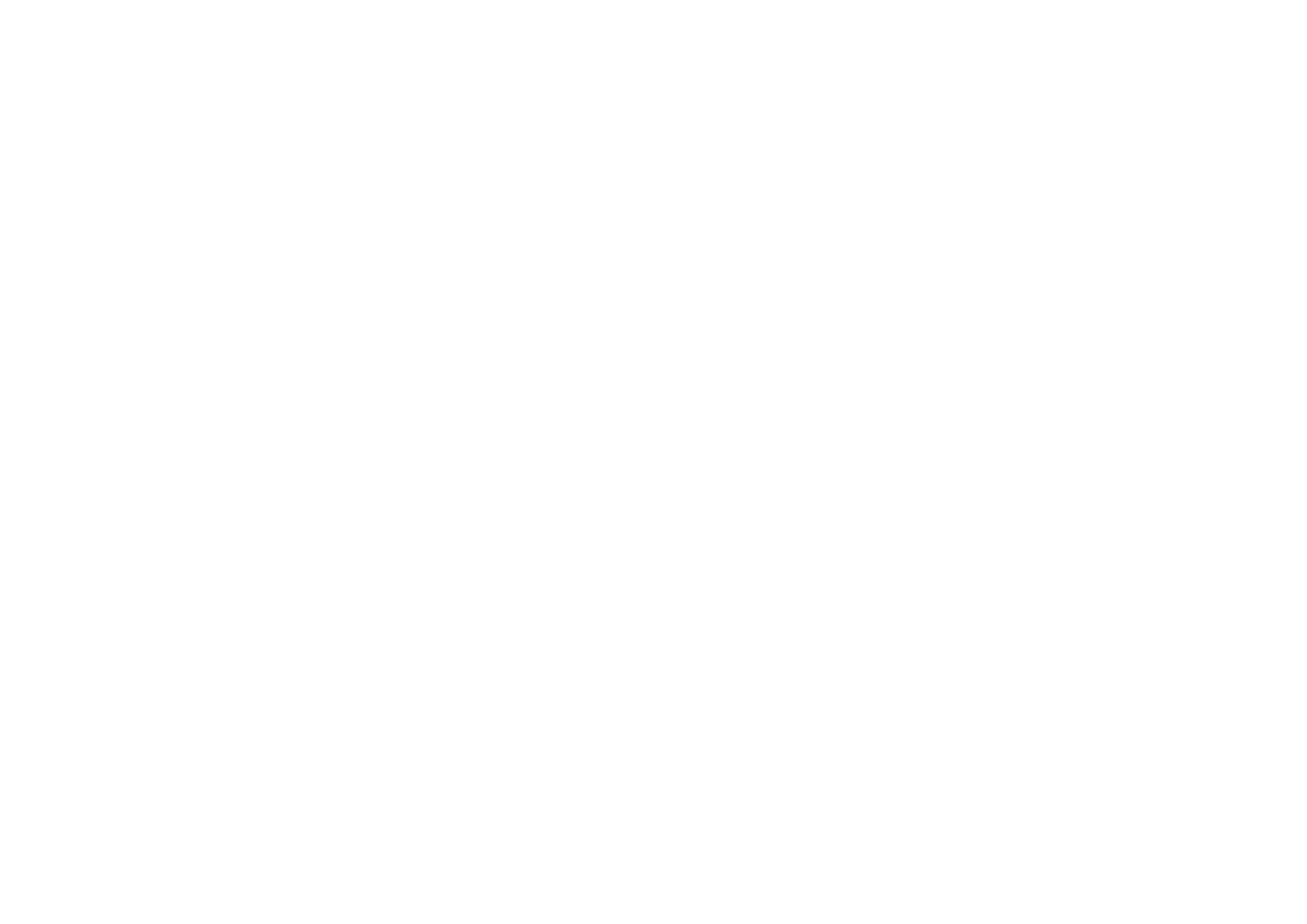## **ANNEX C**

## **Teaching and learning in 2020 review group**

## **Review Group members**

Kathy August Richard Brooks Christine Gilbert Dave Hancock David Hargreaves Nick Pearce Jane Roberts Jim Rose Derek Wise

*Secretariat: Anna Paige, supported at different times by Jennifer Allan, Mary Captus, Chris Caroe, Andy Cawthera, Mike Dixon, John Eagles, Kathryn McManus, Emdad Rahman and Jodie Reed.*

*Thanks to Janet Brennan, HMI, for her invaluable support in the final stages*.